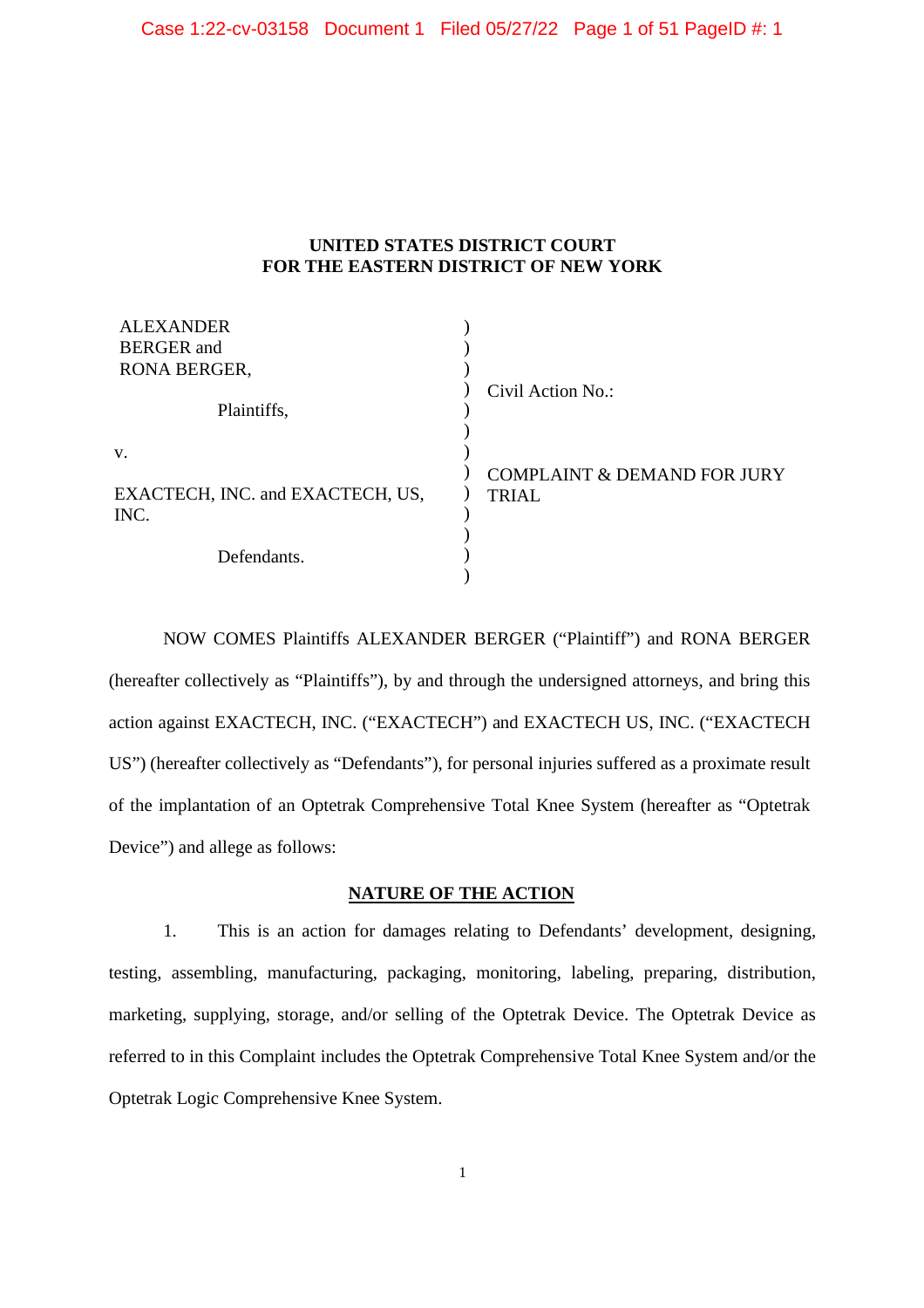2. Thousands of patients, like Plaintiff ALEXANDER BERGER have been, and/or will be, required to undergo extensive revision surgery to remove and replace defective Optetrak Devices due to a recent recall of these devices which first revealed to patients and surgeons that the polyethylene components within the prosthesis prematurely degrades over time causing an inflammatory response resulting in bone necrosis (death) also known as osteolysis. The recall notice admits that the recall and problems arose from failure to properly package the polyethylene insert component of the Optetrak Device.

3. As a result of Defendants' failure to properly package the Optetrak Device prior to distribution, the polyethylene liner prematurely degraded and Plaintiff required revision surgery due to severe pain, swelling, and instability in the knee and leg. These injuries were caused by early and preventable wear of the polyethylene insert and resulting component loosening and/or other failures causing serious complications including tissue damage, osteolysis, permanent bone loss and other injuries.

4. Recipients of the Optetrak Device, like the Plaintiff, have been required to undergo revision surgeries well before the estimated life expectancy of a knee implant and at a much higher rate than should reasonably be expected for devices of this kind and have suffered pain and disability leading up to and subsequent to the revision surgery.

5. Despite knowledge that the Optetrak Device was defective and resulted in premature failures and accompanying complications, Defendants only first issued a nationwide recall on February 7, 2022 advising the public that "most of our inserts since 2004 were packaged in out-of-specification… vacuum bags that are oxygen resistant but do not contain a secondary barrier layer containing ethylene vinyl alcohol (EVOH) that further augments oxygen resistance."

6. As a direct and proximate result of the defective nature of Defendants' Optetrak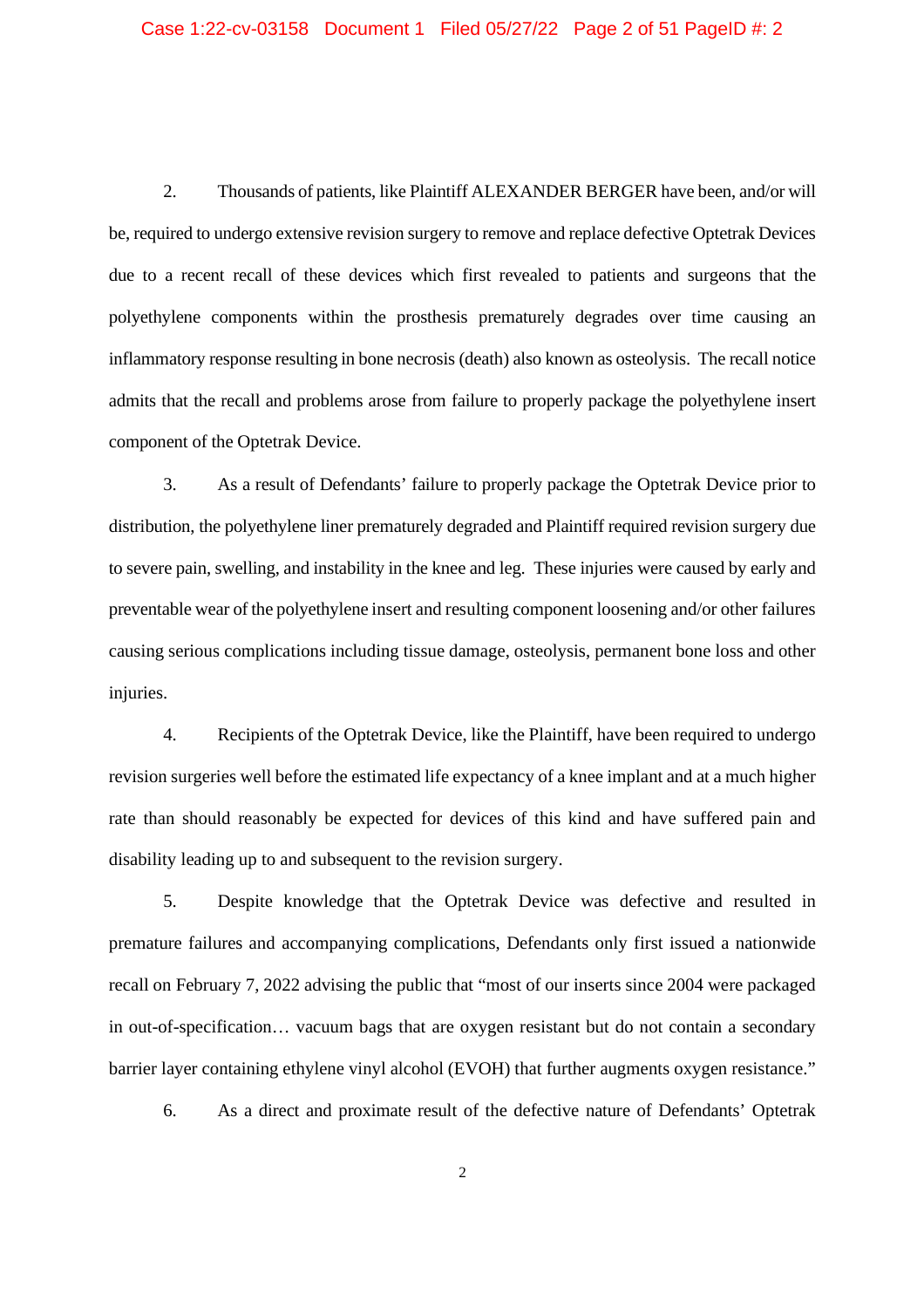Device surgically implanted in Plaintiff which necessitated premature removal, Plaintiff ALEXANDER BERGER suffered and will continue to suffer serious personal injuries, including pain, impaired mobility, rehabilitation, medical care, loss of enjoyment of life, and other medical and non-medical sequalae. His wife, RONA BERGER, has likewise suffered injury including the loss of consortium, society and services of her husband as a result of his injuries from the defective device.

7. Plaintiffs bring this action for personal injuries suffered as a proximate result of failure of the Optetrak Device. Plaintiffs accordingly seek compensatory and punitive damages, and all other available remedies provided to Plaintiffs under the law as a result of injuries ALEXANDER BERGER and RONA BERGER sustained due to the Defendants' negligent, reckless and wrongful conduct.

#### **JURISDICTION & VENUE**

8. This Court has jurisdiction over this action pursuant to 28 U.S.C. § 1332, because the amount in controversy exceeds Seventy-Five Thousand Dollars (\$75,000.00), exclusive of interest and costs, and because there is complete diversity of citizenship between the Plaintiffs and all Defendants.

9. The court has personal jurisdiction over Defendants because at all relevant times they have engaged in substantial business activities in the State of New York. At all relevant times Defendants transacted, solicited, and conducted business in New York through their employees, agents, and/or sales representatives, and derived substantial revenue from such business in New York.

10. Venue is proper in this judicial district and division pursuant to 28 U.S.C. § 1391 because Plaintiffs are citizens and residents of Kings County, New York.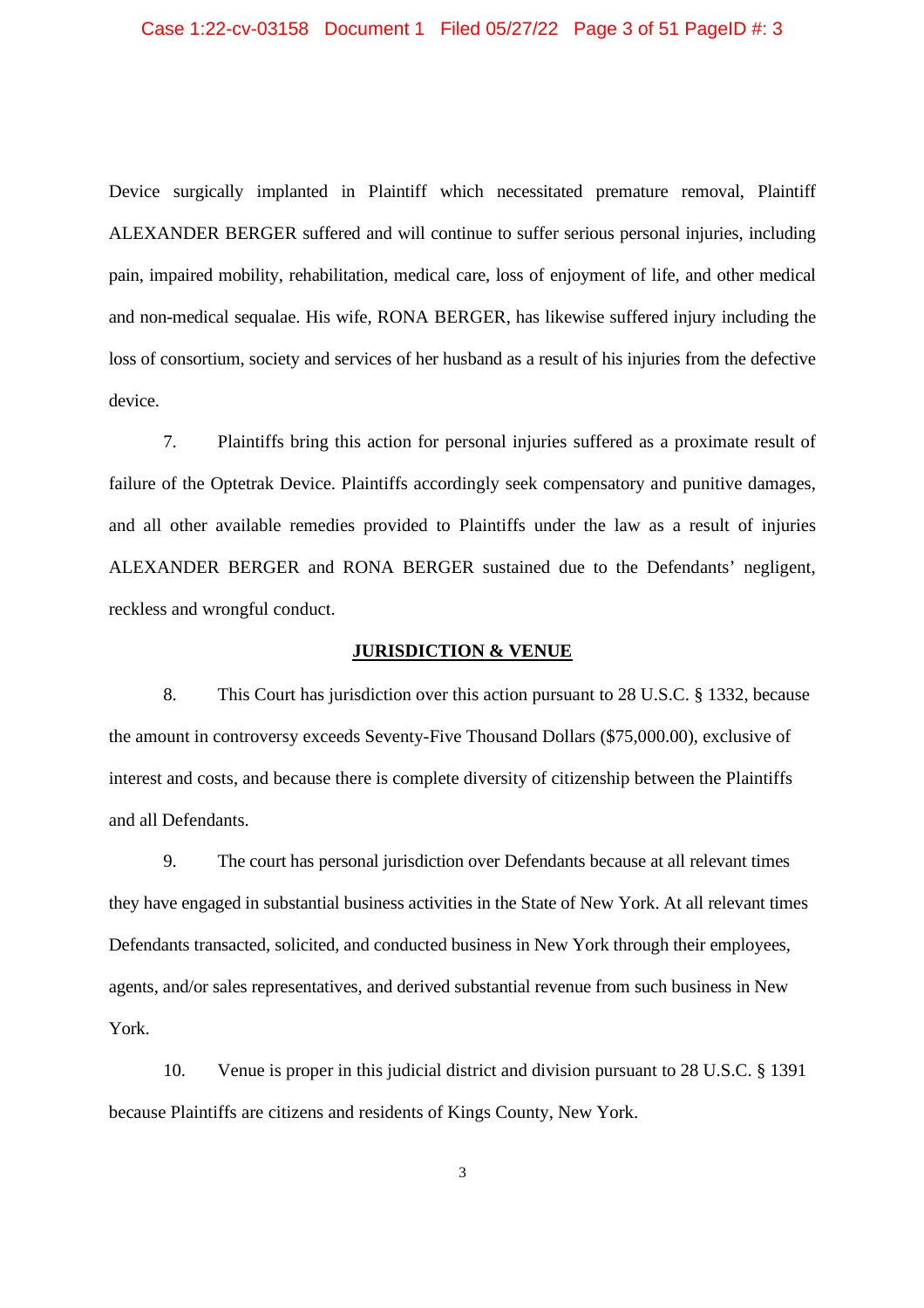#### **THE PARTIES**

11. Plaintiff ALEXANDER BERGER is a resident and citizen of Brooklyn, New York.

12. Plaintiff RONA BERGER is a resident and citizen of Brooklyn, New York.

13. At all times relevant to this action, Plaintiff RONA BERGER was and is the lawful and loving spouse to Plaintiff ALEXANDER BERGER.

14. Defendant EXACTECH, INC. is a domestic, Florida corporation with its principal place of business located at 2320 NW 66th Court, Gainesville, Florida 32653.

15. Defendant EXACTECH, INC. develops, manufactures, packages, stores, distributes, markets and sells orthopedic implant devices, including Optetrak Devices and related surgical instrumentation throughout the United States, including in and throughout the United States and the state of New York.

16. Defendant EXACTECH, INC. manufactured the Optetrak Device implanted in Plaintiff ALEXANDER BERGER.

17. At all times relevant to this action, Defendant EXACTECH, INC. tested, studied, researched, designed, formulated, manufactured, inspected, labeled, packaged, promoted, advertised, marketed, distributed, and/or sold the Optetrak Device in interstate commerce and throughout the State of New York and generated substantial revenue as a result.

18. Defendant EXACTECH US, INC., a wholly owned subsidiary of Defendant EXACTECH, INC., is a domestic Florida corporation with its principal place of business located at 2320 NW 66<sup>th</sup> Court, Gainesville, Florida 32653.

19. According to public filings, Defendant EXACTECH US, INC., conducts Defendants' U.S. sales and distribution activities.

20. EXACTECH US, INC. is engaged in the business of designing, developing, testing, assembling, selecting, manufacturing, packaging, labeling, preparing, distributing, marketing,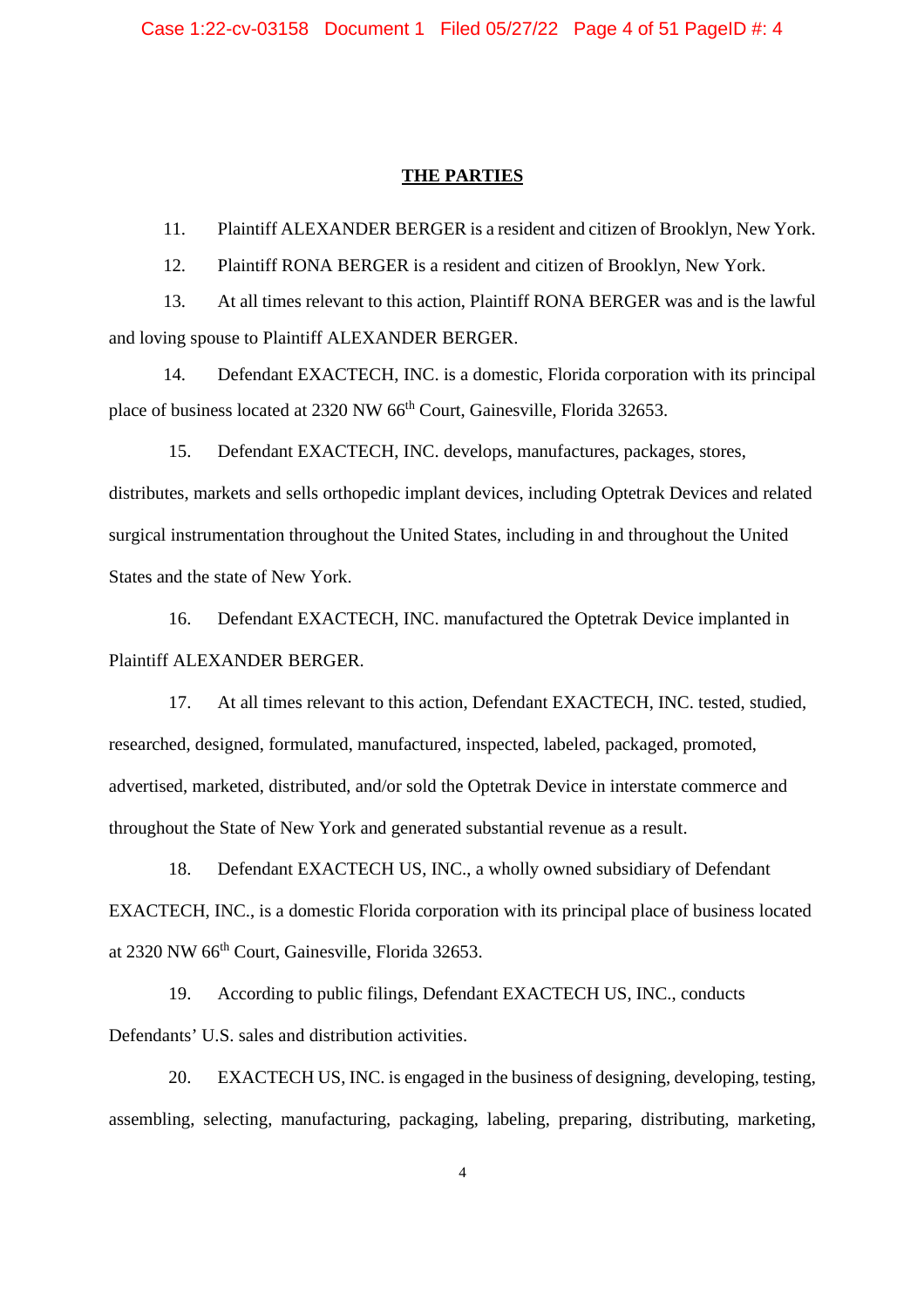### Case 1:22-cv-03158 Document 1 Filed 05/27/22 Page 5 of 51 PageID #: 5

supplying, warranting, selling, and introducing Defendants' products, including Optetrak Devices, into commerce throughout the United States and the state of New York.

21. Upon information and belief, the Optetrak Devices manufactured by Defendant EXACTECH, INC. were distributed by Defendant EXACTECH US, INC. throughout the United States, including to the Hospital for Special Surgery (HSS) in New York, New York where Plaintiff ALEXANDER BERGER received his implant.

22. At all times relevant to this action, Defendant EXACTECH US, INC., tested, studied, researched, designed, formulated, manufactured, inspected, labeled, packaged, stored, promoted, advertised, marketed, distributed, and/or sold the Optetrak Device in interstate commerce and throughout the State of New York and generated substantial revenue as a result.

#### **FACTUAL BACKGROUND**

23. Upon information and belief, the first Optetrak total knee system was available for implantation in 1994, building upon technology licensed from HSS.

24. At all times material hereto, Defendants designed, developed tested, assembled, selected, manufactured, packaged, labeled, prepared, distributed, marketed, supplied, warranted, and/or sold the Optetrak Comprehensive Total Knee System and the Optetrak Logic Comprehensive Knee System to hospitals in many states, including to HSS in New York, New York.

25. Defendants obtained 510(k) clearance from the Food and Drug Administration ("FDA") for various Optetrak total knee system devices and components between 1994 and 2017 including under the names: Optetrak, Optetrak Logic and Truliant.

26. 510(k) clearance is distinct from the FDA's pre-market approval ("PMA") process in that clearance does not require clinical confirmation of safety and effectiveness and as such the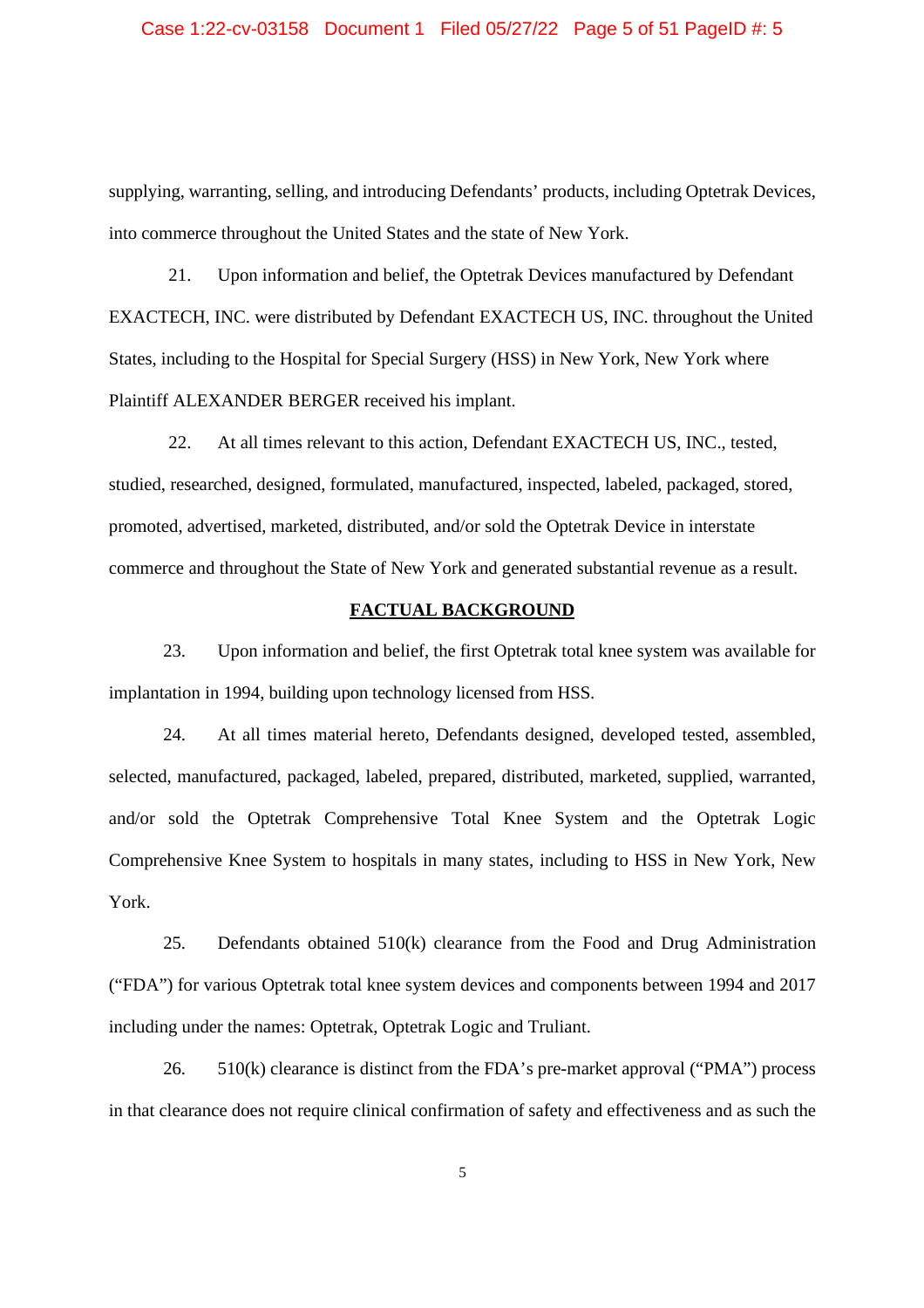manufacturer retains all liability for the assertions of safety and effectiveness.

27. 510(k) clearance only requires the manufacturer to notify the FDA under section 510(k) of the Medical Device Amendments of 1976 to the Food Device Cosmetic Act (MDA) of its intent to market a device at least 90 days prior to the device's introduction on the market, and to explain the device's substantial equivalence to a pre-MDA predicate device. The FDA may then "clear" the new device for sale in the United States.

28. All the component parts comprising Plaintiff's Optetrak Device were cleared for marketing by the FDA pursuant to 510(k) process or were marketed without receiving either 510(k) clearance or PMA approval by the FDA.

29. The Optetrak Total Knee System is classified as a knee joint patellofemorotibial polymer/metal/polymer semi-constrained cemented prosthesis. It features a mix of polyethylene and metal-based components.

30. According to the Defendants, the device "introduces novel implants and instruments to make the total knee procedure, easier, faster and more consistent, improving patient satisfaction for a more diverse population requiring total knee replacements."

31. The Optetrak Device is comprised of the following parts: a patellar cap, femoral cap, tibial insert and tibial tray, as shown above. The patellar cap and tibial insert are made of polyethylene.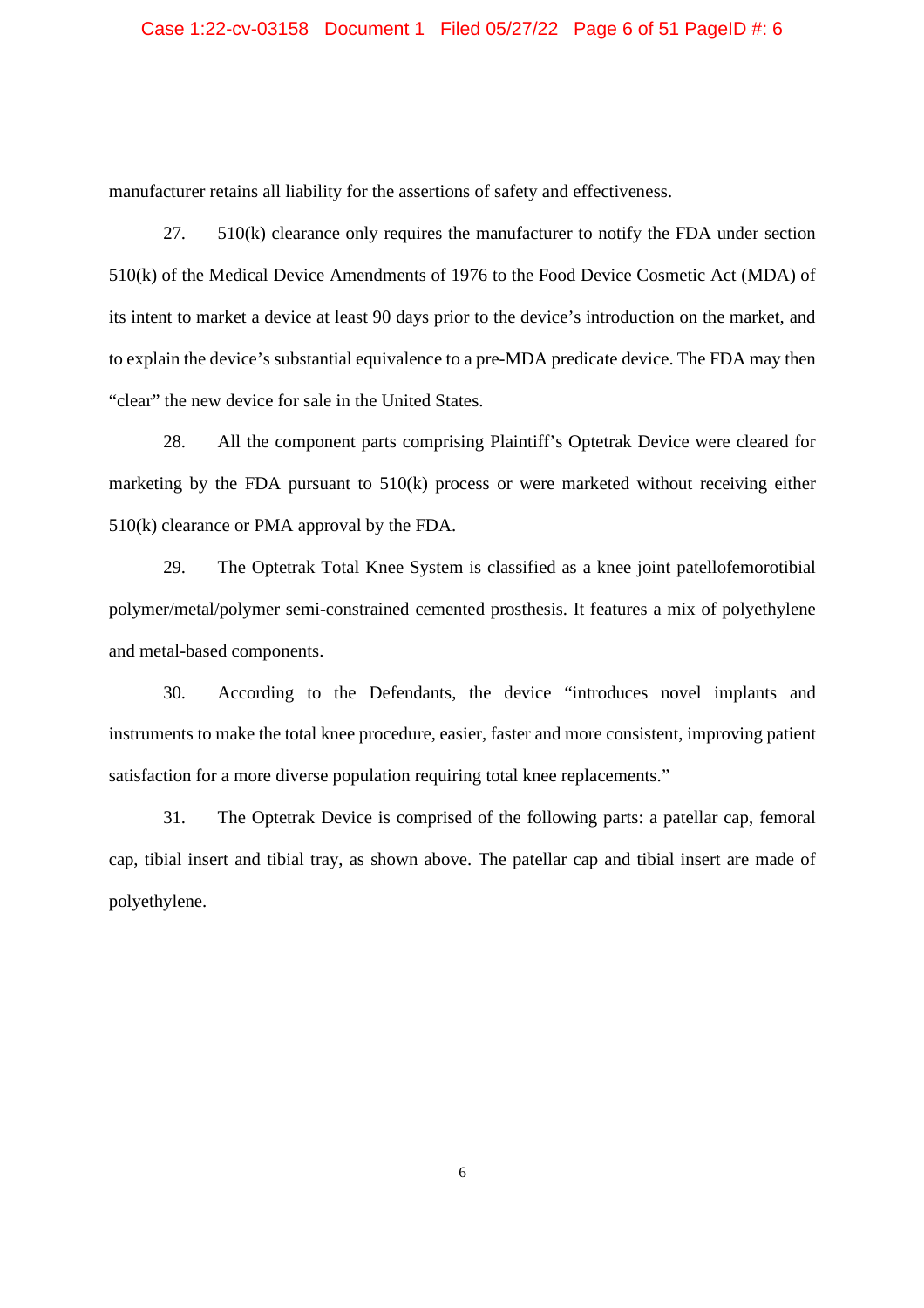

polyethylene.

33. Defendants touted the Optetrak Device as being first-in-class in their product brochures.

34. In their marketing materials, the Defendants promised that the Optetrak Device had excellent long-term clinical outcomes and that "surgeons and patients can have every confidence in the performance and longevity of the Optetrak knee system."

35. Defendants promoted their Optetrak Devices as a system with nearly three decades of clinical success and proven outcomes for patients around the world because of an improved articular design resulting in low polyethylene stresses.

36. However, Optetrak Devices have performed poorly when compared to its competitors. For example, the Australian Orthopaedic Association, a preeminent, internationally recognized orthopedic implant registry, has identified the Optetrak as an implant with a higherthan-expected rate of revision.

37. According to the 2020 Australian National Joint Replacement Registry, the rate of revision for a total knee replacement utilizing an Optetrak tibial component with a Optetrak-CR femoral component was 8.5% at ten years and 10.2% at ten years when implanted with a Optetrak-PS femoral component which far exceeds international guidelines for accepted revision rates.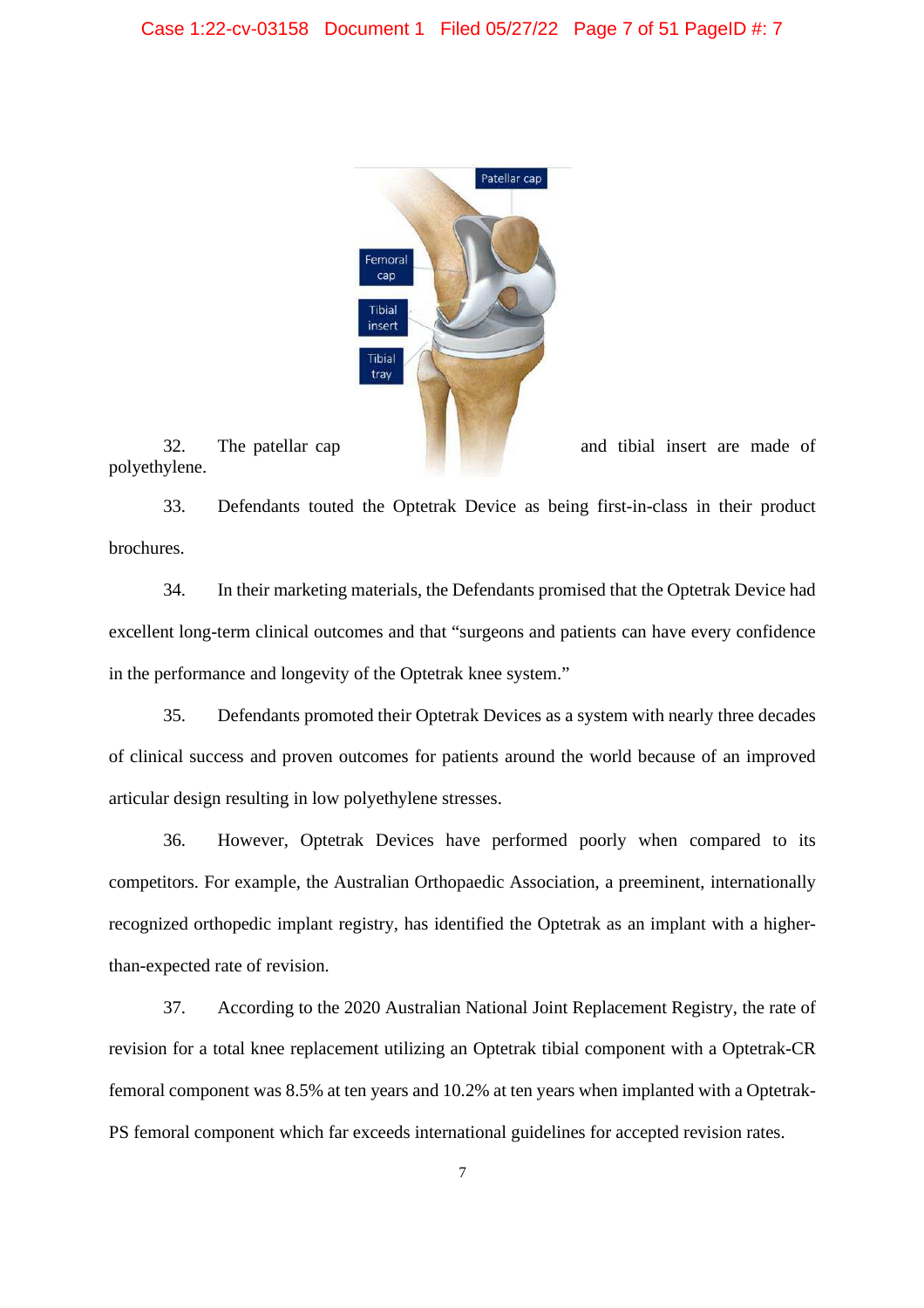#### Case 1:22-cv-03158 Document 1 Filed 05/27/22 Page 8 of 51 PageID #: 8

38. Per the recommendations established by the International Benchmarking Working Group and applied by the Australian Orthopaedic Association, the Optetrak Devices do not qualify for a "superiority benchmark" or even a "non-inferiority benchmark."

39. At all times relevant, Defendants have been aware of a high rate of early failures associated with the Optetrak Device.

40. Upon information and belief, by 2012, Defendants had further clinical evidence that Optetrak Devices were failing at a rate higher than promoted. Reports in the Manufacturer and User Facility Device Experience (MAUDE) indicate instances of revision due to "loose tibial component", "aseptic loosening", "pain and visible loosening", "polyethylene deformation", "polyethylene worn", and "pain, limited mobility, knee swelling and sensitivity" due to "loose" joint.

41. Upon information and belief, in 2013, complaints continued to be reported. Some examples include revision for "tibial loosening" just two years postoperatively, "revision due to tibial loosening", "during revision, the tibial component was found to be loose and easily removed", "revision of knee component due to loosening", "revision due to pain and loosening."

42. Upon information and belief, the complaints of early onset failures continued in 2014. Some examples include "revision due to tibial loosening", "tibial loosening", "revision of optetrak knee components due to tibial loosening", "revision due to pain and loosening", "revision of optetrak knee components due to aseptic loosening", several reports described as "revision of knee components due to tibial loosening", and "revision of optetrak knee components reportedly due [to] aseptic loosening".

43. The general practice in orthopedic implant surgeries generally, and with Exactech implants specifically, is for the sale representative of the manufacturer, in this case Exactech's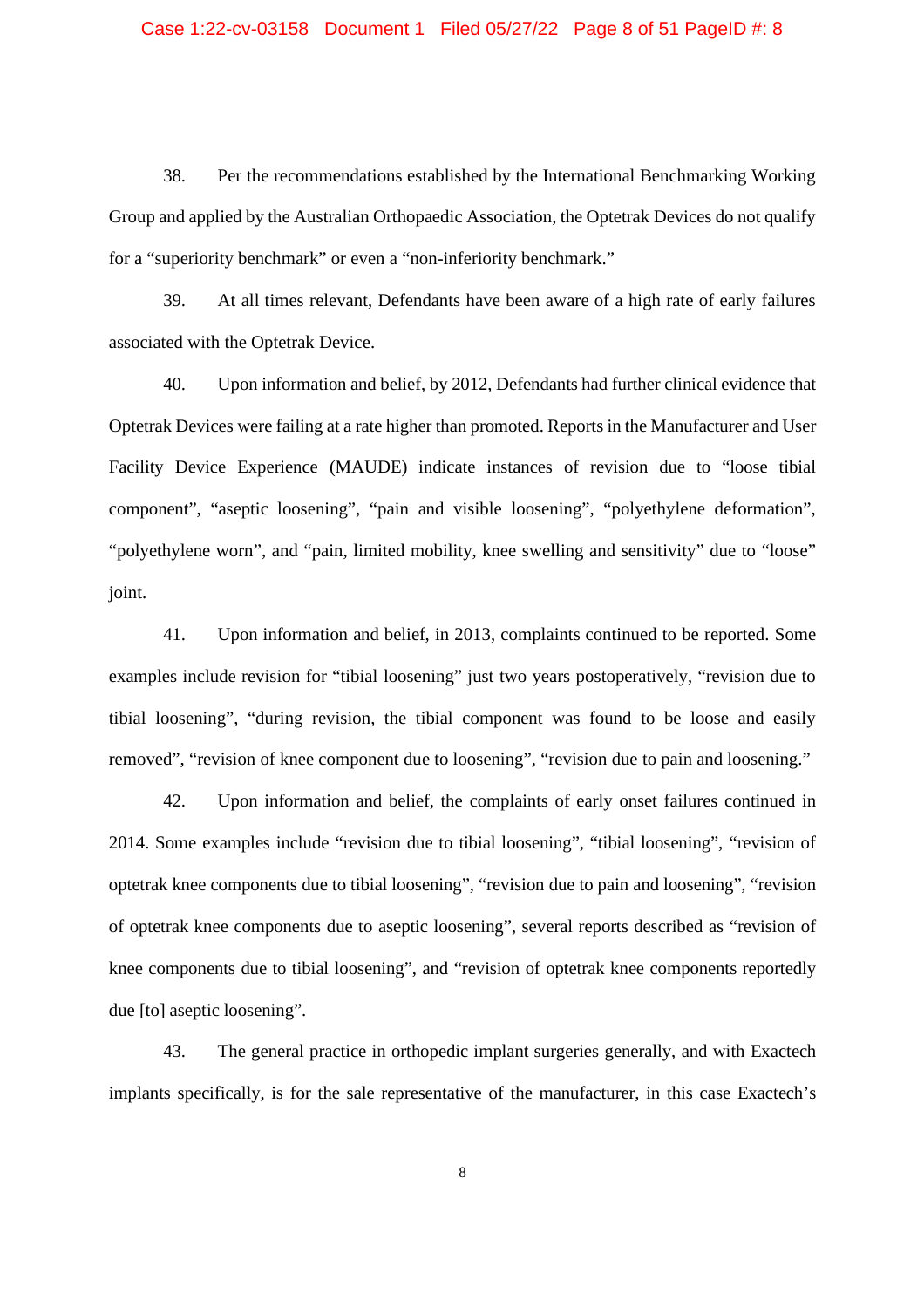### Case 1:22-cv-03158 Document 1 Filed 05/27/22 Page 9 of 51 PageID #: 9

authorized representative and agent, hereinafter "the sales rep", to be present at the time of surgery to provide implant components to the surgeon, relieving the hospital of the responsibility for having on stock all potential sizes and components that may be needed in surgeries. This practice includes the original implant surgery and any revision surgery.

44. The sales reps of Exactech observed many instances of premature failures of the Optetrak Device with plain evidence upon revision of polyethylene debris that needed to get removed, a/k/a "debrided", visible bone loss or osteolysis and plainly loose components that were easy to remove due to lack of fixation. Often these sales reps would take the component from the surgeon to return to the company for inspection and analysis.

45. The sales reps of Exactech were under a duty to report these findings to the engineering and medical departments of Exactech who were under a duty to then do an investigation, analyze the removed component when available, also known as "retrieval analysis" and honestly and thoroughly report such findings to the FDA and the surgeons.

46. Despite Defendants' knowledge of early onset failures of the Optetrak Device, Defendants continued to manufacture, promote, and distribute the Optetrak Device without alerting surgeons, patients or the FDA of the potential increased risks of early onset failures of the Optetrak Device.

47. Defendants never changed the labeling, marketing materials or product inserts to adequately and accurately warn patients or physicians of the associated increased risks of early failure due to loosening and/or polyethylene wear.

48. Not until August 30, 2021 did the Defendants take some action and issue a partial recall of all Optetrak All-polyethylene tibial components, including the OPTETRAK Allpolyethylene CC Tibial Components; OPTETRAK All-polyethylene CR Tibial Components;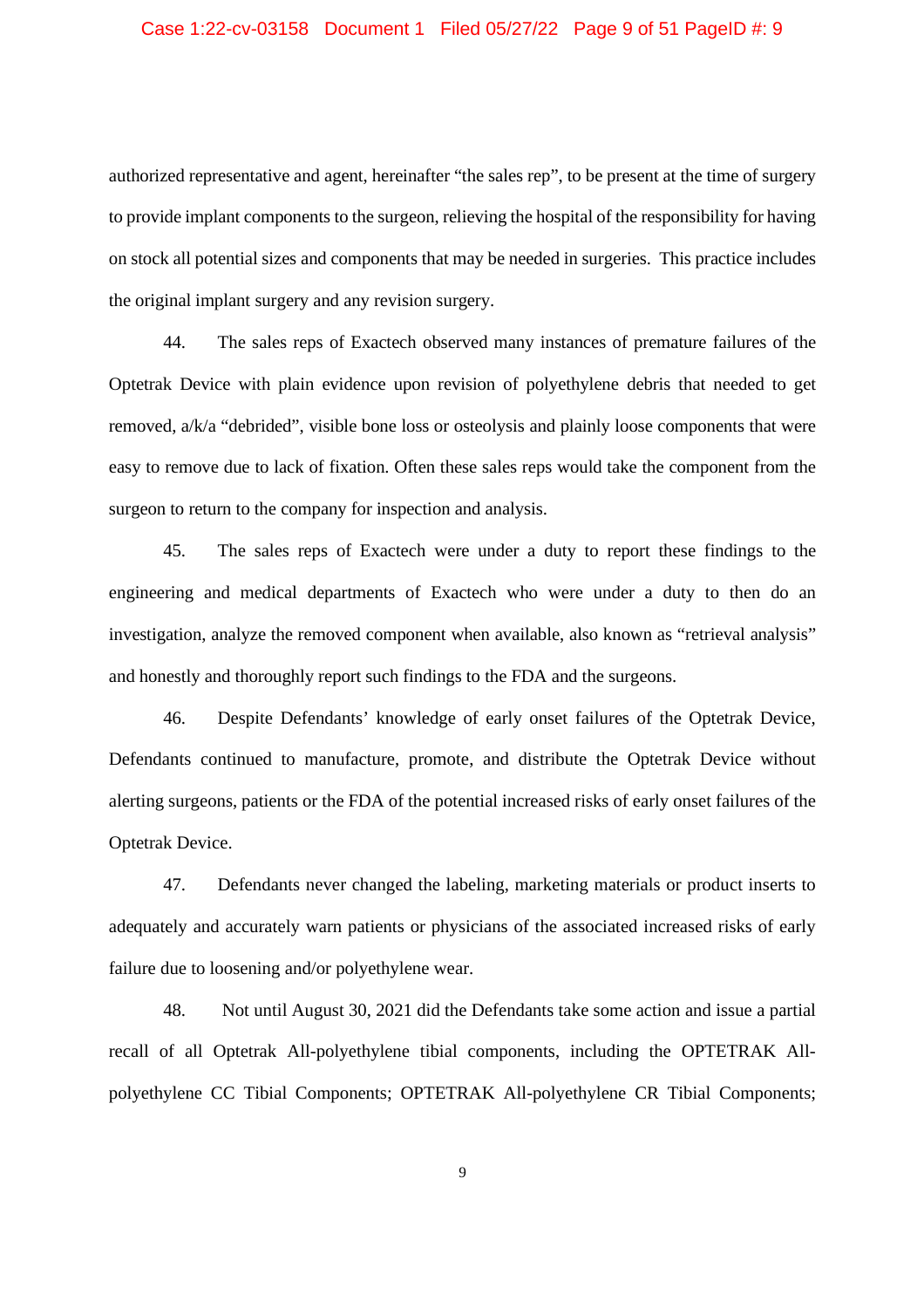OPTETRAK All-polyethylene CR Tibial Sloped Components; OPTERAK All-polyethylene PS Tibial Components; OPTETRAK HI-FLEX PS Polyethylene Tibial Components; OPTETRAK Logic All-polyethylene CR Tibial Components; OPTETRAK Logic All-polyethylene CRC Tibial Components; OPTETRAK Logic All-polyethylene PSC Tibial Components; OPTETRAK Logic Modular PS Tibial Components; OPTETRAK Logic RBK PS Tibial Components; TRULIANT CR Tibial Inserts; TRULIANT CRC Tibial Inserts; TRULIANT PS Tibial Inserts; and TRULIANT PSC Tibial Inserts.

49. In issuing the August 2021 recall, Defendants stated "inserts were packaged in vacuum bags that lacked an additional oxygen barrier layer." *See* https://www.accessdata.fda.gov/scripts/cdrh/cfdocs/cfRes/res.cfm?ID=189266

50. According to the FDA website, "Exactech began notification to distributors and sales representatives on about 08/30/2021 via letter titled "URGENT MEDICAL DEVICE RECALL." Actions being taken by Exactech included removing all Knee and Ankle UHMWPE products labeled with an 8-year shelf life and not packaged in EVOH/Nylon bags. This will be performed in a phased approach over the next 12 months. Phase 1 includes immediately return all knee and ankle UHMWPE devices labeled with an 8-year shelf life that will be 5 years old or older by 08/31/2022 not packaged in EVOH/Nylon bags. Phase 2 includes, between 05/31/2022 to 08/31/2022, returning all remaining knee and ankle UHMWPE devices labeled with an 8-year shelf life not packaged in EVOH/Nylon bags." *Id.*

51. Despite initial communications with distributors and sales representatives, Defendants did not issue any communications to surgeons who had implanted Optetrak Device with a recalled polyethylene component or to patients who had received an Optetrak Device with a recalled polyethylene component until months later in February 2022.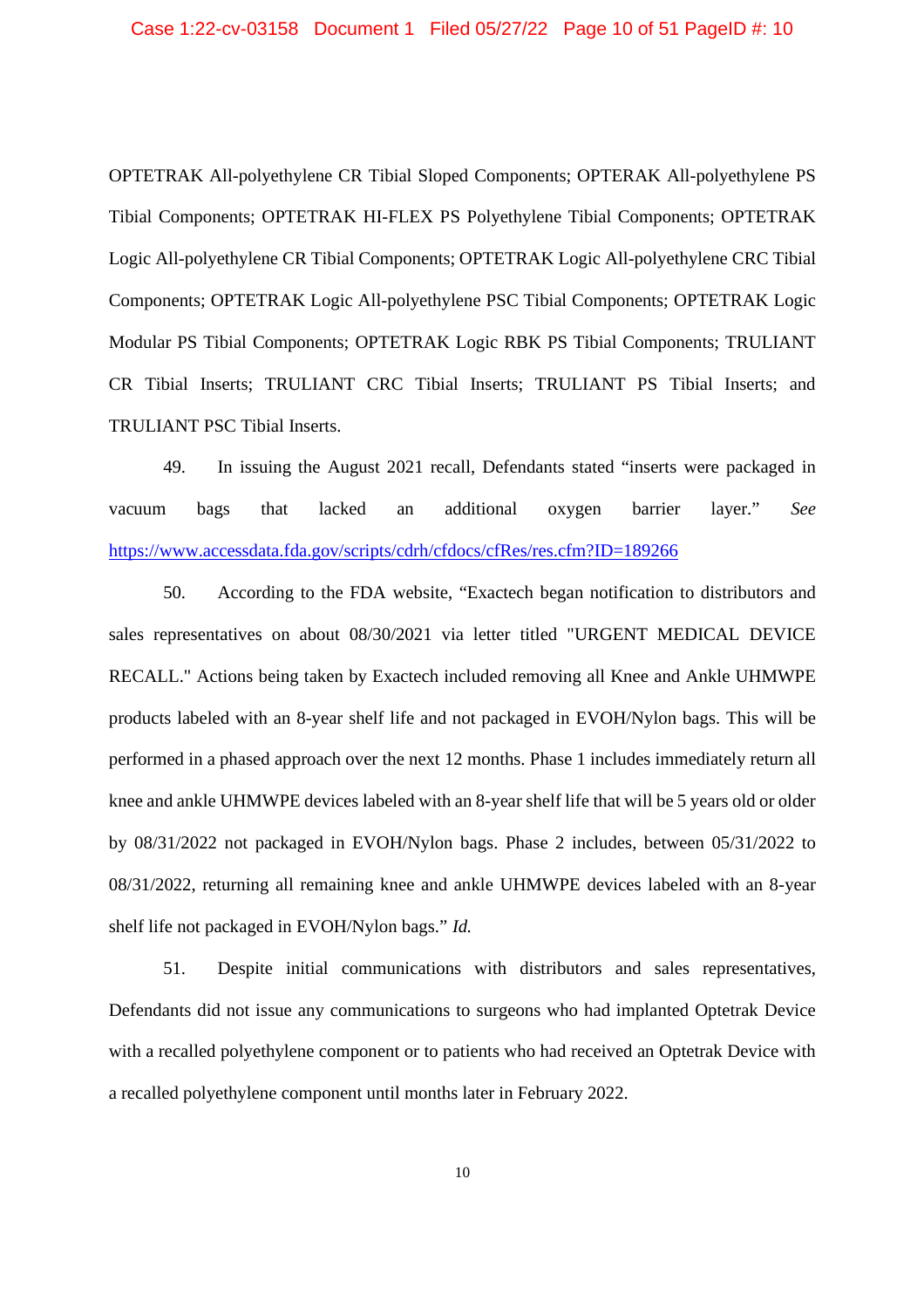52. On February 7, 2022, Defendants issued an "Urgent Medical Device Correction"

in which it informed health care professionals that:

After extensive testing, we have confirmed that most of our inserts manufactured since 2004 were packaged in out-of-specification (referred to hereafter as "nonconforming") vacuum bags that are oxygen resistant but do not contain a secondary barrier layer containing ethylene vinyl alcohol (EVOH) that further augments oxygen resistance. **The use of these non-conforming bags may enable increased oxygen diffusion to the UHMWPE (ultra-high molecular weight polyethylene) insert, resulting in increased oxidation of the material relative to inserts packaged with the specified additional oxygen barrier layer. Over time, oxidation can severely degrade the mechanical properties of conventional UHMWPE, which, in conjunction with other surgical factors, can lead to both accelerated wear debris production and bone loss, and/or component fatigue cracking/fracture, all leading to corrective revision surgery.**

*See* https://www.exac.com/wp-content/uploads/2022/02/Exactech-DHCP letter.02.07.2022.pdf

53. The "Urgent Medical Device Correction" went on to further state that Defendants were expanding the recall to include all knee arthroplasty polyethylene inserts packed in nonconforming bags regardless of label or shelf life. The components subject to the recall now included: OPTETRAK®: All-polyethylene CR Tibial Components, All-polyethylene PS Tibial Components, CR Tibial Inserts, CR Slope Tibial Inserts, PS Tibial Inserts, HI-FLEX® PS Tibial Inserts; OPTETRACK Logic®: CR Tibial Inserts, CR Slope Tibial Inserts, CRC Tibial Inserts, PS Tibial Inserts, PSC Tibial Inserts, CC Tibial Inserts; and TRULIANT®: CR Tibial Inserts, CR Slope Tibial Inserts, CRC Tibial Inserts, PS Tibial Inserts, PSC Tibial Inserts. *Id.*

54. It is estimated that a total of 147,732 inserts implanted in the United States since 2004 were produced with non-conforming packaging. *Id.*

55. Defendants further acknowledged the original Optetrak knee system has shown statistically significant higher overall revision rates compared to other total knee arthroplasties in the Australian, United Kingdom and New Zealand joint registries. *Id.*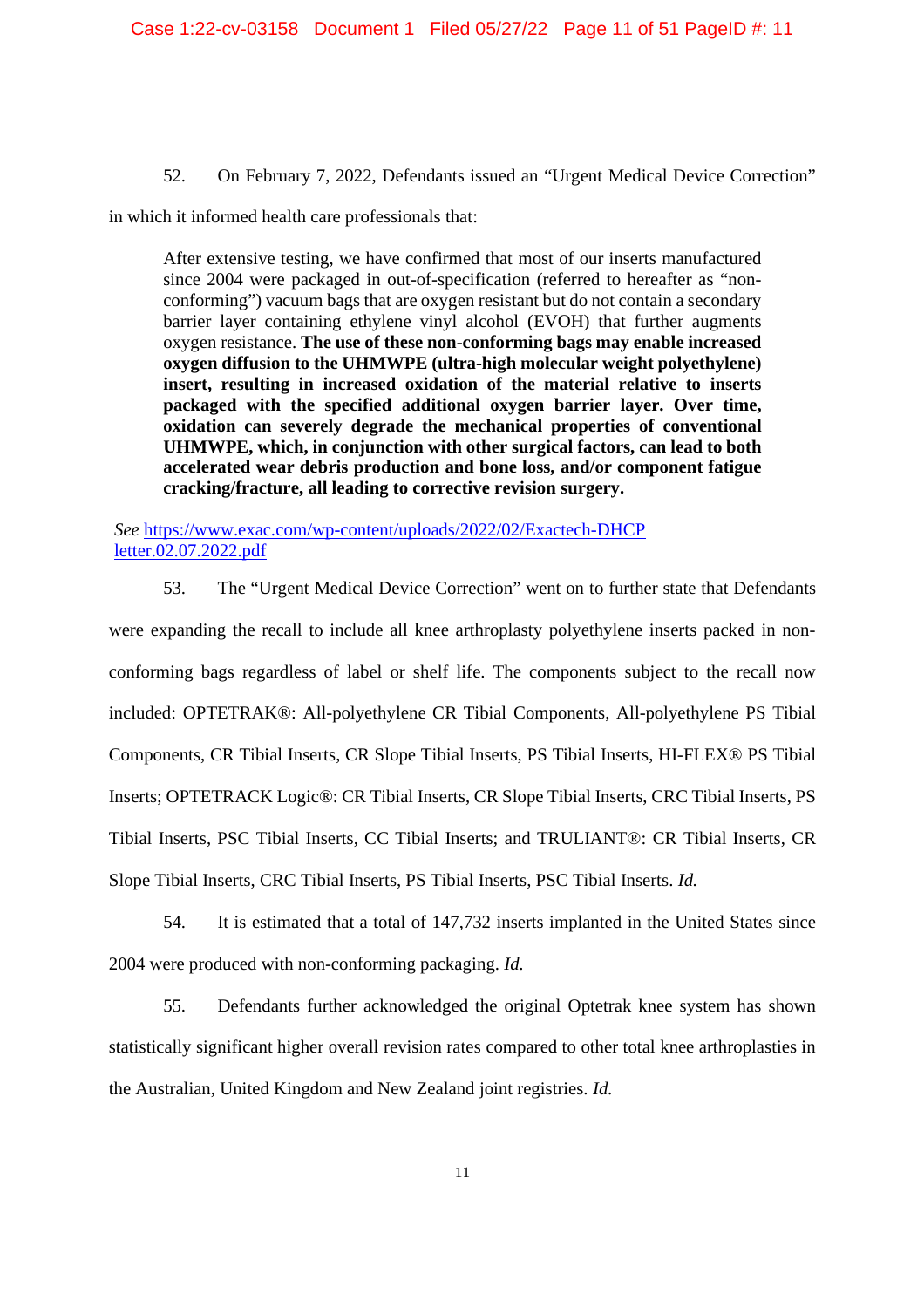56. Specifically, reasons for revision associated with polyethylene wear, including loosening, lysis, and pain, were increased three-to seven-fold with the Optetrak total knee replacement combination of the Optetrak-PS/Optetrak according to the 2021 Australian National Joint Replacement Registry with revision diagnoses related to accelerated polyethylene wear possibly related to the non-conforming packaging. *Id.*

57. Implanting surgeons were advised in the February 2022 notice to contact patients previously implanted with recalled components and to schedule an evaluation if the patient is experiencing any new or worsening knee swelling, pain while walking, inability to bear weight, grinding or other noise, instability, or any new symptoms of clicking in the knee. *Id.*

58. Furthermore, Defendants advised surgeons that revision surgery should be considered for patients who exhibit premature polyethylene wear. *Id.*

59. Based on Defendants' own representations, since 2004, Defendants manufactured, promoted, and distributed the Optetrak Device without ensuring the polyethylene components were properly packaged to prevent or minimize oxidation. At no point until August 2021 did Defendants first modify the packaging in an effort to address this defect.

60. In approximately 2017 – 2018, Exactech, Inc. was in the process of being acquired by the Private Equity Group TPG Capital which in February 2018 successfully completed a merger agreement. As a result, TPG acquired all of the issued and outstanding common stock of Exactech. In connection with the transaction, Exactech's founders, CEO and certain other management shareholders exchanged a portion of their shares in the transaction, for new equity securities in the post-closing ownership of the Company. *See* https://www.exac.com/exactech-announcescompletion-of-merger-with-tpg-capital/

61. Disclosure of knowledge of the improper packaging and excessive premature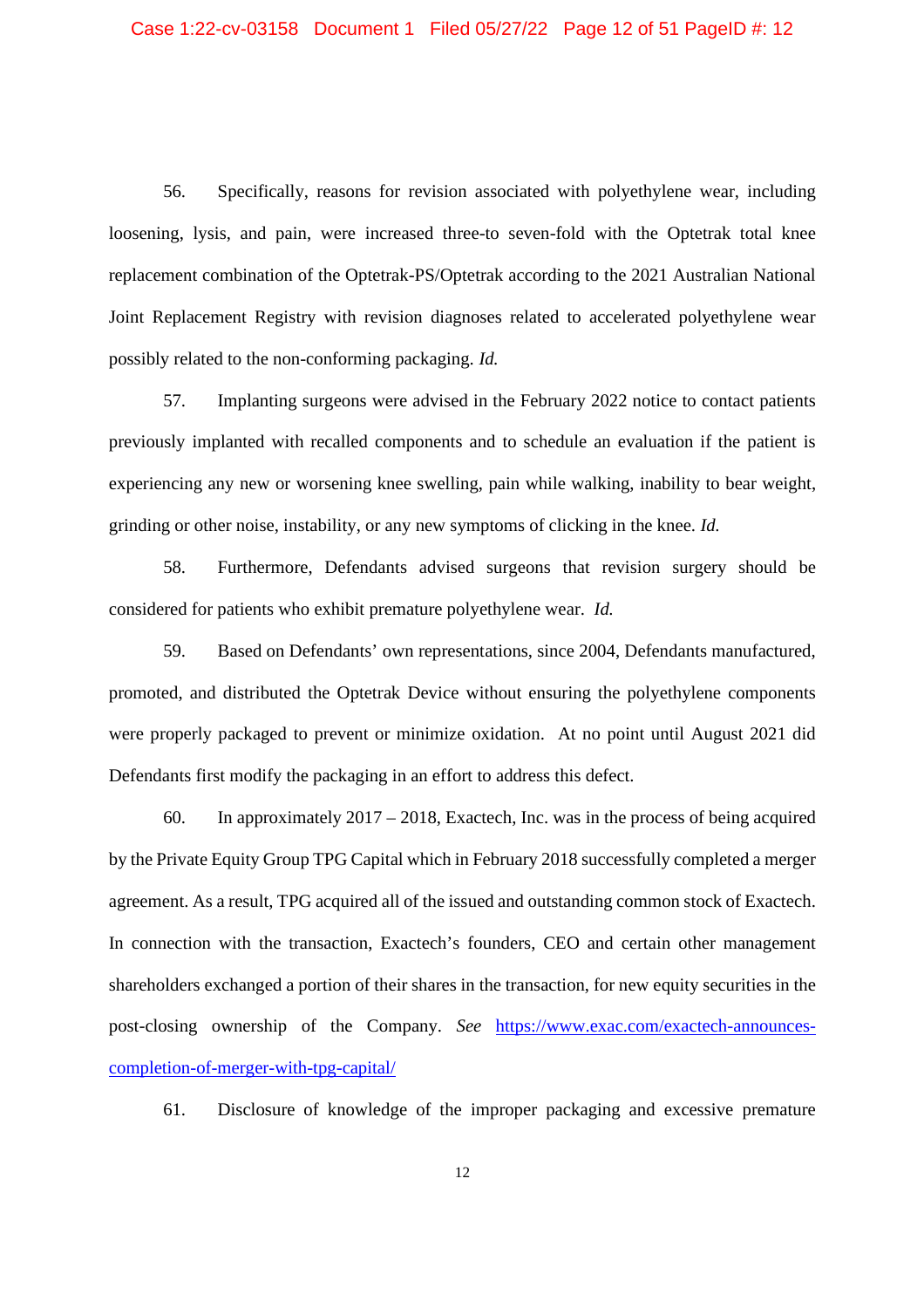failure rates could have harmed this transaction.

62. At all times relevant to this action, Defendants were aware of the Optetrak Device's propensity to undergo substantial early polyethylene wear consisting of the degradation and breakdown of the plastic chemicals causing toxicity to the tissue and bone and component loosening and/or other failure causing serious complications including tissue damage, osteolysis, and other injuries as well as the need for revision surgery and its attendant complications in patients.

63. At all times relevant to this action, Defendants failed to acknowledge the manufacturing defects in the Optetrak Device due to poor and inadequate quality assurance procedures and due to a wanton and reckless disregard for public safety. Defendants also failed to implement or utilize adequate safeguards, tests, inspections, validation, monitoring and quality assessments to ensure the safety of the Optetrak Device.

64. At the time the Optetrak Device was manufactured and sold to patients, including Plaintiff, the device was defectively manufactured, packaged and unreasonably dangerous, and did not conform to the federal regulations subjecting patients to unreasonable risks of injury.

65. At all times relevant to this action, Defendants' inadequate manufacturing processes also led to material flaws in the quality systems at its manufacturing, packaging, storage and distribution facilities.

66. During the course of manufacturing and distributing the Optetrak Device, Defendants failed in several ways, including, without limitation, by:

- a. failing to conduct adequate mechanical testing, including oxygen-resistance or other wear testing for the components, subassemblies, and/or finished Optetrak Device;
- b. failing to test an adequate number of sample devices on an ongoing basis;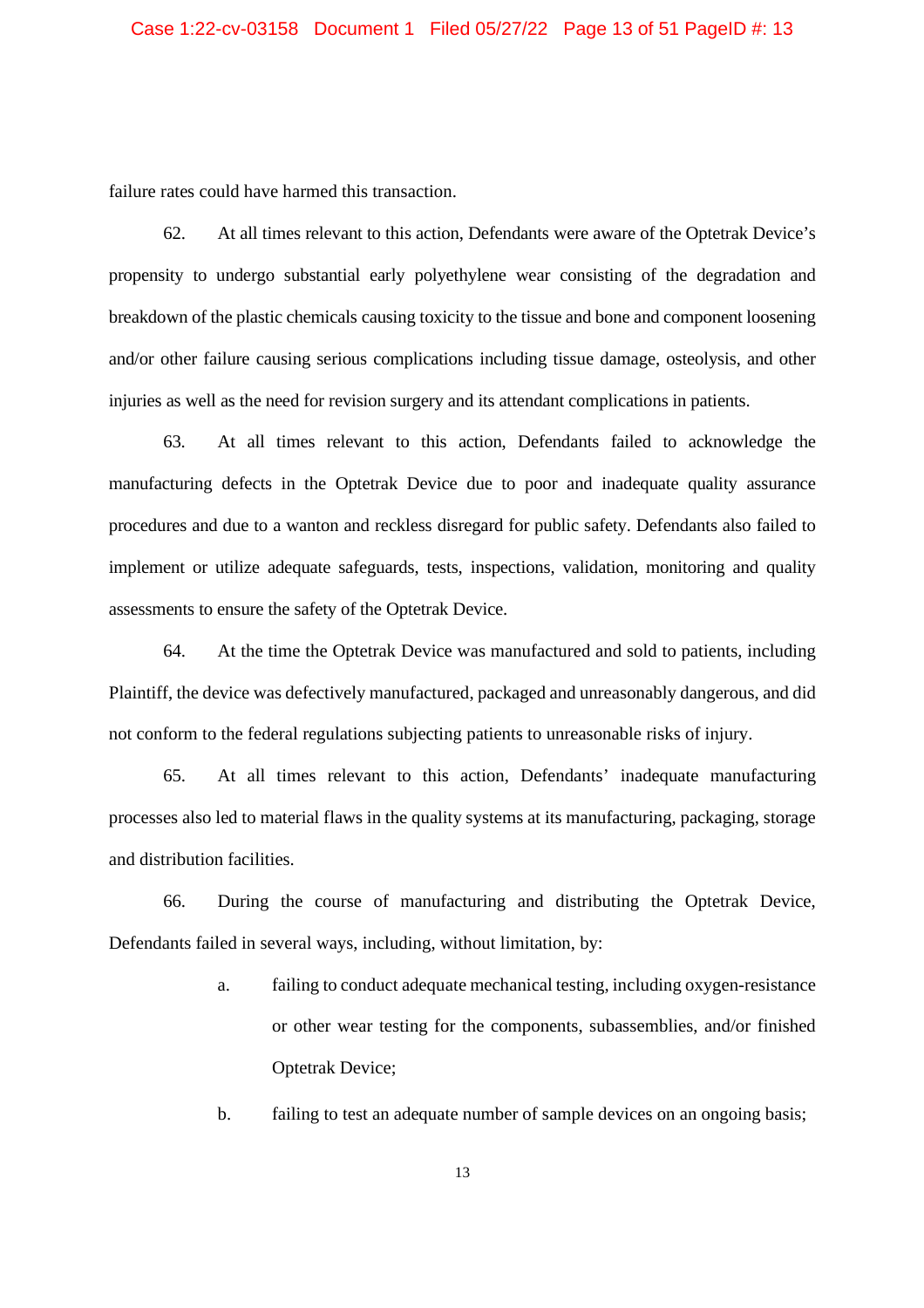- c. failing to take adequate steps to specifically identify failure modes with clarity and to suggest methods to monitor, avoid, and/or prevent further failures;
- d. failing to identify and/or note the significance of any testing that resulted in failure of the Optetrak Device;
- e. failing to take corrective actions to eliminate or minimize further failures of the Optetrak Device;
- f. failing to adequately explain packaging specifications for the components, subassemblies, and/or finished Optetrak Device;
- g. failing to perform adequate quality control before the components, subassemblies, and/or finished Optetrak Device were distributed;
- h. failing to properly address reports from their sales representatives who reported their observations while attending revision surgeries where evidence of polyethylene debris and osteolysis was apparent and noted by the surgeons and the sales representatives themselves;
- i. failing to timely implement corrective action and investigations to understand the root cause of these failures while continuing to sell the components knowing they would be implanted into the bodies of thousands of people; and
- j. Becoming aware of the potential cause or causes but unreasonably avoiding informing patients and surgeons and delaying the ability to minimize damages as the devices continued to degrade and do damage in the patients' bodies.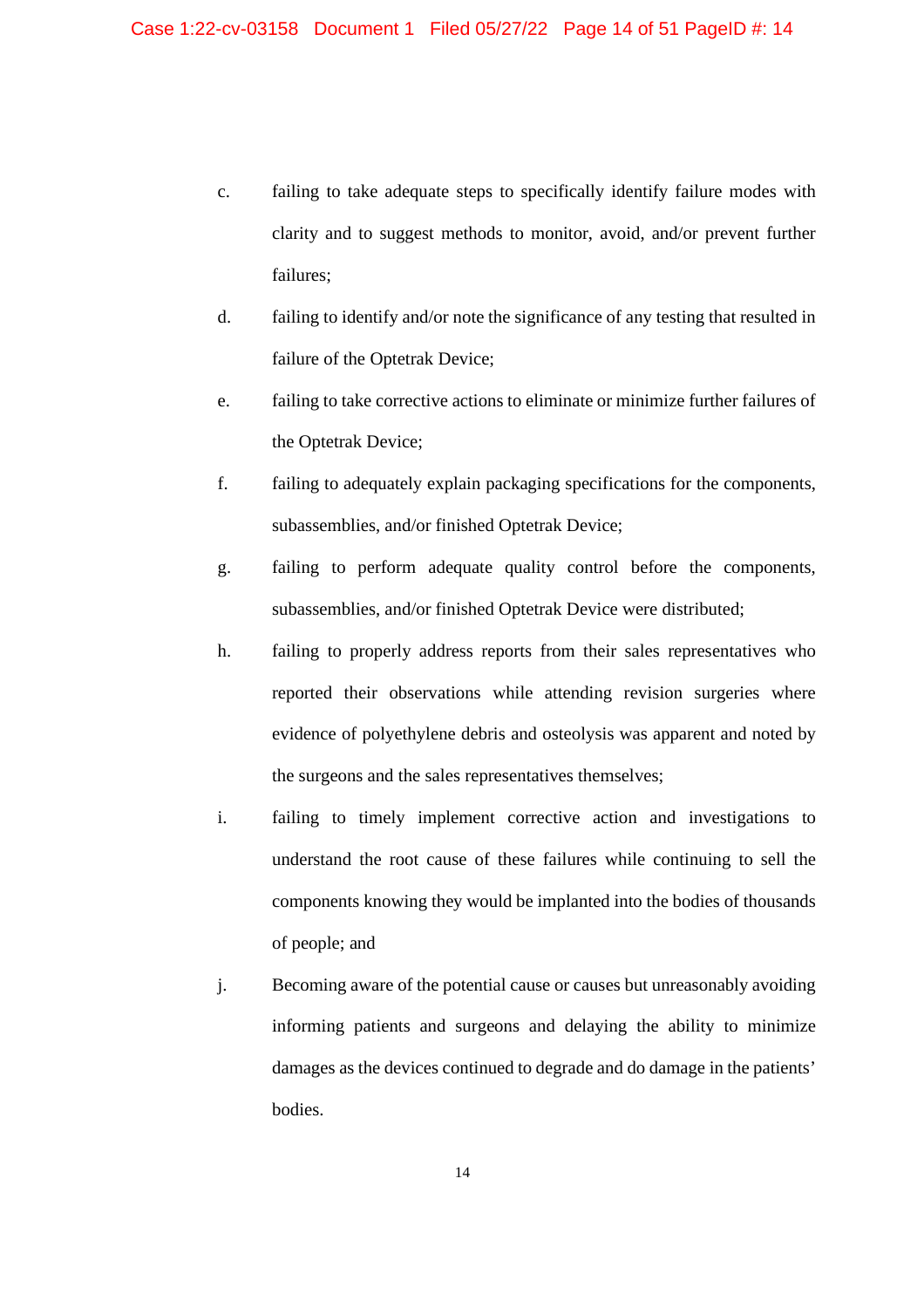67. On or before the date of Plaintiff's initial knee replacement surgery, Defendants knew or should have known the Optetrak Device was failing and causing serious complications after implantation in patients. Such complications included, but were not limited to, catastrophic polyethylene wear including the deposition of plastic particulate wear debris throughout the knee, a high rate of component loosening, and overall early system failure resulting in tissue destruction, osteolysis, and other injuries causing severe pain, swelling, instability and dysfunction in the knee and leg necessitating revision surgery.

68. Defendants as manufacturers of orthopedic devices know that each surgery, especially a revision surgery, is always more complicated than an initial knee replacement surgery and is fraught with serious risks of infection, anesthesia errors, dislocations and other serious complications that should be avoided.

69. Defendants, however, ignored reports of early failures of their Optetrak Device and failed to promptly investigate the cause of such failures or issue any communications or warnings to orthopedic surgeons and other healthcare providers.

70. Before the date of Plaintiff's initial knee replacement surgery, Defendants knew or should have known that the Optetrak Device was defective and unreasonably dangerous to patients, that the product had an unacceptable failure and complication rate, and that the product had a greater propensity to undergo substantial early polyethylene wear, component loosening and/or other failure causing serious complications including tissue damage, osteolysis, and other injuries as well as the need for revision surgery in patients.

#### **ALEXANDER BERGER'S IMPLANT AND REVISION SURGERY**

71. On July 2, 2014, Plaintiff ALEXANDER BERGER underwent a left total knee replacement surgery and was implanted with an Optetrak Device. Plaintiff's total knee replacement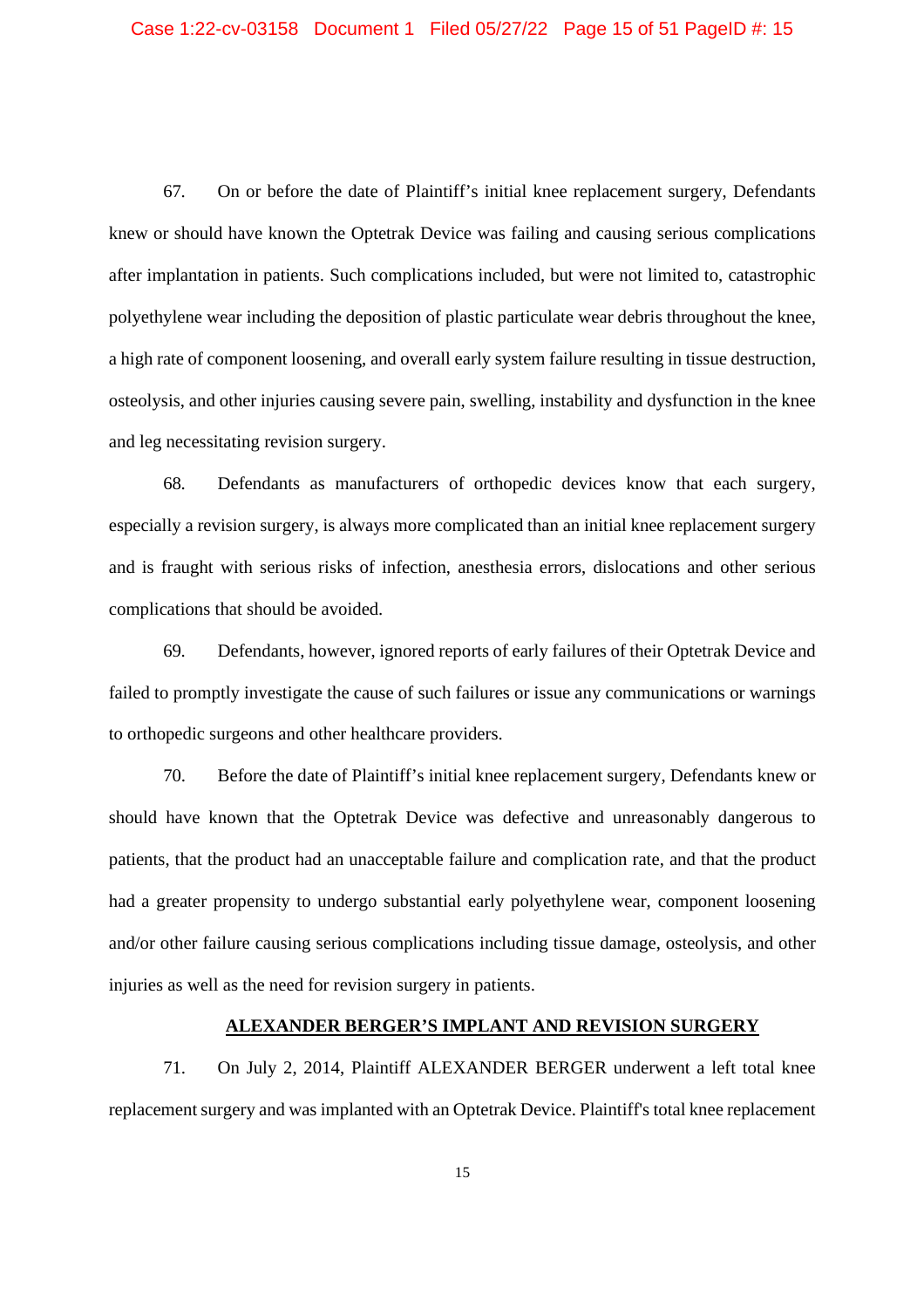surgery was performed at the Hospital for Special Surgery in New York City.

72. Plaintiff has been advised that his knee replacement has failed for reasons related to the defective device and is scheduled to undergo revision surgery on July 11, 2022.

73. Upon information and belief, Plaintiff requires revision surgery for issues including but not limited to polyethylene wear, bone loss, osteolysis, and/or component loosening.

74. Plaintiff experiences daily pain and discomfort in his knee which limits his activities of daily living and impacts his quality of life.

75. Further, Defendants, through its affirmative misrepresentations and omissions, actively concealed from Plaintiff and Plaintiff's health care providers the true and significant risks associated with the Optetrak Device and the need to vigilantly do diagnostic procedures to promptly diagnose the insidious process of the toxic polyethylene particles degrading and causing osteolysis.

76. Defendants know that after the one-year checkup following a total knee arthroplasty, typically patients are not expected to return for monitoring absent problems. Thus, Defendants knew that unless they informed surgeons to call their patients back for periodic radiologic monitoring that polyethylene chemical degradation and attendant osteolysis could be occurring unchecked until it reached the stage of severe bone loss.

77. As a direct, proximate and legal consequence of the defective nature of the Optetrak Device as described herein, Plaintiff ALEXANDER BERGER has suffered and continues to suffer permanent and debilitating injures and damages, including but not limited to, significant pain and discomfort; gait impairment; poor balance; difficulty walking; component part loosening; soft tissue damage; bone loss; and other injuries presently undiagnosed, which all require ongoing medical care.

78. As a further direct, proximate and legal consequence of the defective nature of the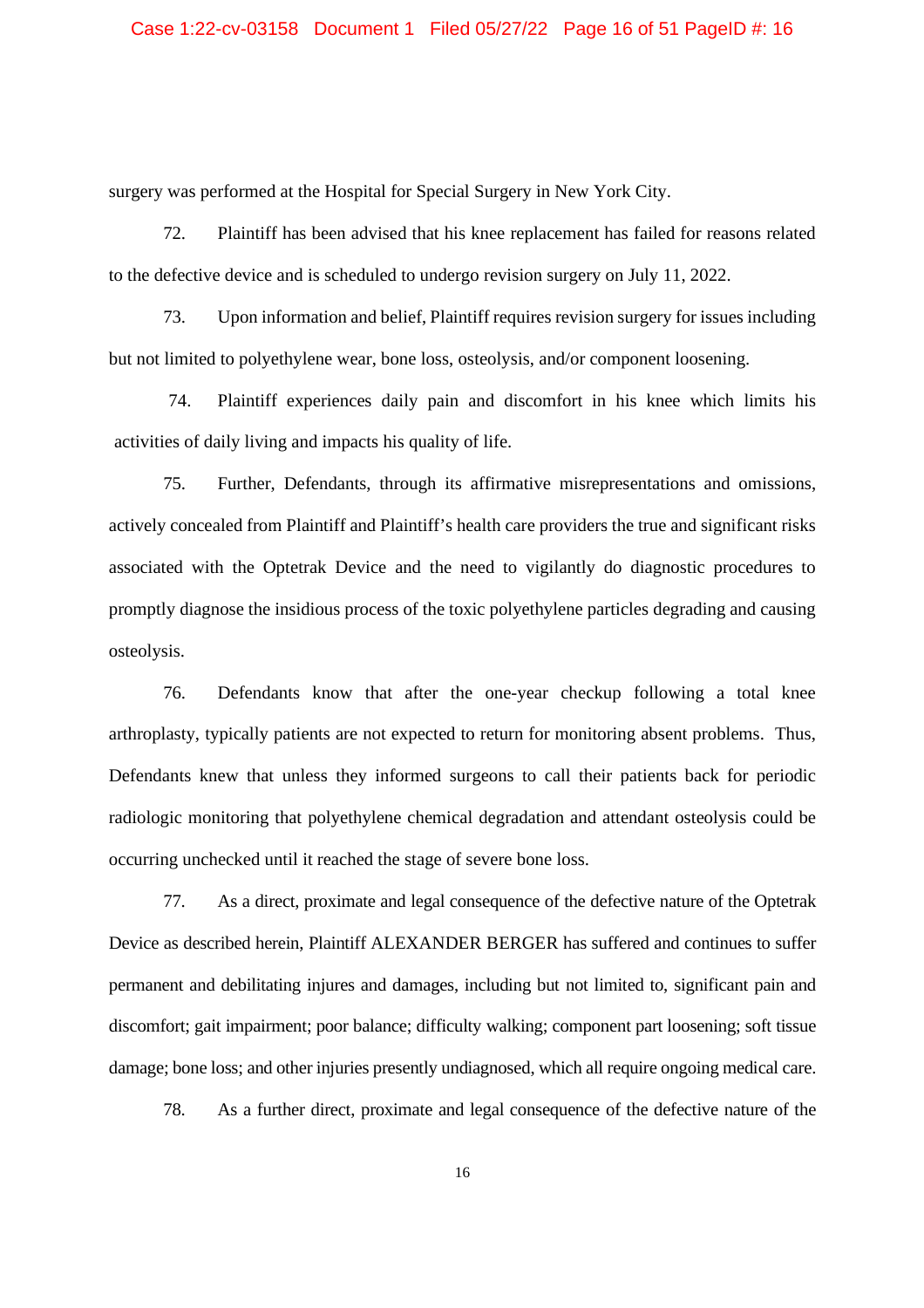Optetrak Device, Plaintiffs have sustained and will sustain future damages, including but not limited to cost of medical care; rehabilitation; home health care; loss of earning capacity; mental and emotional distress; loss of consortium and pain and suffering.

#### **TOLLING OF STATUTE OF LIMITATIONS**

79. Pursuant to NY CPLR § 214-C(2), Plaintiff sustained injuries caused by the latent effects of exposure to polyethylene and the resins used to process the polyethylene and the degradation byproducts of those toxic materials.

80. The breakdown and wear of polyethylene, a plastic, leads to the release of toxic compounds, including chemical additives and nanoplastics. *See* Rillig, Matthias C. *et al.*, "The Global Plastic Toxicity Debt," *Environ. Sci. Technol.* 2021, 55, 2717-2719.

81. All plastics contain additional chemicals or additives and may contain impurities such as catalyst residues, unreacted monomers or breakdown products which possess toxic properties that can adversely affect human health. *Id.*

82. A comparison of muscle tissue from patients implanted with ceramic liners versus polyethylene liners during total hip arthroplasty demonstrated decreased osteolysis and capsule atrophy as well as less structural change to the muscles. *See* Hernigou, Phillippe *et al.*, "Ceramicon-ceramic THA Associated With Fewer Dislocations and Less Muscle Degeneration by Preserving Muscle Progenitors," *Clin Orthop Relat Res* (2015) 473:3762-3769.

83. In patients who develop osteolysis, there is osteolysis-associated reduced bone regenerative capacity with a decreased in mesenchymal stem cells (MSCs) that is accompanied by reduced muscle mass and increased fatty degeneration. *Id.*

84. For polyethylene implants with resulting osteolysis, a "possible mechanism was evaluated by an experimental study demonstrating that contact PE (polyethylene) particles inhibit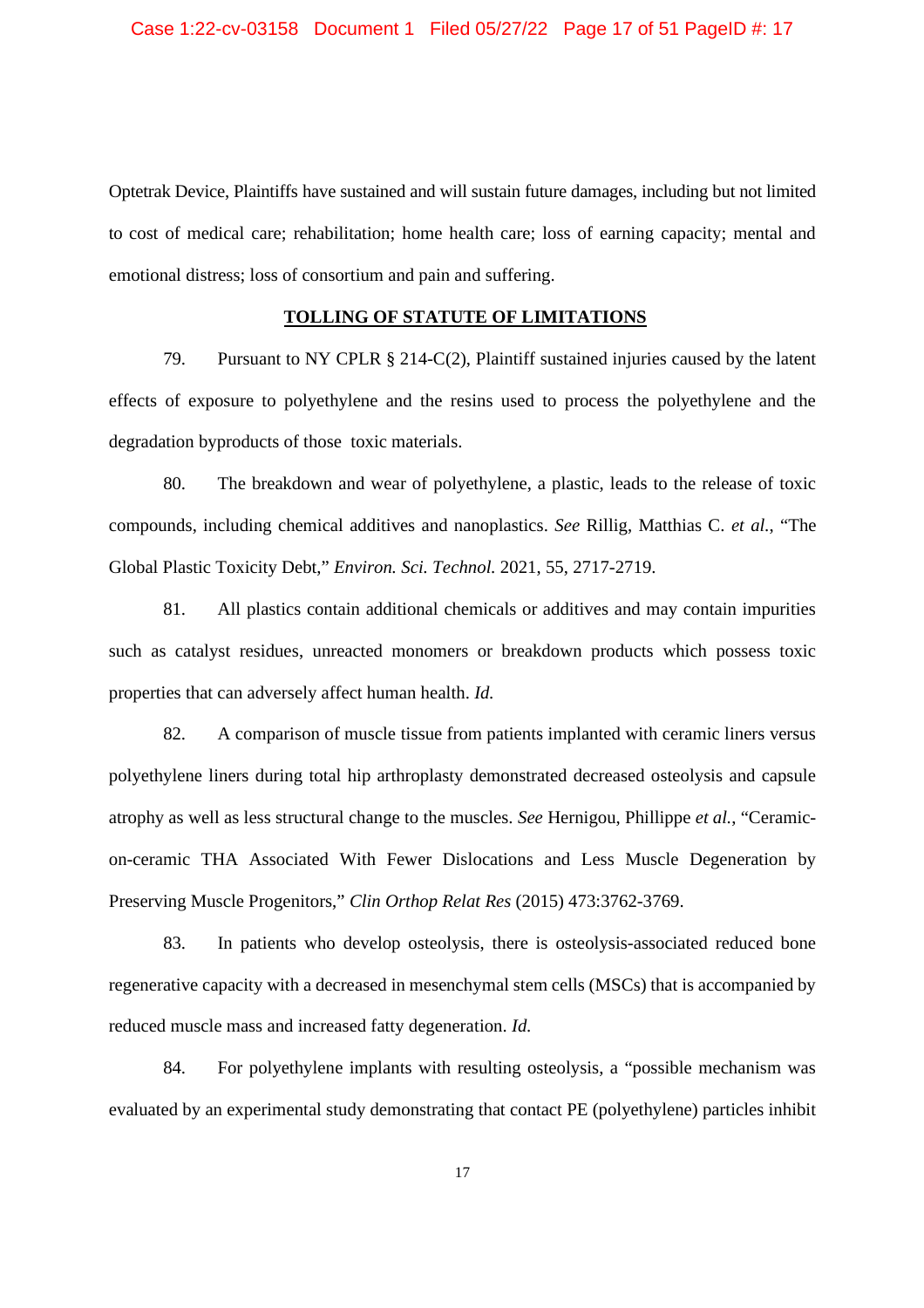## Case 1:22-cv-03158 Document 1 Filed 05/27/22 Page 18 of 51 PageID #: 18

the osteogenic activity of osteoprogenitor cells… which may result in reduced periprosthetic bone regeneration." *Id.*

85. To date, most plastic chemicals remain unknown and the toxic hazards of potentially thousands of chemicals humans are exposed to remain unknown, and thus, unregulated. *See* Zimmerman, Lisa *et al.*, "Plastic Products Leach Chemicals That Induce *In Vitro* Toxicity under Realistic Use Conditions," *Environ. Sci. Technol.* 2021, 55, 11814-11823.

86. Plastics contain several thousand extractable chemicals which induce *in vitro* toxicity. *Id.*

87. "Our study highlights that plastic products leach chemicals triggering toxicity... the prevalent antiandrogenicity is an indicator for the leaching of endocrine-disrupting chemicals relevant for human health. Our results also show that many more chemicals are migrating from plastics than previously known." *Id.*

88. Furthermore, gamma-sterilized ultra-high molecular weight polyethylene contains macroradicals that will react with available oxygen in air or dissolved in bodily fluids. Kurtz, Steven M., *UHMWPE Biomaterials Handbook*, "Packaging and Sterilization of UHMWPE" (2016).

89. By virtue of Defendants' recall notice and representations on their website, Defendants describe a process by which sterilization of the tibial insert is achieved by gamma radiation in a reduced oxygen environment by use of oxygen barrier packaging. *See* https://www.exac.com/wp-content/uploads/2022/02/Exactech-DHCP letter.02.07.2022.pdf; "Optimizing Polyethylene Materials to the Application: When it Comes to Manufacturing Methods, Hips are Not Knees," *available at* https://www.exac.com/optimizing-polyethylenematerials-to-the-application/ (March 14, 2017).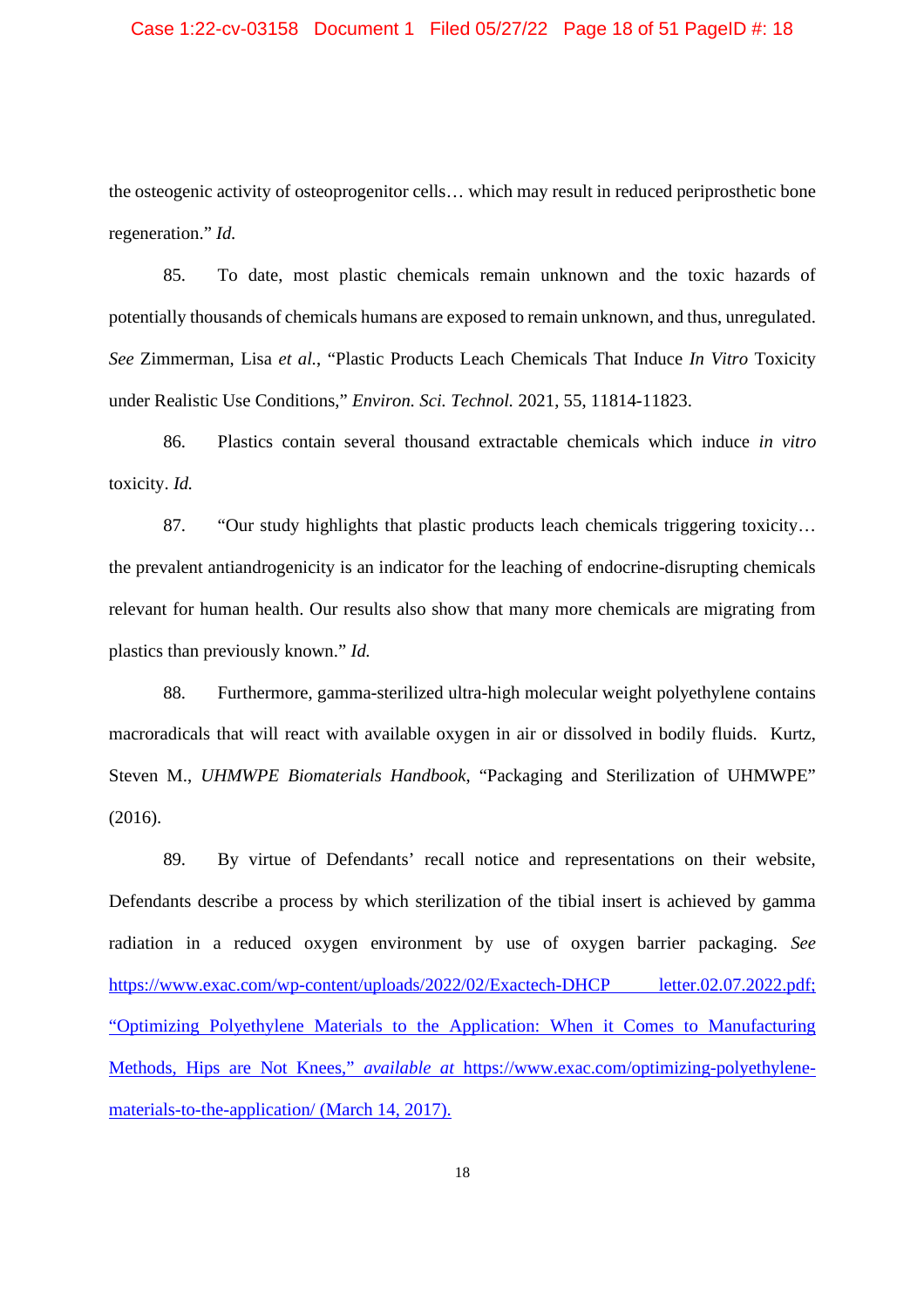90. "Gamma sterilization… initiate[s] a complex cascade of chemical reactions in the polymer, which ultimately result[s] in oxidation and subsequent degradation of material properties." *See UHMWPE Biomaterials Handbook.*

91. To the extent it is claimed that Plaintiff suffered symptoms prior to undergoing revision surgery, the statute of limitations is tolled under NY CPLR § 214-C(2) because development of osteolysis and bone loss are latent conditions caused by years of exposure to the unknown, toxic properties of polyethylene that could not be appreciated until the time of revision surgery.

92. Furthermore, pursuant to NY CPLR § 214-C(4), Plaintiff exhibited due diligence but did not possess technical, scientific or medical knowledge and information sufficient to ascertain the cause of his injuries until after Defendants initiated a recall process of the Optetrak Device in February of 2022 and Plaintiff received the recall letter from HSS in April of 2022.

93. Defendants, through its affirmative misrepresentations and omissions, actively concealed from Plaintiff and Plaintiff's healthcare providers the true and significant risks associated with the Optetrak Device.

94. Following implantation of the Optetrak Device, Plaintiff and Plaintiff's healthcare providers relied on Defendants' continued representations that the Optetrak Device had excellent long-term clinical outcomes.

95. Defendants made these representations with knowledge of their falsity given their knowledge of reports of high failure rates.

96. As early as 2007, the Australian Joint Registry identified the Optetrak Device as having a higher than anticipated rate of revision.

97. According to the Australian Joint Registry published in 2007, use of the Optetrak-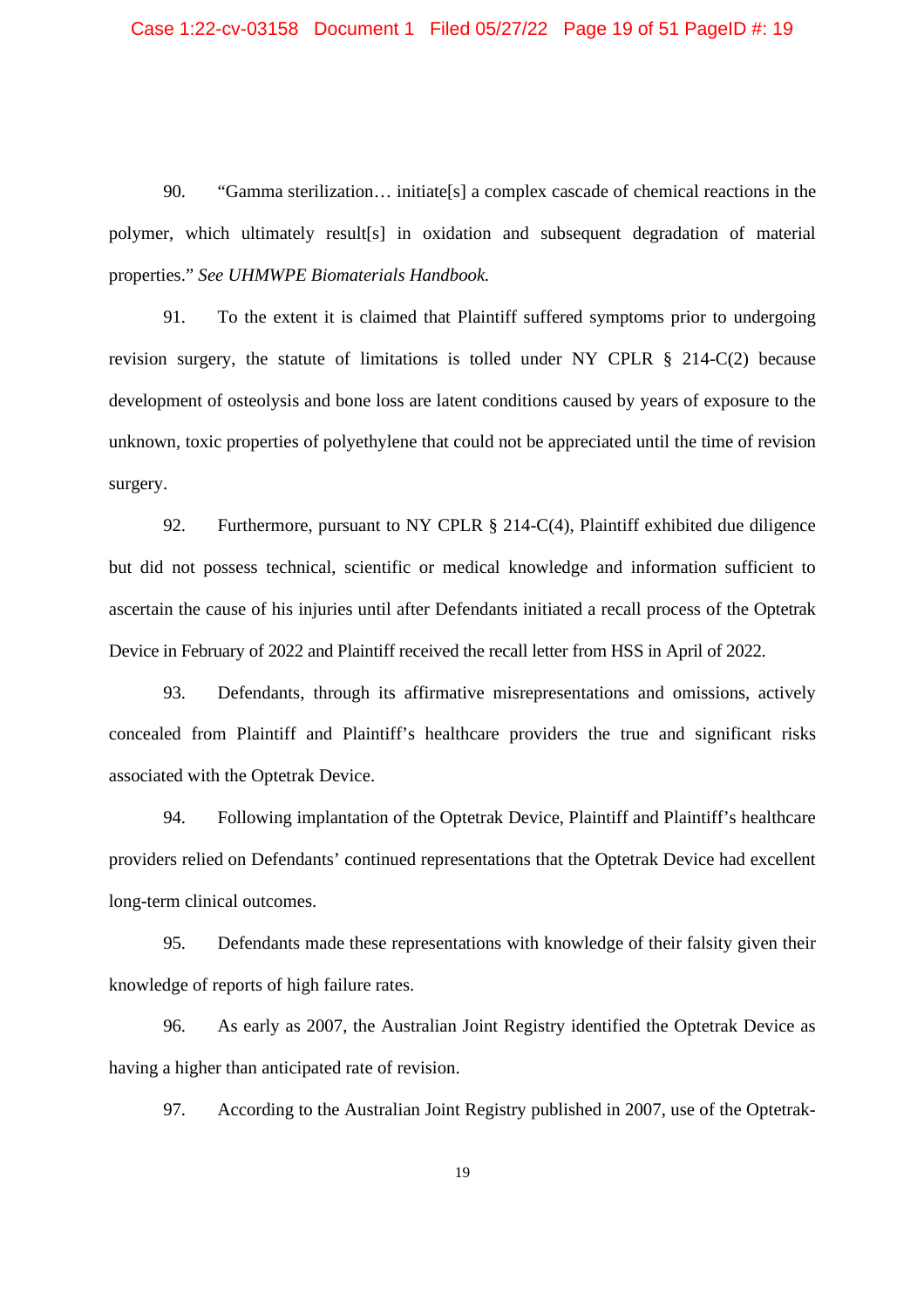PS femoral component with an Optetrak tibial component resulted in a 6.23% revision rate at three years and 6.64% revision rate at four years. The Registry identified use of these components as "Individual Primary Total Knee Prostheses with higher than anticipated revision rates either alone or in combination."

98. The cumulative rate of revision with use of the Optetrak-PS femoral component and an Optetrak tibial component continued to increase. Data from the 2008 and 2009 Australian Joint Registry demonstrated a revision rate of 6.7% and 7.0% at five years, respectively.

99. By 2010, the use of the Optetrak-PS femoral component and Optetrak-PS tibial components were "identified and no longer used" as a result of a 21% cumulative revision rate at five years. This rate increased to 22.7% the following year.

100. Identification of problems with the Optetrak-PS tibial component continued to grow. According to the 2015 registry data, "[t]he Optetrak PS all-polyethylene prosthesis has a cumulative percent revision of 19.4% at seven years."

101. Defendants themselves have acknowledged, "[e]very Exactech Optetrak TKR polyethylene component combination demonstrated statistically significant increased revision rates compared to other TKR systems," citing 2021 Australian Registry data, however, data demonstrating high rates of premature failure were available to Defendants as early as 2007. *See* https://www.exac.com/wp-content/uploads/2022/02/Exactech-DHCP letter.02.07.2022.pdf

102. The Optetrak Device had similarly high failure rates as documented in the United Kingdom National Joint Registry. In 2015, the revision rate for the Optetrak Device was 5.02% at seven years and 6.92% at ten years. In 2016, the revision rate for the Optetrak Device was 5.15% at seven years and 7.79% at ten years. In 2017, the revision rate for the Optetrak Device was 5.23% at seven years and 7.45% at ten years. In 2018, the revision rate for the Optetrak CR was 5.53% at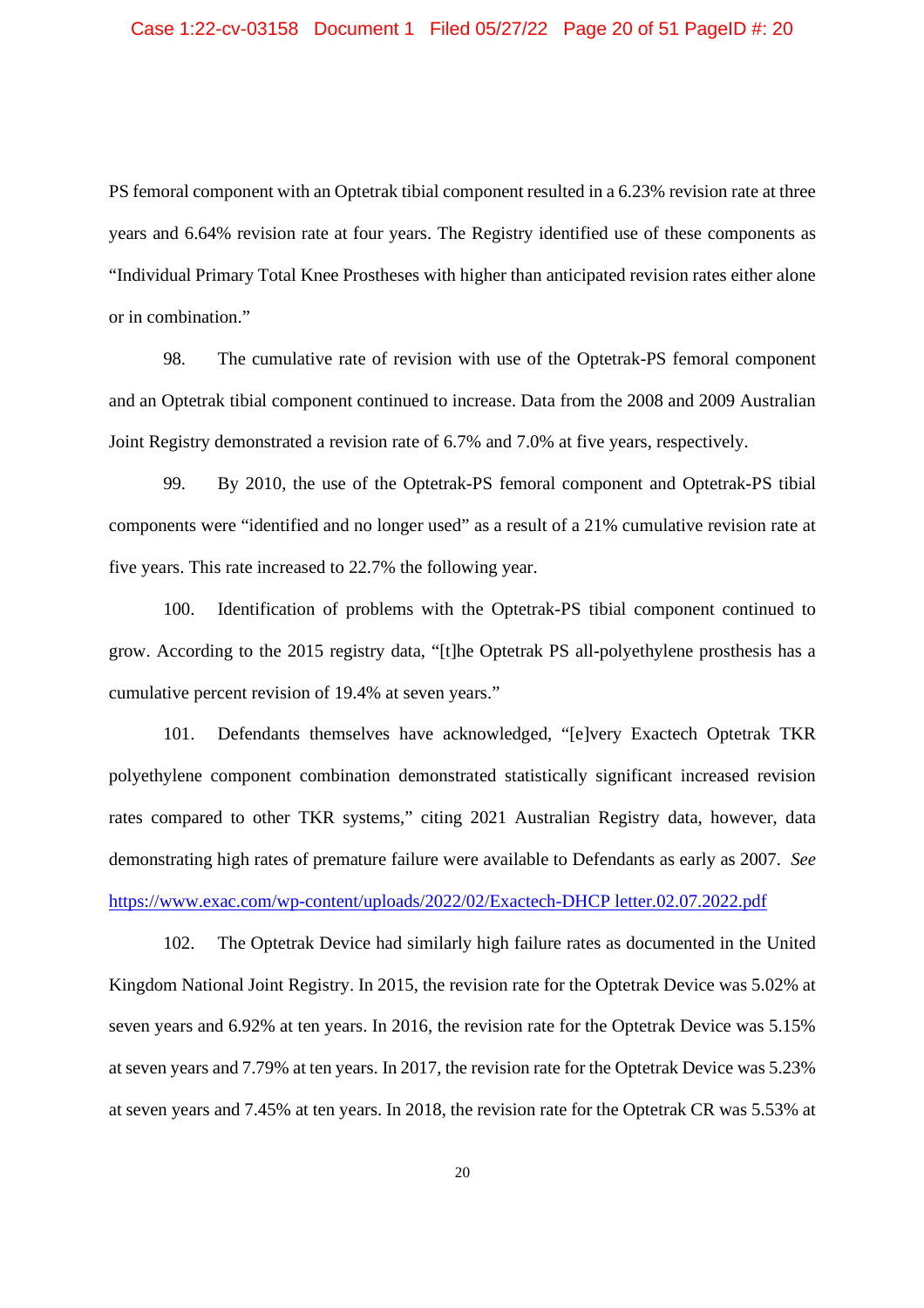seven years and 7.61% at 10 years.

103. The failure rates for the Opterak Device in the UK Registry were consistently higher compared to other knee replacement devices.

104. Defendants sold these implants worldwide and had a duty to monitor the international registries to assess how their prostheses were faring. Unfortunately, since the United States does not have a single payor health system, there is no national registry and doctors in the Unites States are not privy to nor expected to be aware of such data from other continents.

105. Defendants never informed physicians of the high failure rates associated with the Optetrak Devices reported annually in the international registries.

106. Although clinical evidence demonstrated that Optetrak Devices were failing at a rate higher than promoted with instances of excessive revision rates due to device loosening and polyethylene wear, Defendants failed to initiate a recall earlier or issue any communications to healthcare providers that patients should be monitored.

107. Furthermore, earlier disclosure of these failure rates could have impacted the sale of the company to private equity.

108. Had Defendants not actively concealed evidence of growing reports of premature device failures, Plaintiff would have obtained radiological intervention at an earlier time.

109. Such intervention would have led to an earlier diagnosis of bone loss and earlier removal of the Optetrak Device thereby reducing damage to bone and tissue.

110. As a result of Defendants' actions, Plaintiff and Plaintiff's healthcare providers were unaware, and could not have reasonably known or have learned through reasonable diligence, that Plaintiff had been exposed to the risks identified herein, and that those risks were the result of defects in the product due to Defendants' acts, omissions, and misrepresentations.

111. Accordingly, no limitations period ought to accrue until such time as Plaintiff knew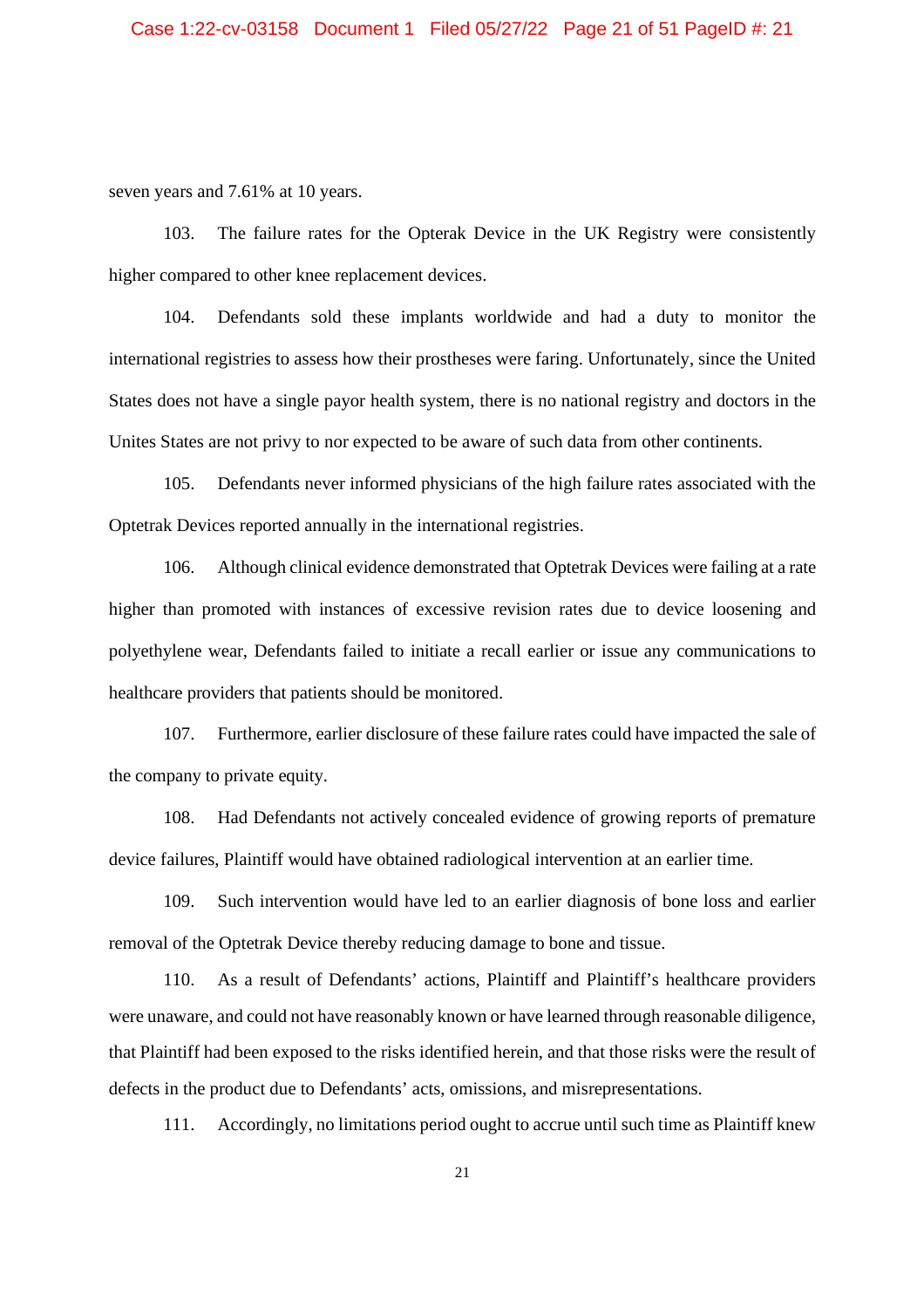or reasonably should have known of some causal connection between Plaintiff being implanted with the Optetrak Device and the resulting harm later suffered by Plaintiff as a result by reason of Defendants' fraudulent concealment.

112. Additionally, Defendants are equitably estopped from asserting any limitations defense by virtue of their fraudulent concealment and other misconduct as described herein.

113. Further, the limitations period ought to be tolled under principles of equitable tolling.

#### **CAUSES OF ACTION**

# **FIRST CAUSE OF ACTION STRICT LIABILITY** – **MANUFACTURING DEFECT**

114. Plaintiffs hereby incorporate by reference all previous paragraphs of this Complaint as if fully set forth herein and further allege as follows:

115. Prior to Plaintiff's initial knee surgery, and at all times relevant this action, Defendants tested, studied, researched, designed, formulated, manufactured, inspected, labeled, packaged, promoted, advertised, marketed, distributed, and/or sold the Optetrak Device for implantation into consumers, such as Plaintiff, by orthopedic surgeons in the United States.

116. The Defendants had a duty to manufacture the Optetrak Device in a manner that prevents unreasonable risk of harm or injury to users and patients, including Plaintiff.

117. The Defendants had a duty to distribute, market, and/or sell the Optetrak Device without manufacturing and related packaging defects to prevent an unreasonable risk of harm or injury to users and patients, including Plaintiff.

118. The Optetrak Devices manufactured by the Defendants were not reasonably safe for their expected, intended, and/or foreseeable uses, functions and purposes.

119. The Optetrak Devices were not reasonably safe as manufactured, packaged,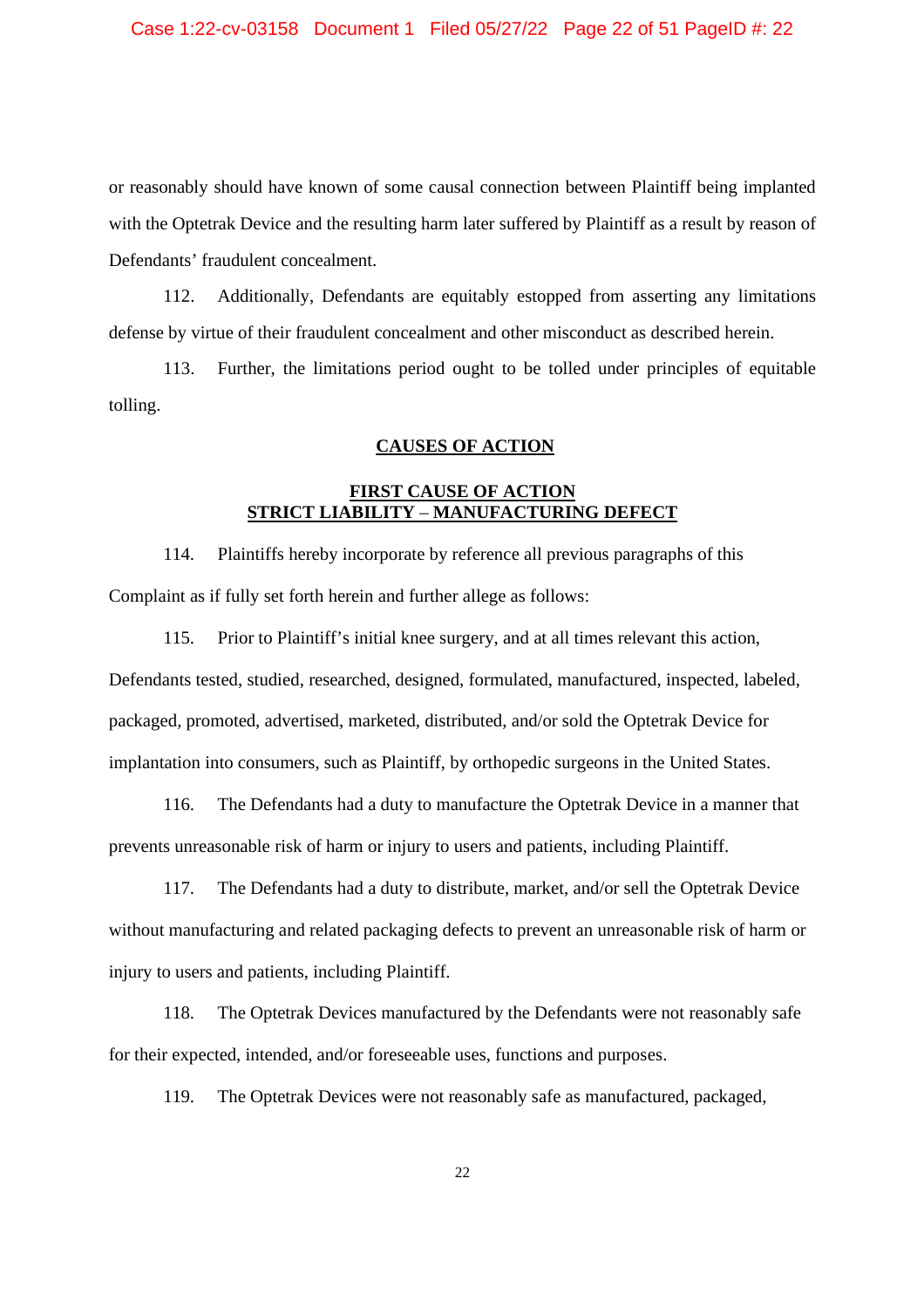distributed, marketed and/or sold by the Defendants.

120. The defects in manufacture of the Optetrak Device were a substantial factor in causing Plaintiffs' injuries.

121. At all times herein mentioned, the Defendants tested, studied, researched, designed, formulated, manufactured, inspected, labeled, packaged, promoted, advertised, marketed, distributed, and/or sold the Optetrak Device, which was implanted in Plaintiff, such that it was dangerous, unsafe, and defective in manufacture. The defects in manufacture include but are not limited to:

- a. failure to package the polyethylene components of the Optetrak Device in vacuum bags that contain a secondary barrier layer containing ethylene vinyl alcohol (EVOH) as to prevent the components from undergoing increased oxidation and causing patients to experience substantial early polyethylene wear, component loosening and/or other failure causing serious complications including tissue damage, osteolysis, and other injuries as well as the need for revision surgery;
- b. the materials used to package the Optetrak Device were of an inferior grade or quality;
- c. that the Optetrak Device as manufactured differed from Defendants' intended specifications;
- d. that Defendants failed to measure and/or test an adequate number of samples of Optetrak Devices on an ongoing basis;
- e. that Defendants failed to take corrective actions to eliminate or minimize further failures of the Optetrak Device;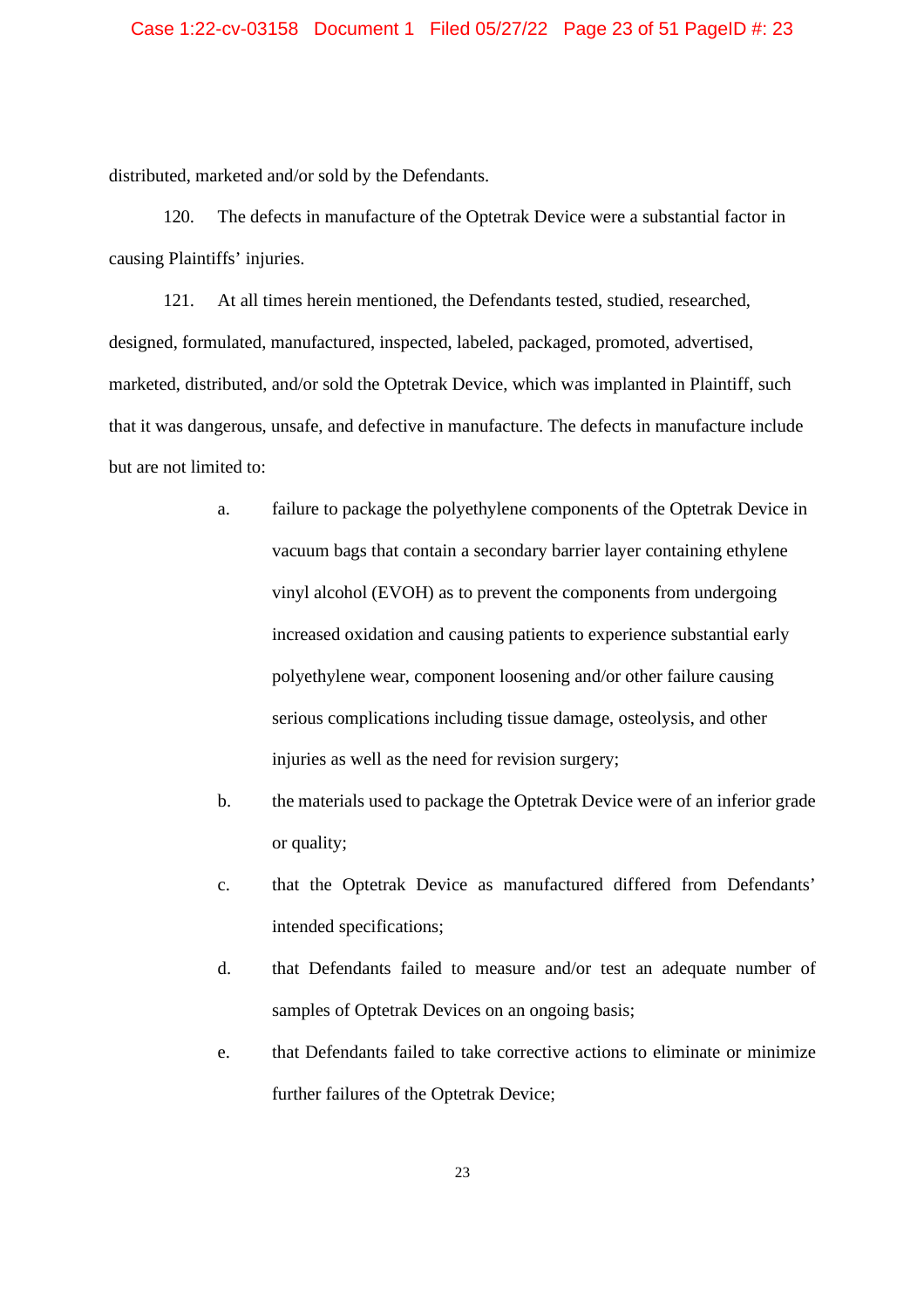- f. that Defendants failed to perform adequate quality control or other such testing on the polyethylene inserts used in the Optetrak Device to ensure they complied with required specifications and were not prematurely degrading while stored;
- g. failing to select appropriate third-parties to package the polyethylene inserts used in the Optetrak Device;
- h. failing to properly supervise and monitor the packaging of the polyethylene inserts used in the Optetrak Device;
- i. that Defendants failed to exercise sufficient quality control to ensure the polyethylene inserts in the Optetrak Devices were safe for implantation in users and patients and would not degrade abnormally under average and regular use; and
- j. that Defendants violated applicable state and federal laws and regulations; and in all other ways.

122. Defendants knew or reasonably should have known and been aware that the Optetrak Devices were defectively manufactured.

123. The manufacturing defects in the Optetrak Device existed when the device left the Defendants' control.

124. Plaintiff's physicians implanted the Optetrak Device in the manner in which it was intended and recommended to be used, making such use reasonably foreseeable to Defendants.

125. The Optetrak Device as tested, studied, researched, designed, formulated, manufactured, inspected, labeled, packaged, promoted, advertised, marketed, distributed, and/or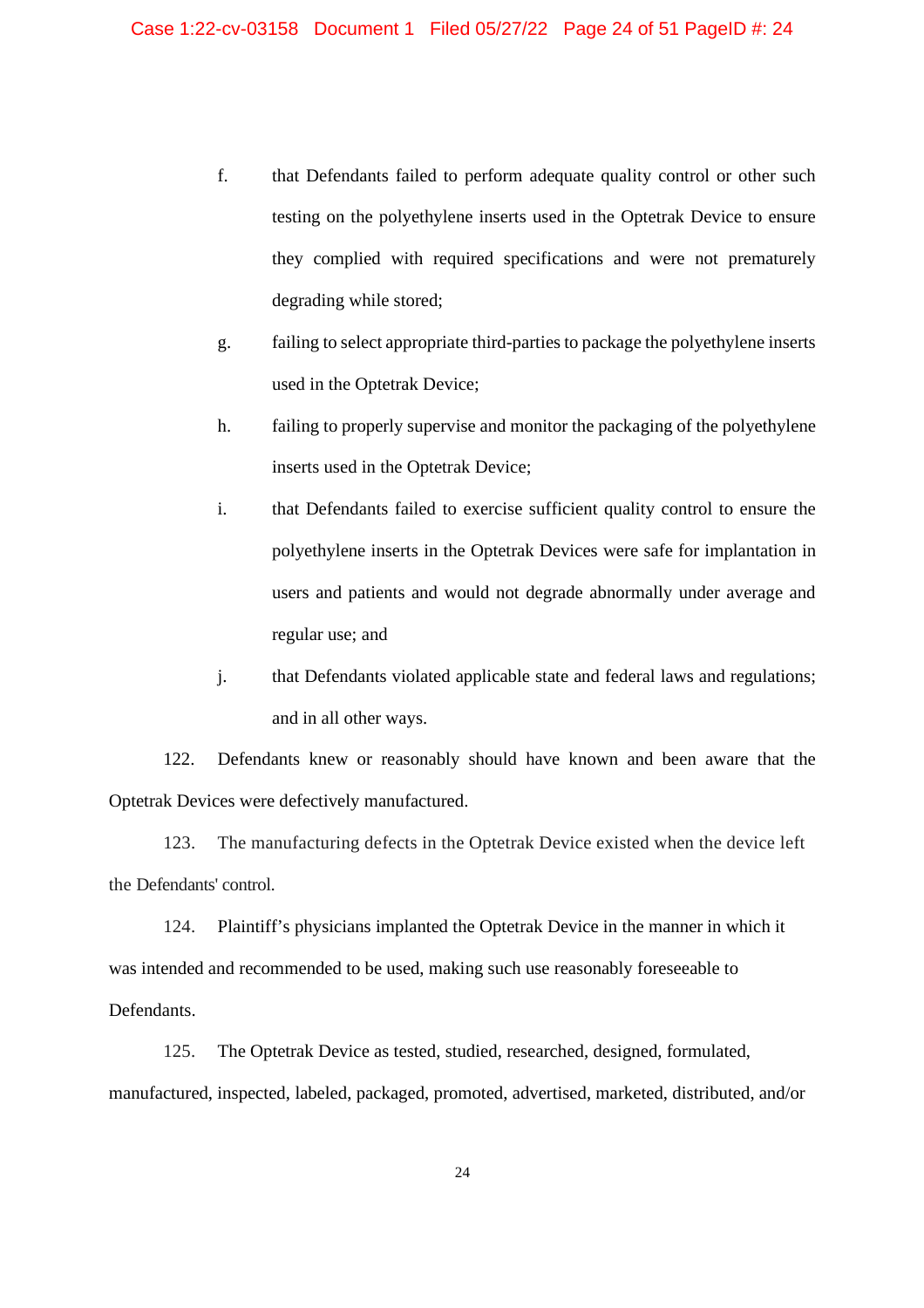sold by Defendants reached Plaintiff without substantial change in its condition.

126. As alleged herein, Defendants knew or had reason to know that the Optetrak Device caused an increased risk of harm to the Plaintiff and other consumers due to the device's propensity to undergo substantial early polyethylene wear, component loosening, and/or other failure causing serious complications including tissue damage, osteolysis, and other injuries as well as the need for revision surgery in patients.

127. The manufacturing defects of the Optetrak Device presented an unreasonable risk of harm to users and patients exposed to their danger, including Plaintiff, when used and operated for the purposes intended by Defendants.

128. The manufacturing defects of the Optetrak Device presented an unreasonable risk of harm to users and patients exposed to their danger, including Plaintiff, when they were used and operated in a manner that was foreseeable to Defendants.

129. Plaintiff could not, by the exercise of reasonable care, have discovered the manufacturing defect and perceived its dangers or avoided injury.

130. The Defendants are strictly liable for the defective manufacture of the Optetrak Device; the distribution, marketing, and/or sale of the defectively manufactured Optetrak Device; and the injuries sustained by Plaintiff.

131. By reason of the foregoing acts, omissions and conduct committed by the Defendants, Plaintiff was caused to sustain serious personal injuries, conscious pain and suffering, physical disability, mental anguish, emotional distress, fear, loss of enjoyment of life, medical expenses, and financial losses.

132. By reason of the foregoing acts, omissions and conduct committed by Defendants, Plaintiff was caused to sustain serious personal injuries, conscious pain and suffering, and physical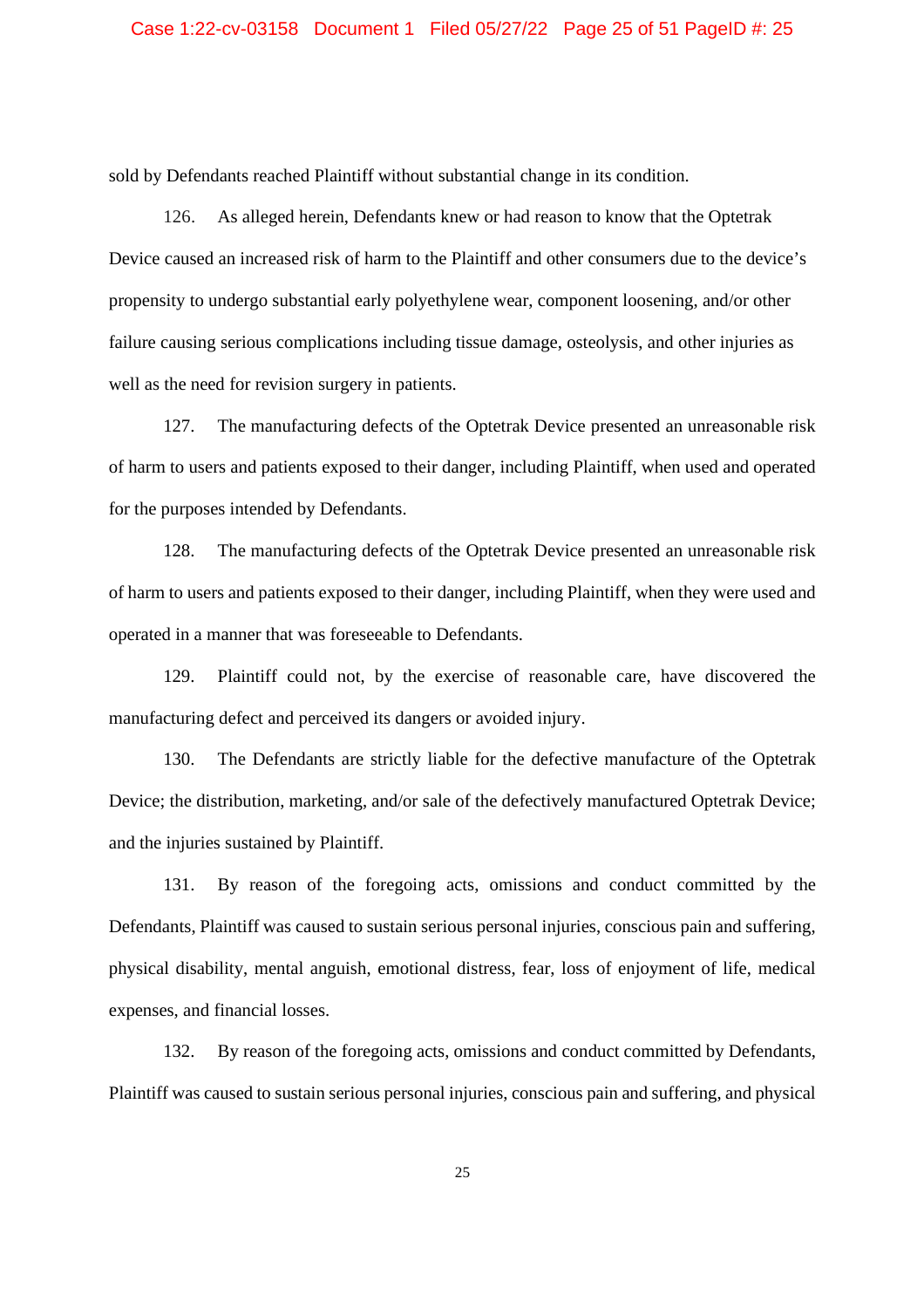disability that will require continued and additional medical treatment.

133. As a direct, proximate and legal consequence of the defective nature of the Optetrak Device as described herein Plaintiff ALEXANDER BERGER has suffered and continues to suffer permanent and debilitating injures and damages, including but not limited to, significant pain and discomfort; gait impairment; poor balance; difficulty walking; component part loosening; soft tissue damage; bone loss; and other injuries presently undiagnosed, which all require ongoing medical care.

134. As a further direct, proximate and legal consequence of the defective nature of the Optetrak Device, Plaintiffs have sustained and will sustain future damages, including but not limited to cost of medical care; rehabilitation; home health care; loss of earning capacity; mental and emotional distress; loss of consortium and pain and suffering.

135. Defendants acted intentionally, recklessly and wantonly without regard for Plaintiffs' rights beyond all standards of decency, entitling Plaintiffs to recover punitive damages.

WHEREFORE, Plaintiffs demand judgment against Defendants for compensatory and punitive damages, together with interest, costs of suit, attorneys' fees and all such other relief as the Court deems proper.

## **SECOND CAUSE OF ACTION STRICT LIABILITY** – **DESIGN DEFECT**

136. Plaintiffs hereby incorporate by reference all previous paragraphs of this Complaint as if fully set forth herein and further allege as follows:

137. Prior to Plaintiff's initial knee surgery, and at all times relevant this action, Defendants tested, studied, researched, designed, formulated, manufactured, inspected, labeled, packaged, promoted, advertised, marketed, distributed, and/or sold the Optetrak Device for implantation into consumers, such as Plaintiff, by orthopedic surgeons in the United States.

138. Defendants had a duty to design and package the Optetrak Device in a manner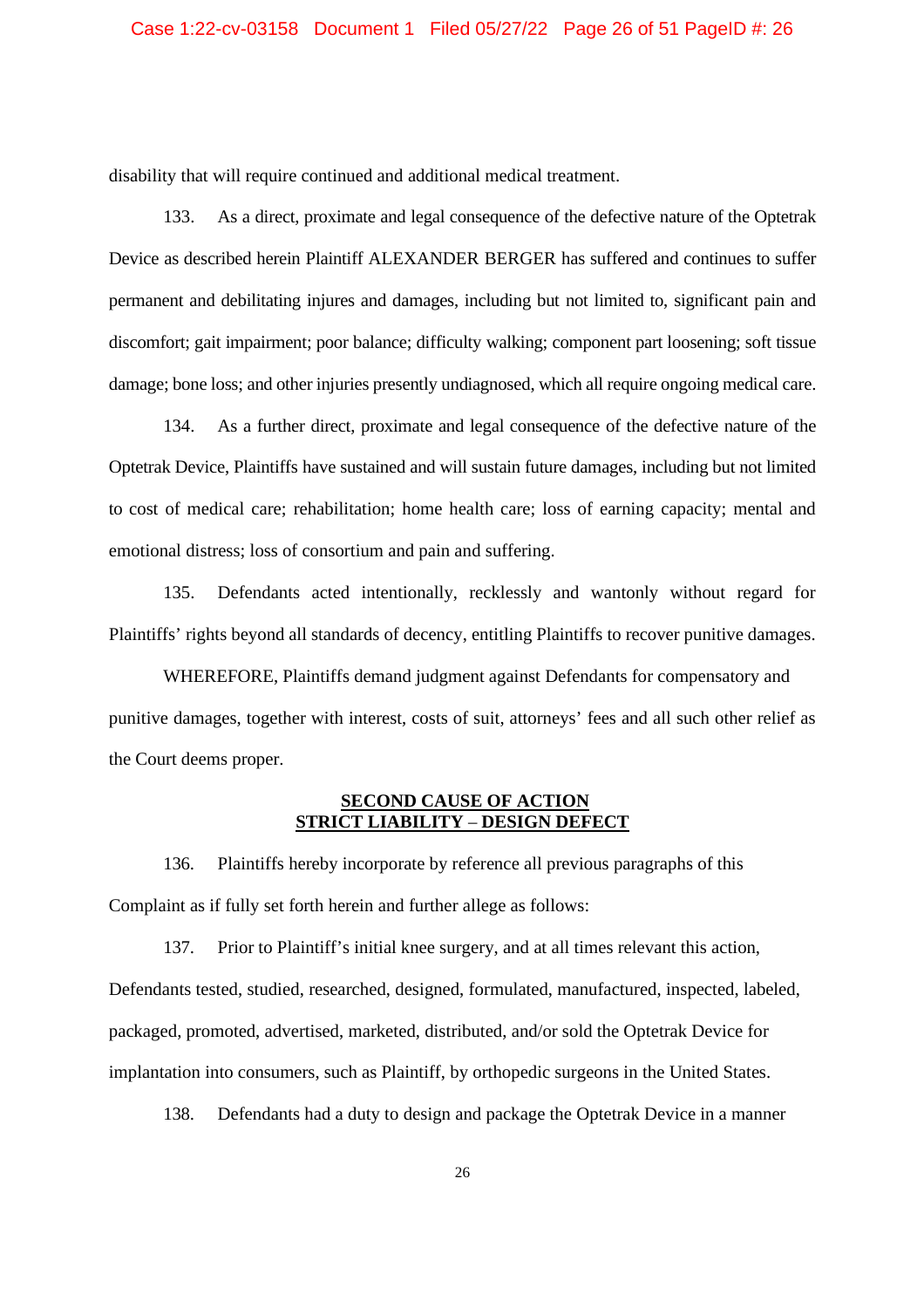## Case 1:22-cv-03158 Document 1 Filed 05/27/22 Page 27 of 51 PageID #: 27

that did not present an unreasonable risk of harm or injury to users and patients exposed to their danger, including Plaintiff.

139. Defendants had a duty to distribute, market, and/or sell the Optetrak Device with a design that did not present an unreasonable risk of harm or injury to users and patients exposed to their danger, including Plaintiff.

140. The design of the Optetrak Device and corresponding packaging is defective and not reasonably safe for its expected, intended, and/or foreseeable uses, functions and purposes.

141. The Optetrak Device and corresponding packaging are not reasonably safe as designed, distributed, marketed, delivered and/or sold by Defendants.

142. The defective design of the Optetrak Device and packaging received by Plaintiff's implanting surgeon were a substantial factor in causing Plaintiffs' injuries.

143. At all times relevant to this action, the Defendants tested, studied, researched, designed, formulated, manufactured, inspected, labeled, packaged, promoted, advertised, marketed, distributed, and/or sold the Optetrak Device, which was implanted in Plaintiff, such that it was dangerous, unsafe, and defective in design. The defects in the design include but are not limited to:

- a. that the Optetrak Device has propensity to undergo substantial early polyethylene wear, component loosening and/or other failure causing serious complications including tissue damage, osteolysis, and other injuries as well as the need for revision surgery in patients;
- b. failure to design the packaging for the polyethylene components of the Optetrak Device in vacuum bags that contain a secondary barrier layer containing ethylene vinyl alcohol (EVOH) as to prevent the components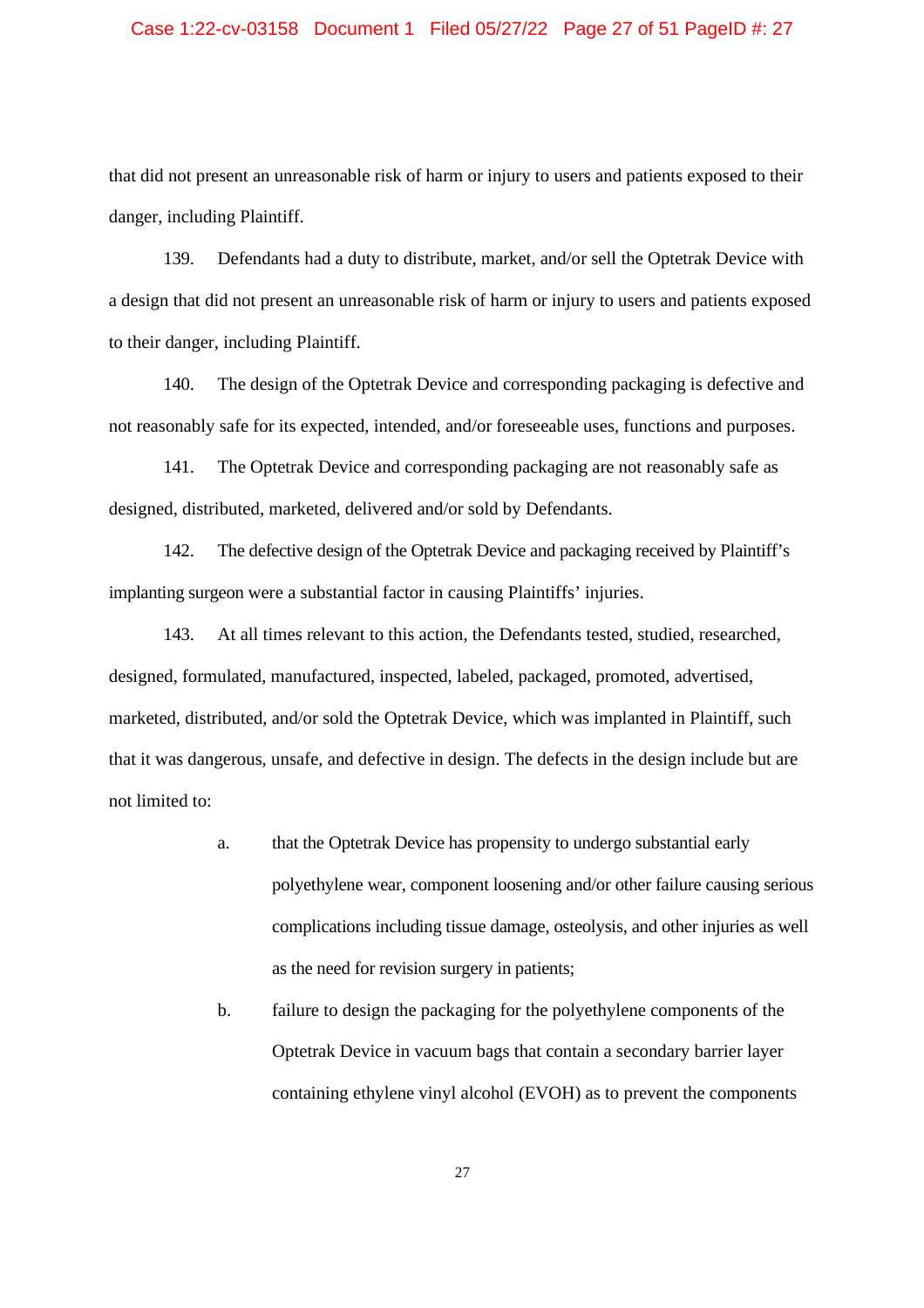from undergoing increased oxidation and causing patients to experience substantial early polyethylene wear, component loosening and/or other failure causing serious complications including tissue damage, osteolysis, and other injuries as well as the need for revision surgery;

- c. that the materials used within the Optetrak Device and packaging were of an inferior grade or quality than advertised and promoted by Defendants;
- d. Defendants failed to conduct adequate testing, including wear or other testing, on components, subassemblies and/or the finished Optetrak Device as packaged and distributed;
- e. Defendants failed to test an adequate number of samples of Optetrak Devices on an ongoing basis;
- f. Defendants failed to take adequate steps to specifically identify failure modes with the Optetrak Device with clarity and to suggest methods to monitor, avoid, and/or prevent further failures;
- g. Defendants failed to identify and/or note the significance of any testing that resulted in failure of the Optetrak Device;
- h. Defendants failed to take corrective actions to eliminate or minimize further failures of the Optetrak Device;
- i. Defendants failed to adequately design packaging specifications for the components, subassemblies, and/or the finished Optetrak Device;
- j. The polyethylene material used in the Optetrak Device in conjunction with the inferior vacuum bags caused and/or contributed to the devices having a higher failure rate than other similar devices available at the time the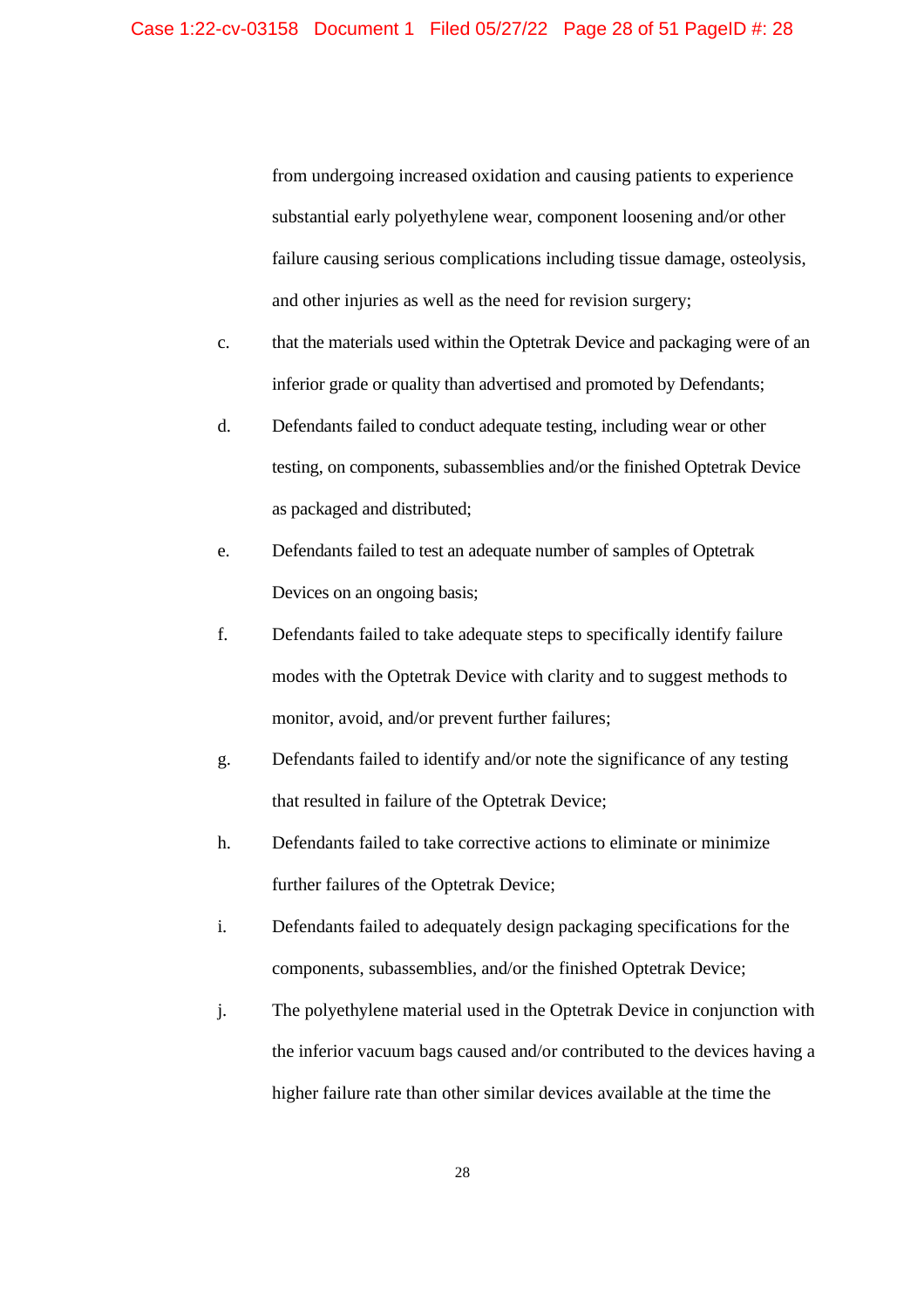Optetrak Devices were put on the market;

- k. The polyethylene material used in the Optetrak Device in conjunction with the inferior vacuum bags caused and/or contributed to the devices having a shorter effective lifetime than other similar devices available at the time the Optetrak Devices were put on the market;
- l. The Defendants' method of designing the polyethylene insert and packaging increased the risk of users and patients suffering from pain, discomfort, injury and the need for revision surgery; and
- m. that Defendants violated applicable state and federal laws and regulations; and in all other ways.

144. Defendants knew or reasonably should have known and been aware that the Optetrak Devices and packaging were defectively designed.

145. The design defects in the Optetrak Device and packaging existed when the device left the Defendants' control.

146. Plaintiff's physicians implanted the Optetrak Device in the manner in which it was intended and recommended to be used, making such use reasonably foreseeable to Defendants.

147. The Optetrak Device as tested, studied, researched, designed, formulated, manufactured, inspected, labeled, packaged, promoted, advertised, marketed, distributed, and/or sold by Defendants reached Plaintiff without substantial change in its condition.

148. As alleged herein, Defendants knew or had reason to know that the Optetrak Device caused an increased risk of harm to the Plaintiff and other consumers due to the device's propensity to undergo substantial early polyethylene wear, component loosening, and/or other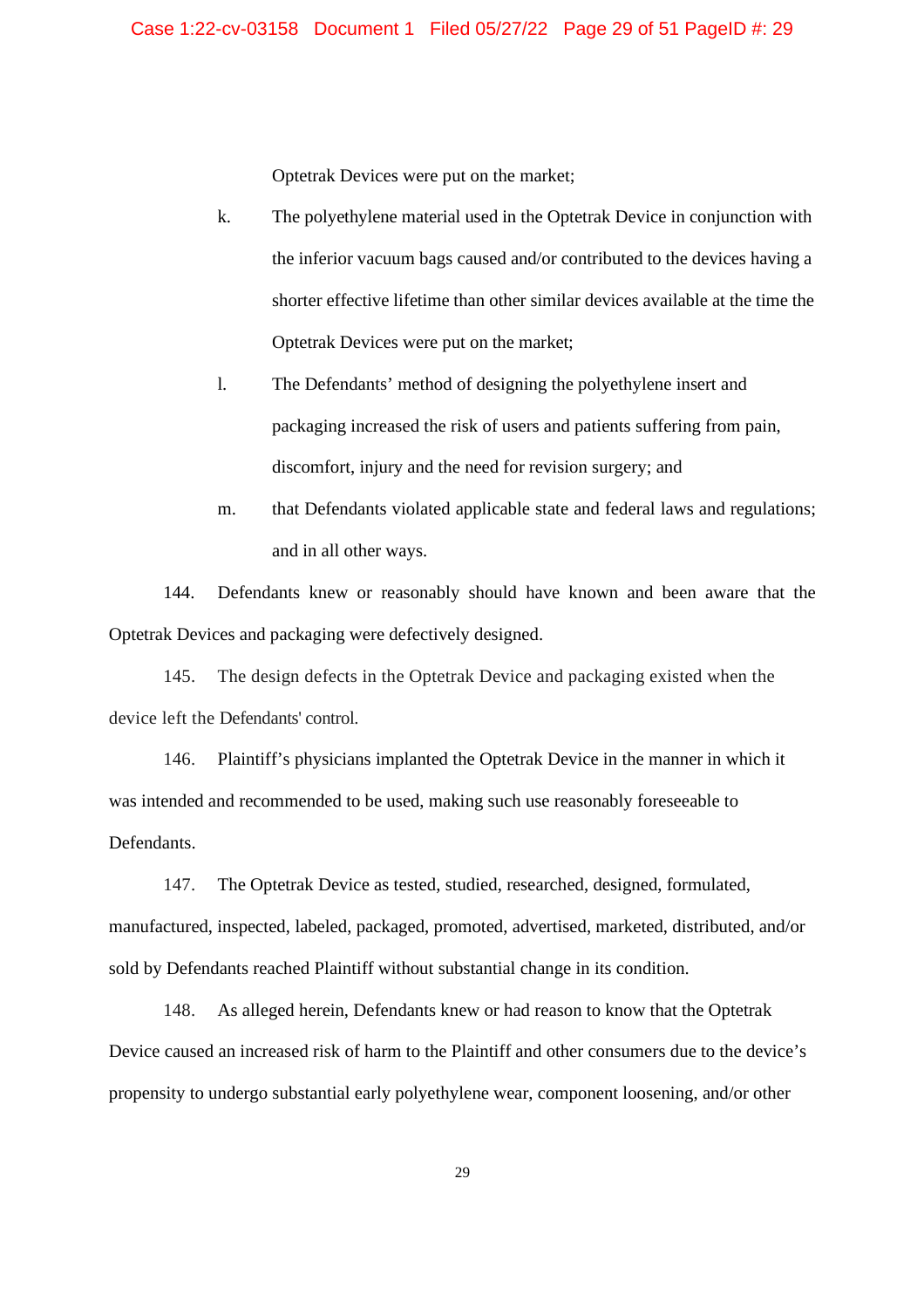### Case 1:22-cv-03158 Document 1 Filed 05/27/22 Page 30 of 51 PageID #: 30

failure causing serious complications including tissue damage, osteolysis, and other injuries as well as the need for revision surgery in patients.

149. The Optetrak Device and packaging as designed carried risks that were outweighed by any utility of the design of the device and packaging because when paired together the implant, the Optetrak Device was dangerous to an extent beyond that which would be contemplated by the ordinary consumer. At no time did Plaintiff have reason to believe that the Optetrak Device and the packaging in which it was received were in a condition not suitable for proper and intended use.

150. The Optetrak Device and packaging were defective in design and unreasonably dangerous when it entered the stream of commerce and was received by Plaintiff, because the foreseeable risks exceeded or outweighed the purported benefits associated with the device.

151. Feasible safer alternative designs providing the same functional purpose were available to the Defendants at the time the Optetrak Device was designed and packaged and offered for sale in the market.

152. For example, Defendants could have utilized vacuum bags containing a secondary barrier layer containing ethylene vinyl alcohol (EVOH) as to prevent the polyethylene components from undergoing increased oxidation according to their own admissions.

153. The design defects of the Optetrak Device and corresponding packaging presented an unreasonable risk of harm to users and patients exposed to their danger, including Plaintiff, when used and operated for the purposes intended by Defendants.

154. The design defects of the Optetrak Device and corresponding packaging presented an unreasonable risk of harm to users and patients exposed to their danger, including Plaintiff, when they were used and operated in a manner that was foreseeable to Defendants.

155. Plaintiff could not, by the exercise of reasonable care, have discovered these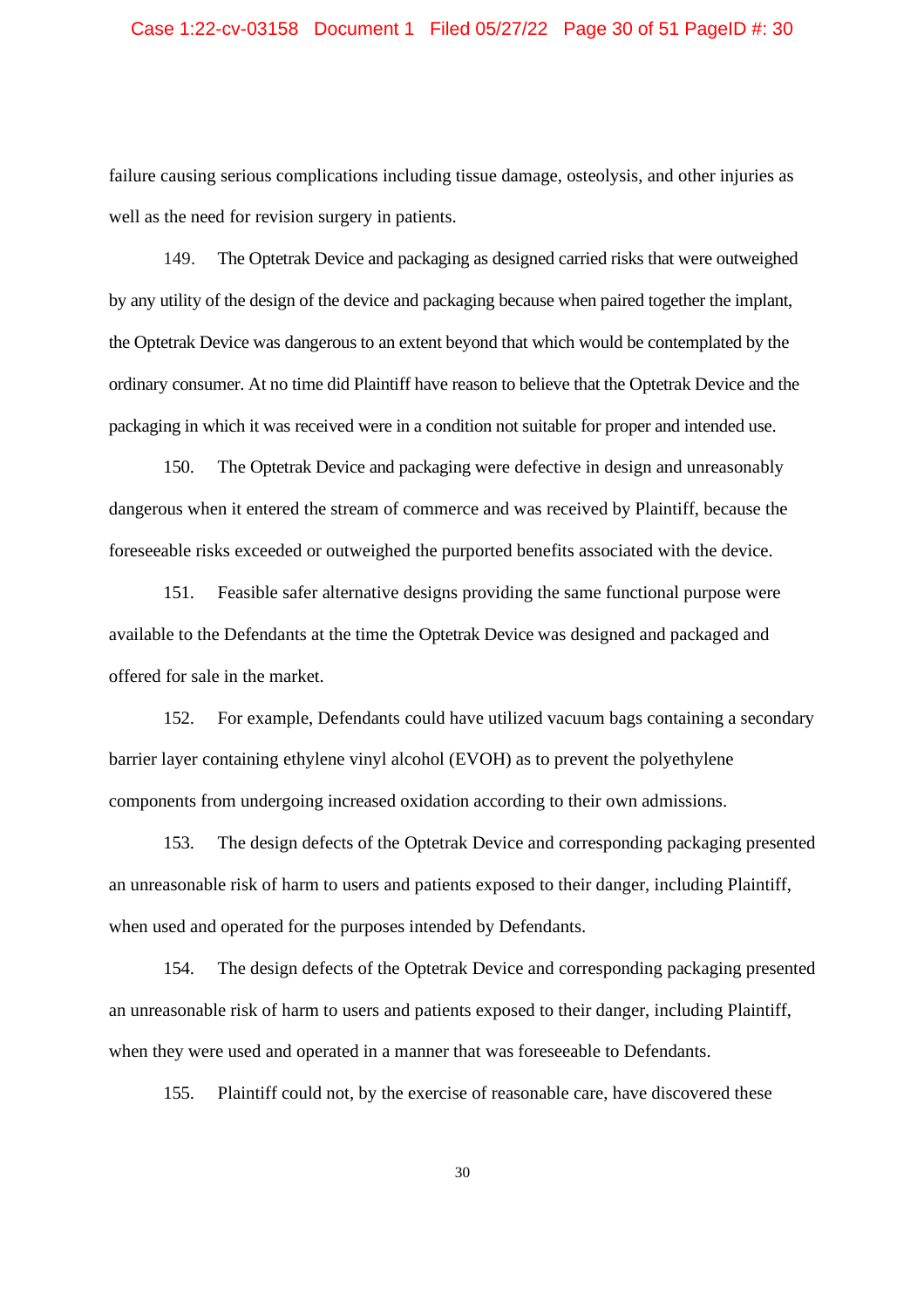design defects and perceived its dangers or avoided injury.

156. The Defendants are strictly liable for the defective design of the Optetrak Device; defective design of the packaging of the Device; the distribution, marketing, and/or sale of the Optetrak Device; and the injuries sustained by Plaintiff.

157. By reason of the foregoing acts, omissions and conduct committed by the Defendants, Plaintiff was caused to sustain serious personal injuries, conscious pain and suffering, physical disability, mental anguish, emotional distress, fear, loss of enjoyment of life, medical expenses, and financial losses.

158. By reason of the foregoing acts, omissions and conduct committed by Defendants, Plaintiff was caused to sustain serious personal injuries, conscious pain and suffering, and physical disability that will require continued and additional medical treatment.

159. As a direct, proximate and legal consequence of the defective nature of the Optetrak Device as described herein, Plaintiff ALEXANDER BERGER has suffered and continues to suffer permanent and debilitating injures and damages, including but not limited to, significant pain and discomfort; gait impairment; poor balance; difficulty walking; component part loosening; soft tissue damage; bone loss; and other injuries presently undiagnosed, which all require ongoing medical care.

160. As a further direct, proximate and legal consequence of the defective nature of the Optetrak Device, Plaintiffs have sustained and will sustain future damages, including but not limited to cost of medical care; rehabilitation; home health care; loss of earning capacity; mental and emotional distress; loss of consortium and pain and suffering.

161. Defendants acted intentionally, recklessly and wantonly without regard for Plaintiffs' rights beyond all standards of decency, entitling Plaintiffs to recover punitive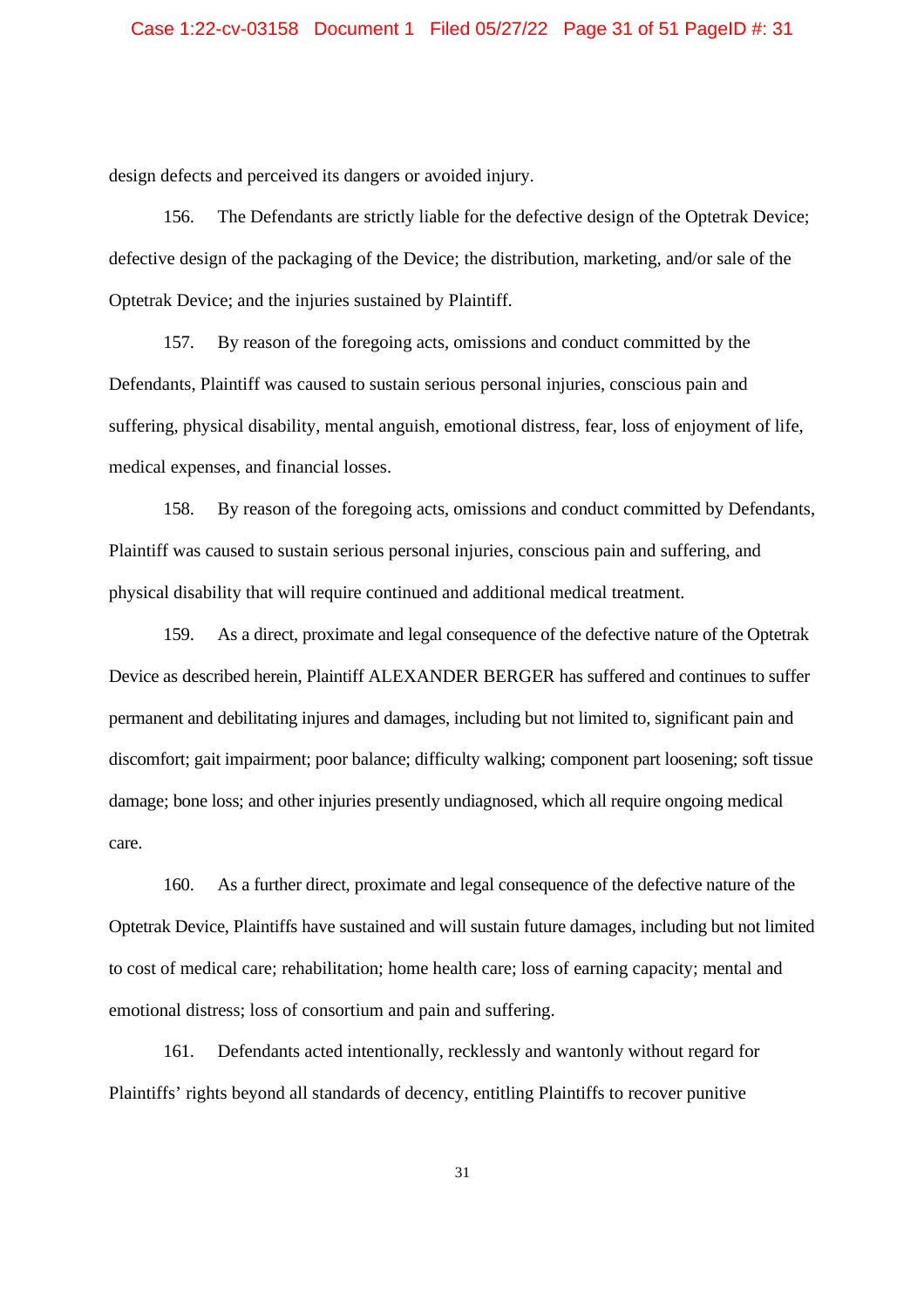damages.

WHEREFORE, Plaintiffs demand judgment against Defendants for compensatory and punitive damages, together with interest, costs of suit, attorneys' fees and all such other relief as the Court deems proper.

## **THIRD CAUSE OF ACTION STRICT LIABILITY** – **FAILURE TO WARN**

162. Plaintiffs hereby incorporate by reference all previous paragraphs of this Complaint as if fully set forth herein and further allege as follows:

163. Prior to Plaintiff's initial knee surgery, and at all times relevant this action, Defendants tested, studied, researched, designed, formulated, manufactured, inspected, labeled, packaged, promoted, advertised, marketed, distributed, and/or sold the Optetrak Device for implantation into consumers, such as Plaintiff, by orthopedic surgeons in the United States.

164. Defendants had a duty to provide adequate warnings regarding the Optetrak Device in a manner that did not present an unreasonable risk of harm or injury to users and patients exposed to their danger, including Plaintiff.

165. Defendants had a duty to distribute, market, and/or sell the Optetrak Device with adequate warnings that did not present an unreasonable risk of harm or injury to users and patients exposed to their danger, including Plaintiff.

166. The warnings that accompanied the Optetrak Device and corresponding packaging were defective thereby making the product not reasonably safe for its expected, intended, and/or foreseeable uses, functions and purposes.

167. The Optetrak Device and corresponding packaging are not reasonably safe as labeled, distributed, marketed, delivered and/or sold by Defendants.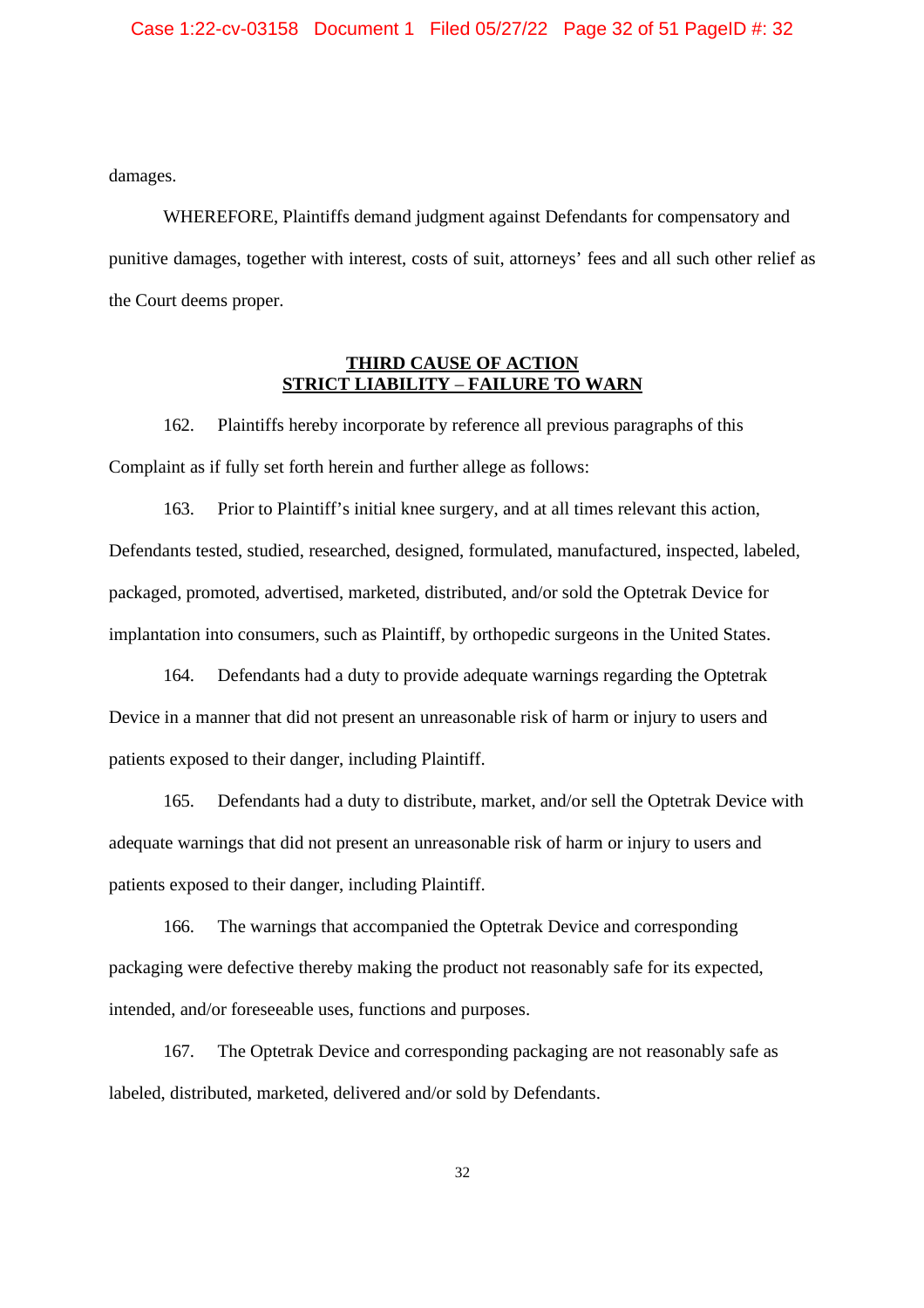### Case 1:22-cv-03158 Document 1 Filed 05/27/22 Page 33 of 51 PageID #: 33

168. Inadequate labeling accompanying the Optetrak Device and packaging received by Plaintiff's implanting surgeon was a substantial factor in causing Plaintiffs' injuries.

169. At all times relevant to this action, the Defendants tested, studied, researched, designed, formulated, manufactured, inspected, labeled, packaged, promoted, advertised, marketed, distributed, and/or sold the Optetrak Device, which was implanted in Plaintiff, such that it was dangerous, unsafe, and defective.

170. The Optetrak Device was defective and unreasonably dangerous when it entered the stream of commerce and was received by Plaintiff, because the warnings in the instructions for use, operative techniques, directions, marketing and promotional materials, advertisements, white papers, and other communications provided by Defendants or its sales force to physicians and patients with or about the Optetrak Device failed to adequately convey the potential risks and side effects of the Optetrak Device and the dangerous propensities of the device, which risks were known or were reasonably scientifically knowable to Defendants.

171. In particular, Defendants failed to adequately disclose the device's propensity to undergo substantial early polyethylene wear, component loosening and/or other failure causing serious complications including tissue damage, bone loss, osteolysis, and other injuries as well as the need for revision surgery in patients.

172. Defendants consciously disregarded the increased risks of harm by failing to adequately warn of such risks; unlawfully concealing the dangerous problems associated with implantation of the Optetrak Device; and continuing to market, promote, sell and defend the Optetrak Device until the very recent recall.

173. Defendants knew or reasonably should have known and been aware that the Optetrak Devices and packaging contained inadequate warnings.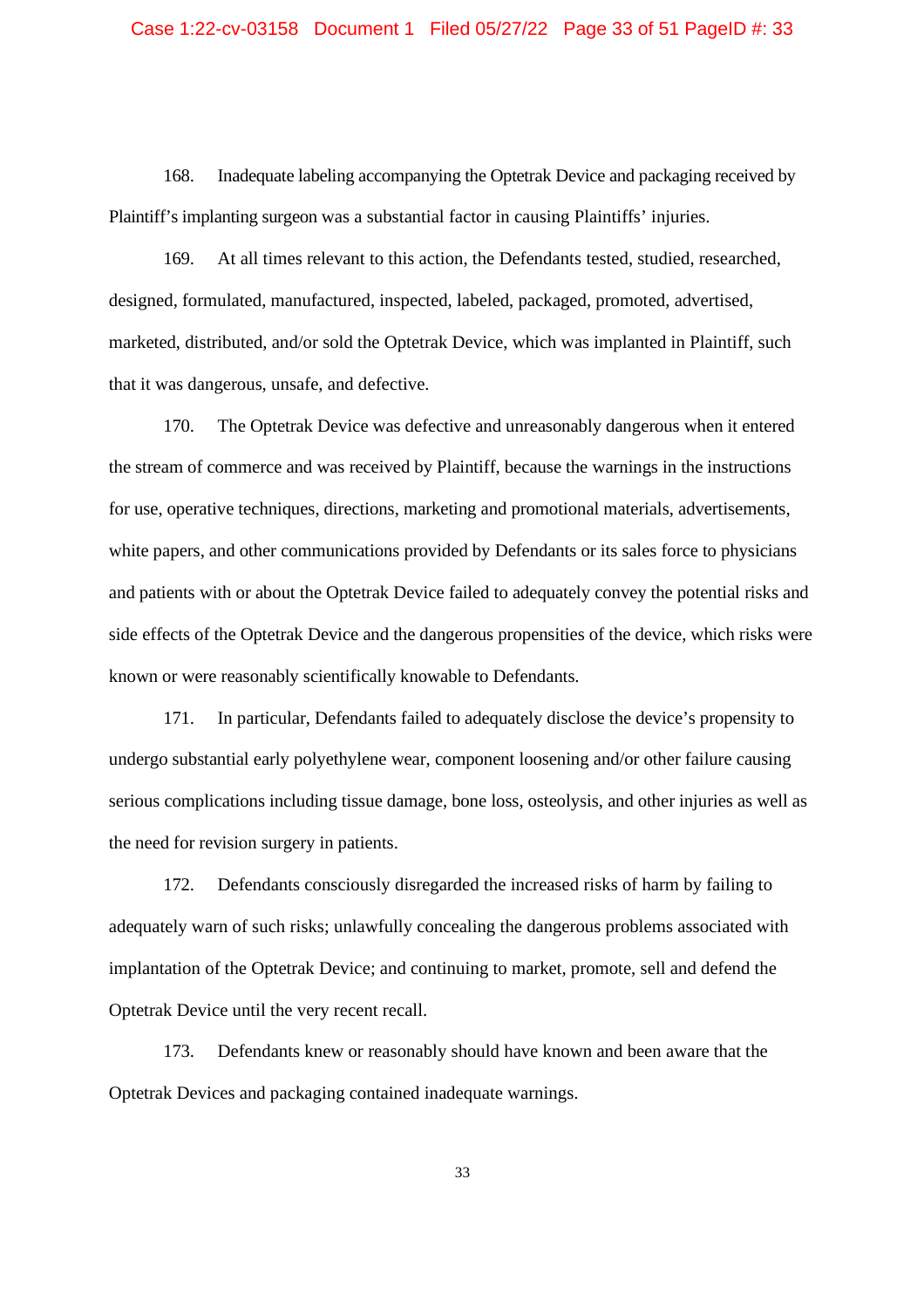## Case 1:22-cv-03158 Document 1 Filed 05/27/22 Page 34 of 51 PageID #: 34

174. The inadequate warnings for the Optetrak Device existed when the device left the Defendants' control.

175. Plaintiff's physician implanted the Optetrak Device in the manner in which it was intended and recommended to be used, making such use reasonably foreseeable to Defendants.

176. The Optetrak Device as tested, studied, researched, designed, formulated, manufactured, inspected, labeled, packaged, promoted, advertised, marketed, distributed, and/or sold by Defendants reached Plaintiff without substantial change in its condition.

177. As alleged herein, Defendants knew or had reason to know that the Optetrak Device caused an increased risk of harm to the Plaintiff and other consumers due to the device's propensity to undergo substantial early polyethylene wear, component loosening, and/or other failure causing serious complications including tissue damage, osteolysis, and other injuries as well as the need for revision surgery in patients.

178. The Optetrak Device that was labeled, manufactured, distributed, and sold by the Defendants to Plaintiff was in a defective condition that was unreasonably dangerous to any user or ordinary consumer of the device, including Plaintiff.

179. The labeling defects of the Optetrak Device and corresponding packaging presented an unreasonable risk of harm to users and patients exposed to their danger, including Plaintiff, when used and operated for the purposes intended by Defendants.

180. The labeling defects of the Optetrak Device and corresponding packaging presented an unreasonable risk of harm to users and patients exposed to their danger, including Plaintiff, when they were used and operated in a manner that was foreseeable to Defendants.

181. Plaintiff could not, by the exercise of reasonable care, have discovered these defects and perceived its dangers or avoided injury.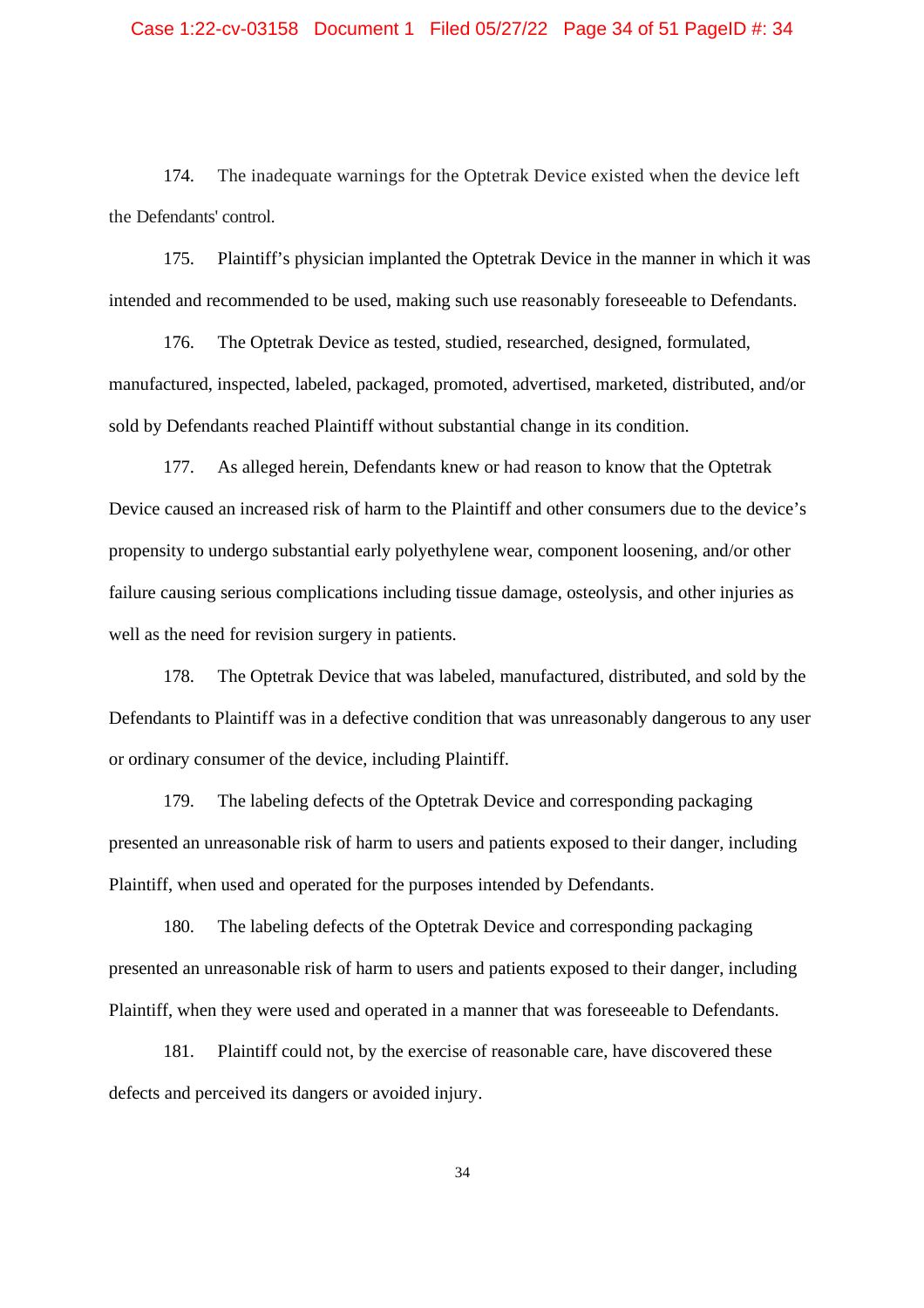### Case 1:22-cv-03158 Document 1 Filed 05/27/22 Page 35 of 51 PageID #: 35

182. Defendants failed to issue new warnings or initiate a recall in a timely manner as to help minimize the damage and bone loss occurring in patients, including Plaintiff.

183. The Defendants are strictly liable for providing inadequate warnings accompanying the Optetrak Device and packaging of the Device; the distribution, marketing, and/or sale of the Optetrak Device; and the injuries sustained by Plaintiff.

184. By reason of the foregoing acts, omissions and conduct committed by the Defendants, Plaintiff was caused to sustain serious personal injuries, conscious pain and suffering, physical disability, mental anguish, emotional distress, fear, loss of enjoyment of life, medical expenses, and financial losses.

185. By reason of the foregoing acts, omissions and conduct committed by Defendants, Plaintiff was caused to sustain serious personal injuries, conscious pain and suffering, and physical disability that will require continued and additional medical treatment.

186. As a direct, proximate and legal consequence of the defective nature of the Optetrak Device as described herein, Plaintiff ALEXANDER BERGER has suffered and continues to suffer permanent and debilitating injures and damages, including but not limited to, significant pain and discomfort; gait impairment; poor balance; difficulty walking; component part loosening; soft tissue damage; bone loss; and other injuries presently undiagnosed, which all require ongoing medical care.

187. As a further direct, proximate and legal consequence of the defective nature of the Optetrak Device, Plaintiffs have sustained and will sustain future damages, including but not limited to cost of medical care; rehabilitation; home health care; loss of earning capacity; mental and emotional distress; loss of consortium and pain and suffering.

188. Defendants acted intentionally, recklessly and wantonly without regard for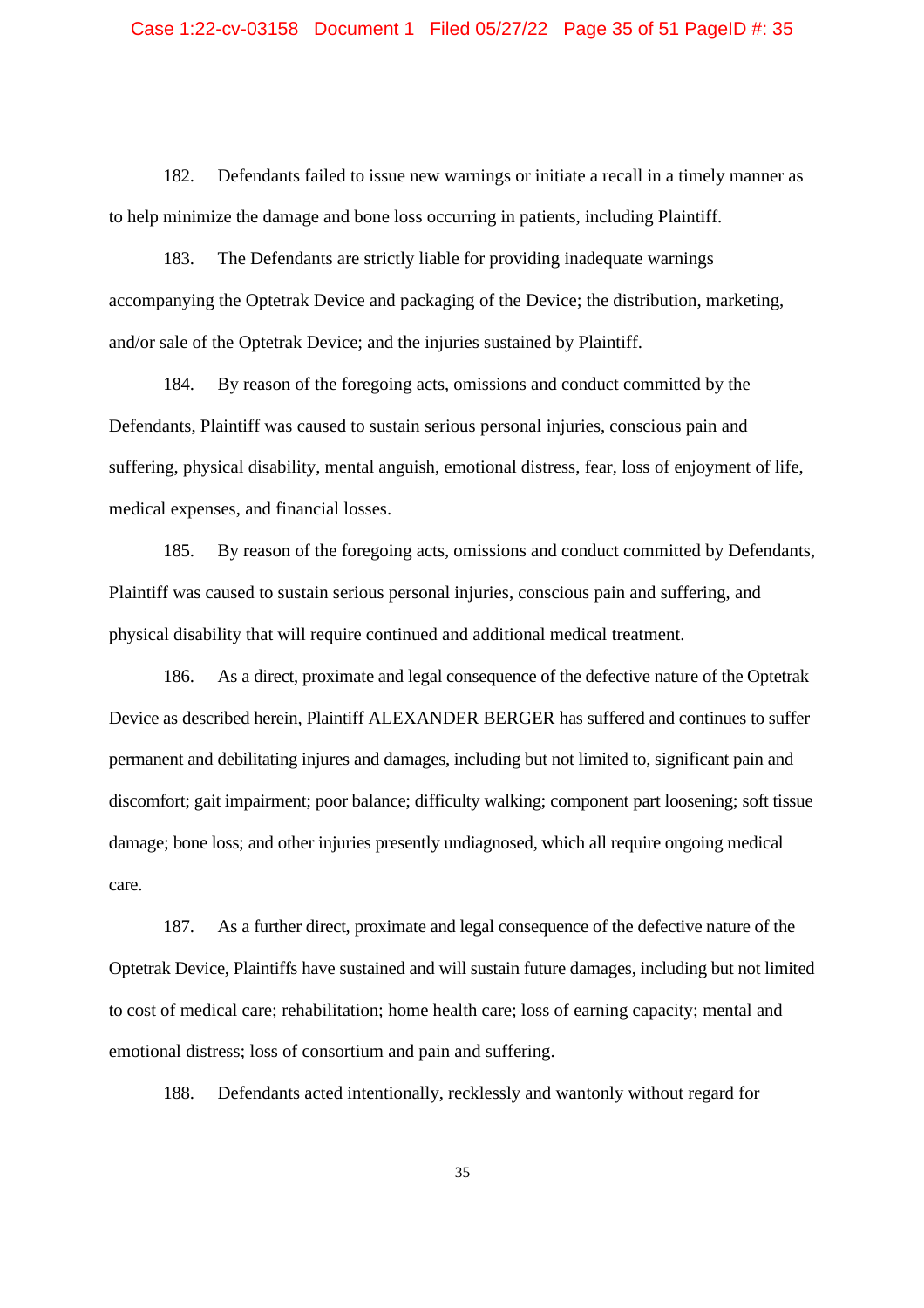Plaintiffs' rights beyond all standards of decency, entitling Plaintiffs to recover punitive damages.

WHEREFORE, Plaintiffs demand judgment against Defendants for compensatory and punitive damages, together with interest, costs of suit, attorneys' fees and all such other relief as the Court deems proper.

## **FOURTH CAUSE OF ACTION NEGLIGENCE**

189. Plaintiffs hereby incorporate by reference all previous paragraphs of this Complaint as if fully set forth herein and further allege as follows:

190. Prior to Plaintiff's initial knee surgery, and at all times relevant this action, Defendants tested, studied, researched, designed, formulated, manufactured, inspected, labeled, packaged, promoted, advertised, marketed, distributed, and/or sold the Optetrak Device for implantation into consumers, such as Plaintiff, by orthopedic surgeons in the United States.

191. Prior to, on, and after the dates of Plaintiff's initial knee surgery, and at all times relevant to this action, Defendants had a duty to exercise reasonable care in testing, study, research, design, formulation, manufacture, inspection, labeling, packaging, promotion, advertisement, marketing, distribution and sale of the Optetrak Device for implantation into consumers, such as Plaintiff, by physicians and surgeons in the United States.

192. Prior to, on, and after the dates of Plaintiff's initial knee surgery, Defendants breached this duty and failed to exercise reasonable care and were grossly negligent and careless in the testing, study, research, design, formulation, manufacture, inspection, labeling, packaging, promotion, advertisement, marketing, distribution and sale of the Optetrak Device.

193. Following Plaintiff's initial knee surgery, Defendants breached this duty and failed to exercise reasonable care and were grossly negligent and careless in failing to recall the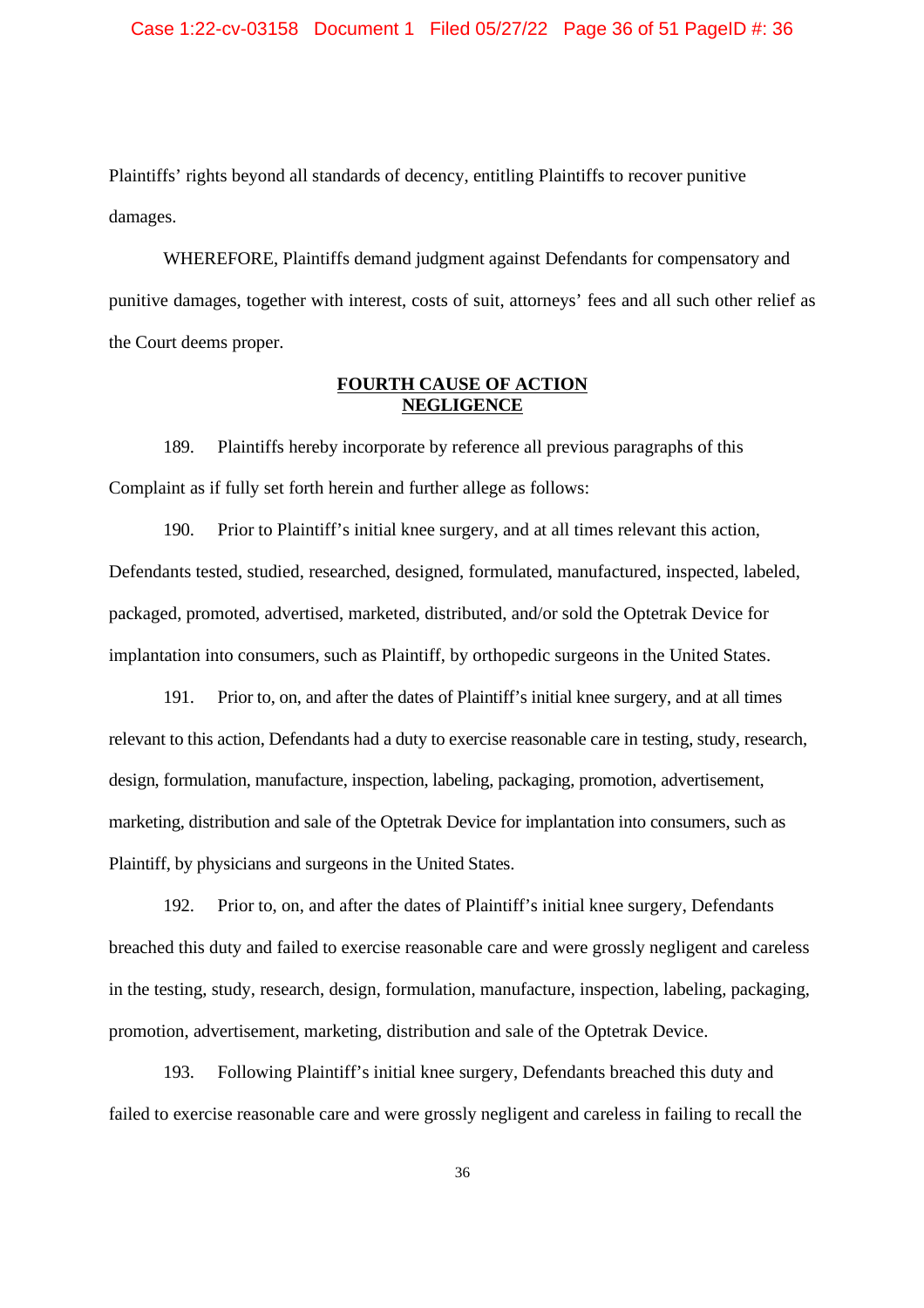Optetrak Device.

194. At all times material hereto, the Defendants had actual knowledge, or in the alternative, should have known through the exercise of reasonable and prudent care, of the hazards and dangers associated with the Optetrak Device.

195. Defendants had access to registry data and were aware of complaints that the Optetrak Device caused serious complications including but not limited to polyethylene wear and/or other failure causing serious complications including component loosening, tissue damage, osteolysis, bone loss and the need for revision surgery in patients.

196. Despite the fact Defendants knew or should have known the Optetrak Device posed a serious risk of bodily harm to consumers, Defendants continued to manufacture and market the Optetrak Device for implantation into consumers.

197. Despite the fact Defendants knew or should have known the Optetrak Device posed a serious risk of bodily harm to consumers, Defendants continued to manufacture and market the Optetrak Device for implantation into consumers without revising any warning language or issuing an earlier recall.

198. Defendants failed to advise surgeons and patients of the need for regular followup beyond the ordinary practices after a total knee implant as to promptly detect polyethylene degradation and osteolytic failure and timely revise the device to prevent or at least minimize bone loss, osteolysis and related injuries.

199. Defendants failed to exercise due care under the circumstances, and their gross negligence and recklessness includes the following acts and omissions:

> a. Negligently failing to properly package the polyethylene components of the Optetrak Device;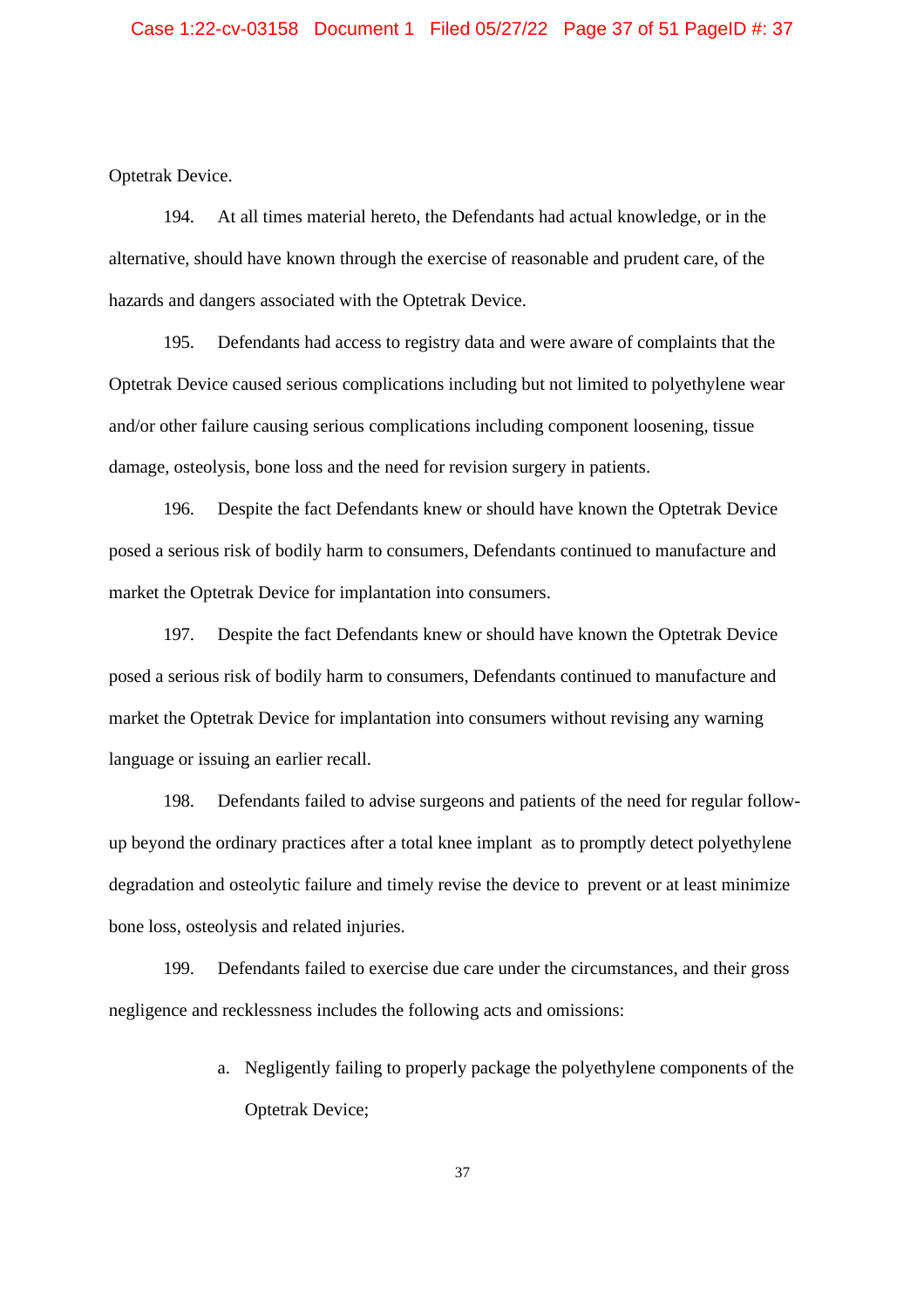- b. Negligently failing to select appropriate third-parties to package the polyethylene inserts used in the Optetrak Device;
- c. Negligently failing to properly supervise and monitor the packaging of the polyethylene inserts used in the Optetrak Device;
- d. Negligently failing to properly and thoroughly select the material that would be used in the packaging of the Optetrak Device;
- e. Negligently failing to properly and thoroughly select the materials that would be used in the Optetrak Device;
- f. Negligently failing to properly and adequately test the Optetrak Device and their attendant parts before releasing the devices to market;
- g. Negligently failing to conduct sufficient post-market testing and surveillance of the Optetrak Device;
- h. Negligently failing to adequately prevent, identify, mitigate, and fix defective designs and hazards associated with the Optetrak Device in accordance with good practices;
- i. Negligently designing, manufacturing, marketing, advertising, distributing, and selling the Optetrak Device;
- j. Continuing to negligently manufacture, and distribute the Optetrak Device after the Defendants knew or should have known of their adverse effects and/or the increased early onset failure rates;
- k. Negligently designing, manufacturing, marketing, advertising, distributing, and selling the Optetrak Device to consumers, including Plaintiff, without an adequate warning of the dangerous risks of the Optetrak Device;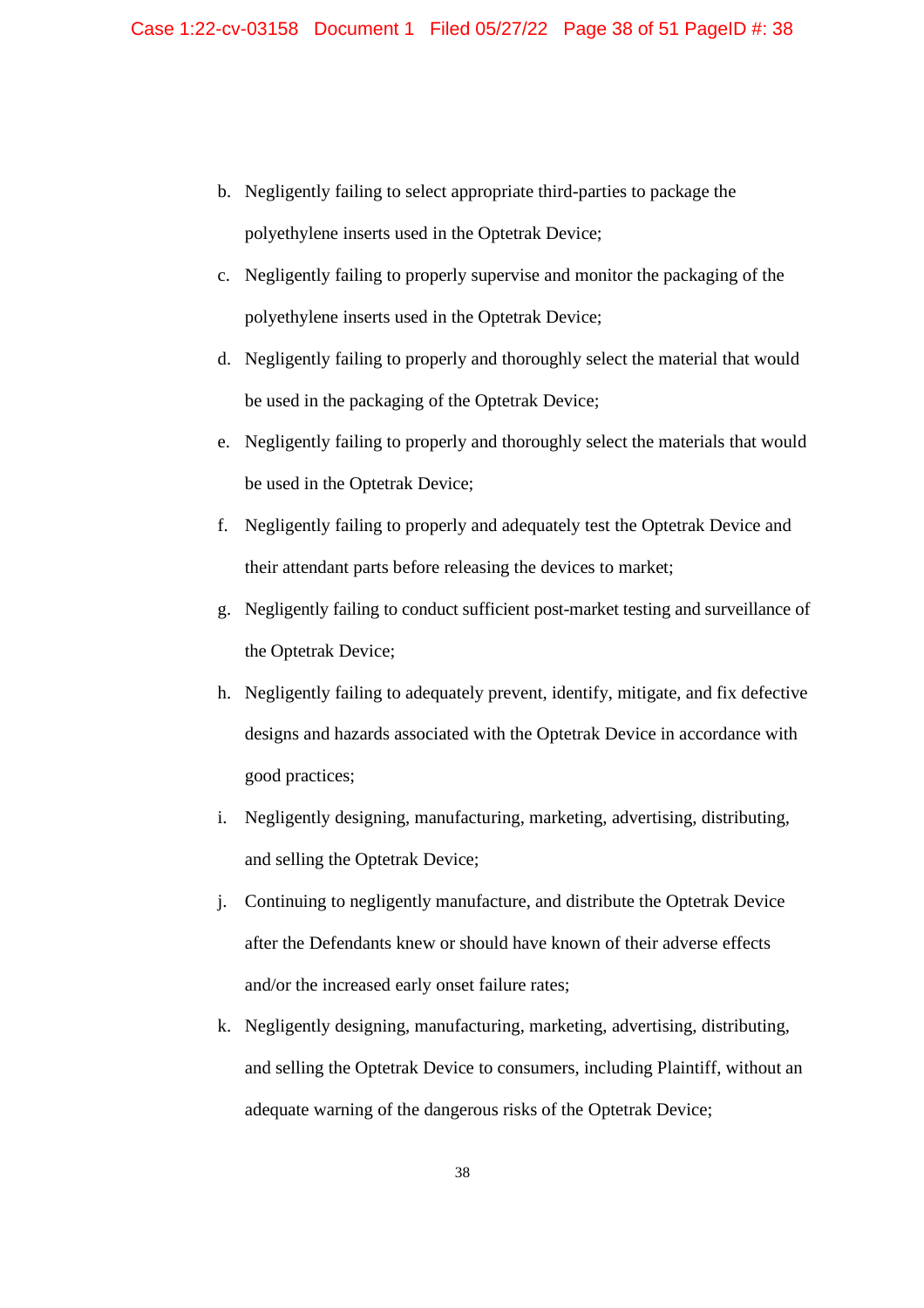- l. Negligently failing to notify and warn the public, including Plaintiff, and physicians of reported incidents involving injury and the negative health effects attendant to the use of the Optetrak Device;
- m. Negligently misrepresenting the safety of the Optetrak Device;
- n. Negligently failing to provide warnings, instructions or other information that accurately reflected the risks of early failure of the Optetrak Device;
- o. Negligently failing to provide warnings, instructions or other information that accurately reflected the risks of early degradation of the polyethylene substance in the Optetrak Device;
- p. Negligently failing to exercise due care in the advertisement and promotion of the Optetrak Device;
- q. Negligently disseminating information that was inaccurate, false, and misleading, and which failed to communicate accurately or adequately the high early failure rate associated with the implantation of the Optetrak Device;
- r. Aggressively promoting the Optetrak Device without proper warnings of the risk of early failure or material degradation in the average user;
- s. Aggressively promoting the Optetrak Device even after Defendants knew or should have known of the unreasonable risks from implantation;
- t. Negligently failing to warn consumers, doctors, users and patients that the Optetrak Device would contain polyethylene materials not properly packaged and/or in accordance with Defendants' specifications;
- u. Negligently diminishing or hiding the risks associated with the implantation of the Optetrak Device;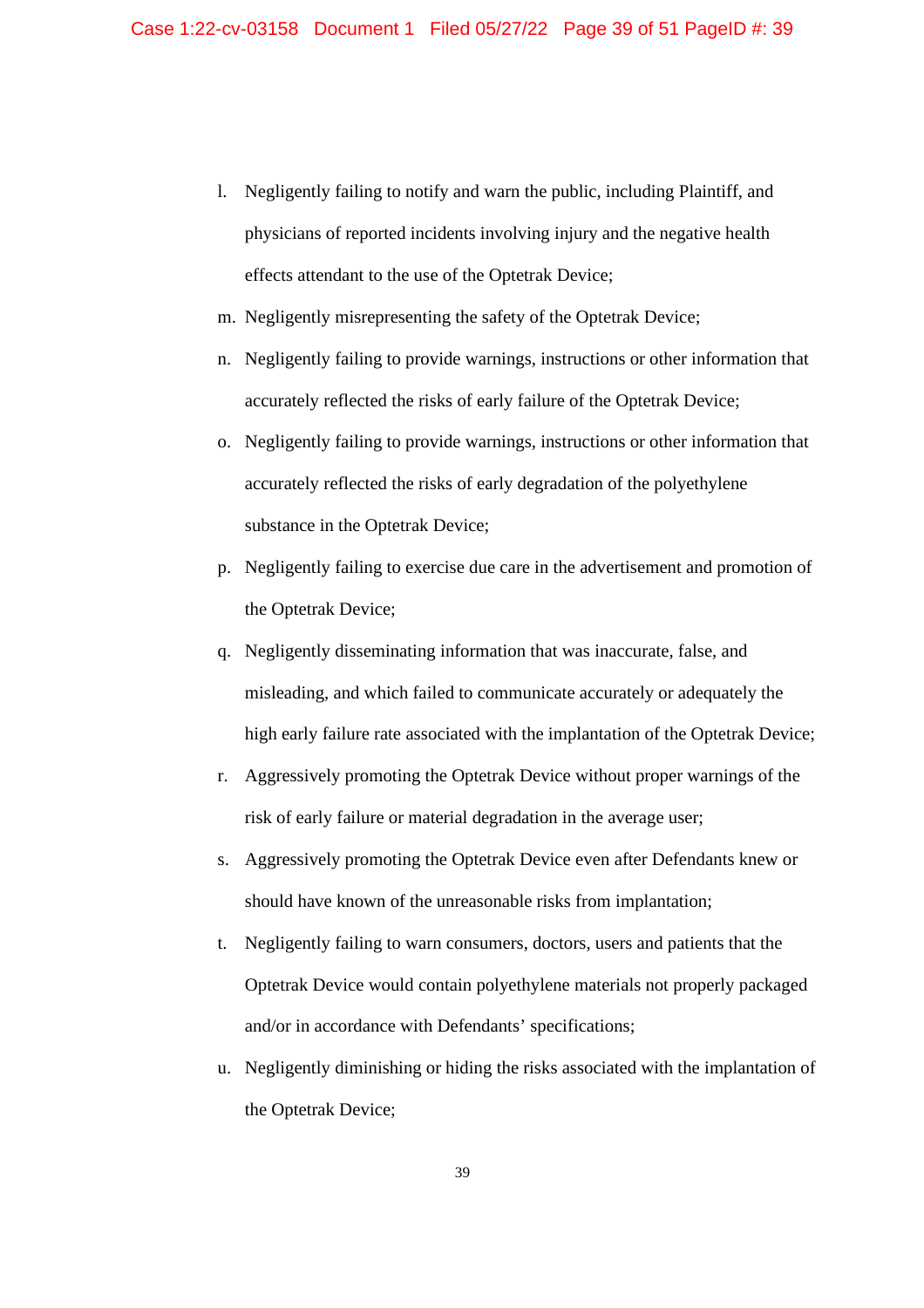- v. Negligently failing to recall the Optetrak Device at an earlier date and institute a process to have patients notified; and
- w. Negligently violating applicable state and federal laws and regulations; and in all other ways.

200. Defendants knew and/or should have known that it was foreseeable that consumers such as Plaintiff would suffer injuries as a result of Defendants' failure to exercise ordinary care in the manufacture, design, testing, assembly, inspection, labeling, packaging, supplying, marketing, selling, advertising, preparing for use, warning of the risks and dangers of the Defective Implants, and otherwise distributing the Optetrak Device.

201. By reason of the foregoing acts, omissions and conduct committed by the Defendants, Plaintiff was caused to sustain serious personal injuries, conscious pain and suffering, physical disability, mental anguish, emotional distress, fear, loss of enjoyment of life, medical expenses, and financial losses.

202. By reason of the foregoing acts, omissions and conduct committed by Defendants, Plaintiff was caused to sustain serious personal injuries, conscious pain and suffering, and physical disability that will require continued and additional medical treatment.

203. As a direct and proximate result of Defendants' acts and omissions, including their failure to exercise ordinary care in the design, formulation, testing, manufacture, labeling, sale, and distribution of the Optetrak Device, Plaintiff ALEXANDER BERGER was implanted with the Optetrak Device and was caused to sustain serious personal injuries, conscious pain and suffering, physical disability, mental anguish, emotional distress, fear, loss of enjoyment of life, medical expenses, and financial losses.

204. As a further direct, proximate and legal consequence of Defendants' acts and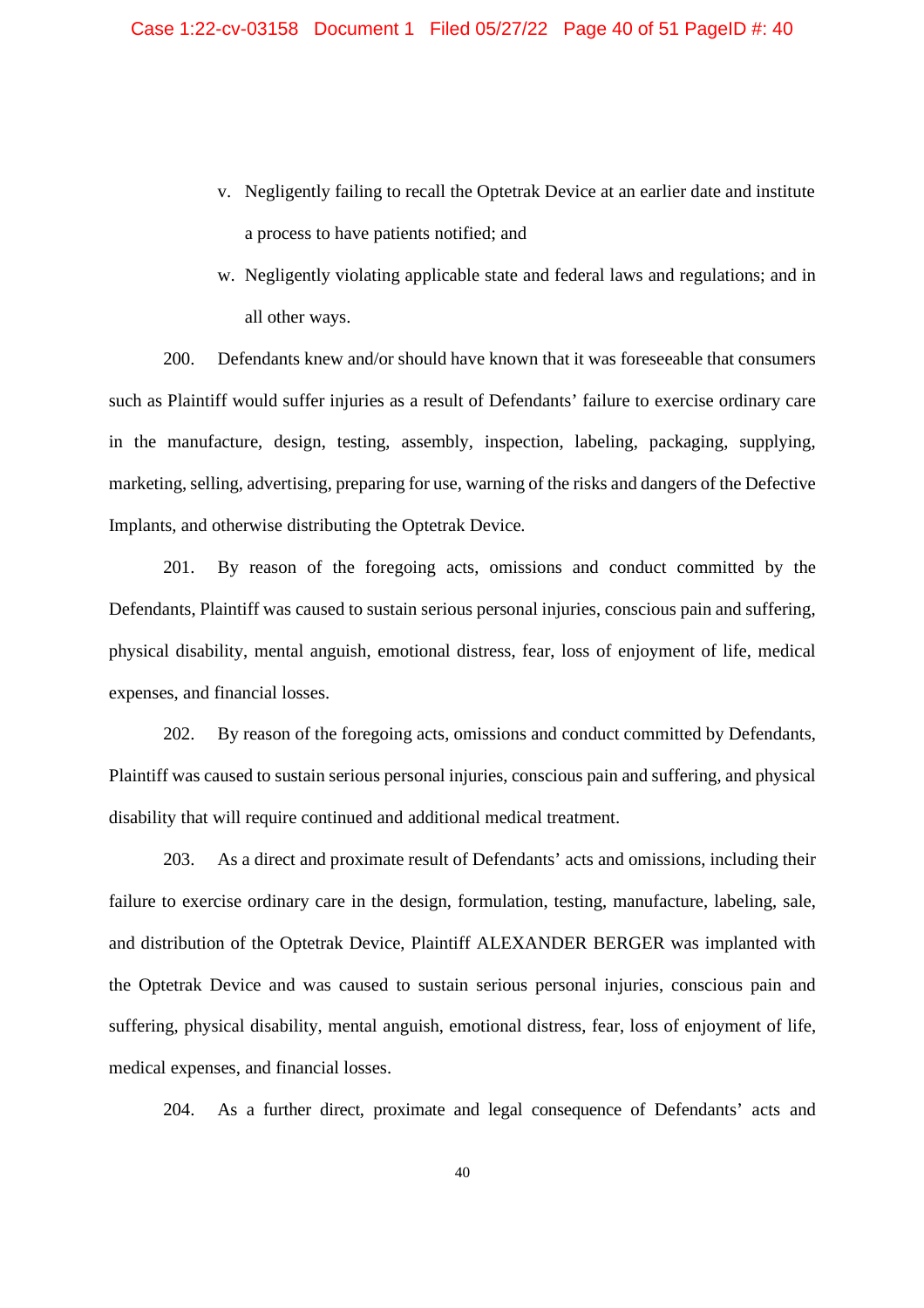omissions, including their failure to exercise ordinary care in the design, formulation, testing, manufacture, labeling, sale, and distribution of the Optetrak Device, Plaintiffs have sustained and will sustain future damages, including but not limited to cost of medical care; rehabilitation; home health care; loss of earning capacity; mental and emotional distress; loss of consortium and pain and suffering.

205. Defendants acted intentionally, recklessly and wantonly without regard for Plaintiffs' rights beyond all standards of decency, entitling Plaintiffs to recover punitive damages.

WHEREFORE, Plaintiffs demand judgment against Defendants for compensatory and punitive damages, together with interest, costs of suit, attorneys' fees and all such other relief as the Court deems proper.

### **FIFTH CAUSE OF ACTION NEGLIGENT MISREPRESENTATION**

206. Plaintiffs hereby incorporate by reference all previous paragraphs of this Complaint as if fully set forth herein and further allege as follows:

207. Prior to Plaintiff's initial knee surgery, and at all times relevant this action, Defendants tested, studied, researched, designed, formulated, manufactured, inspected, labeled, packaged, promoted, advertised, marketed, distributed, and/or sold the Optetrak Device for implantation into consumers, such as Plaintiff, by orthopedic surgeons in the United States.

208. Defendants owed a duty to orthopedic surgeons, other healthcare providers and to consumers of the Optetrak Device, including Plaintiff, to accurately and truthfully represent the risks of the Optetrak Device. Defendants breached their duty by misrepresenting and/or failing to adequately warn Plaintiff's orthopedic surgeon, the medical community, Plaintiff, and the public about the risks of the Optetrak Device, including the device's propensity to undergo substantial early polyethylene wear, component loosening and/or other failure causing serious complications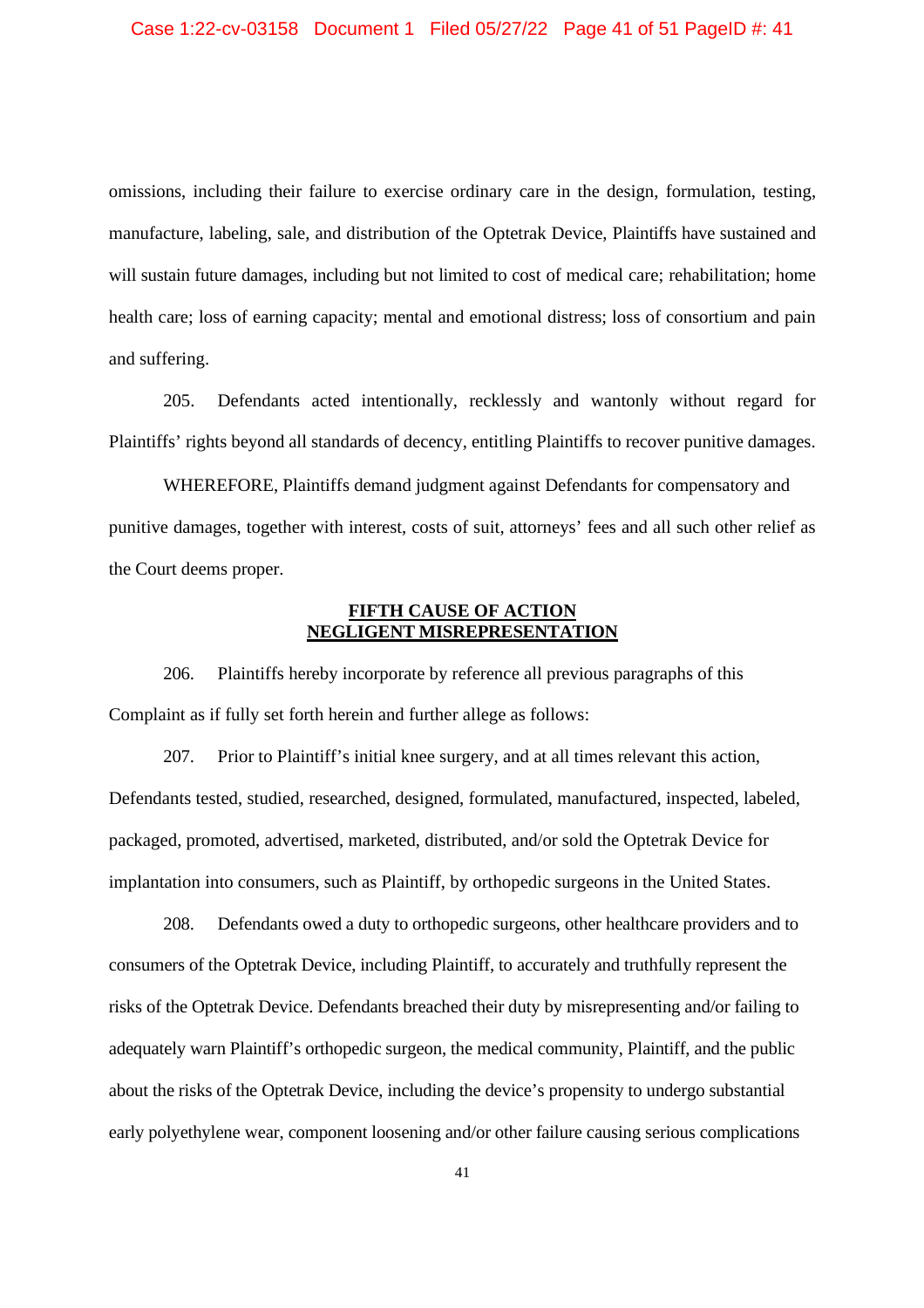### Case 1:22-cv-03158 Document 1 Filed 05/27/22 Page 42 of 51 PageID #: 42

including tissue damage, osteolysis, and other injuries as well as the need for revision surgery in patients, which Defendants knew or in the exercise of diligence should have known.

209. The Defendants, as the designers, manufacturers, sellers, promoters, and/or distributors of the Optetrak Device knew, or reasonably should have known, that health care professionals and consumers of the Optetrak Device would rely on information disseminated and marketed to them regarding the product when weighing the potential benefits and potential risks of implanting Optetrak Device.

210. The Defendants, as the designers, manufacturers, sellers, promoters, and/or distributors of the Optetrak Device knew, or reasonably should have known, that the patients implanted with Optetrak Device would suffer early failure and require revision surgery because the information disseminated by Defendants and relied upon by health care professionals and consumers, including Plaintiff, was materially inaccurate, misleading, or otherwise false.

211. The Defendants failed to exercise reasonable care to ensure that the information they disseminated to health care professionals and consumers concerning the quality and longevity of the Optetrak Device was accurate, complete, and not misleading. As a result, Defendants disseminated information to health care professionals and consumers that was materially inaccurate, misleading, false, and unreasonably dangerous to consumers such as Plaintiff.

212. Among Defendants' numerous misrepresentations and misleading omissions are Defendants' assurances that the Optetrak Device was safe, had an excellent performance record, and did not have a greater propensity to undergo substantial early polyethylene wear, component loosening and/or other failure causing serious complications including tissue damage, osteolysis, and other injuries as well as the need for revision surgery in patients.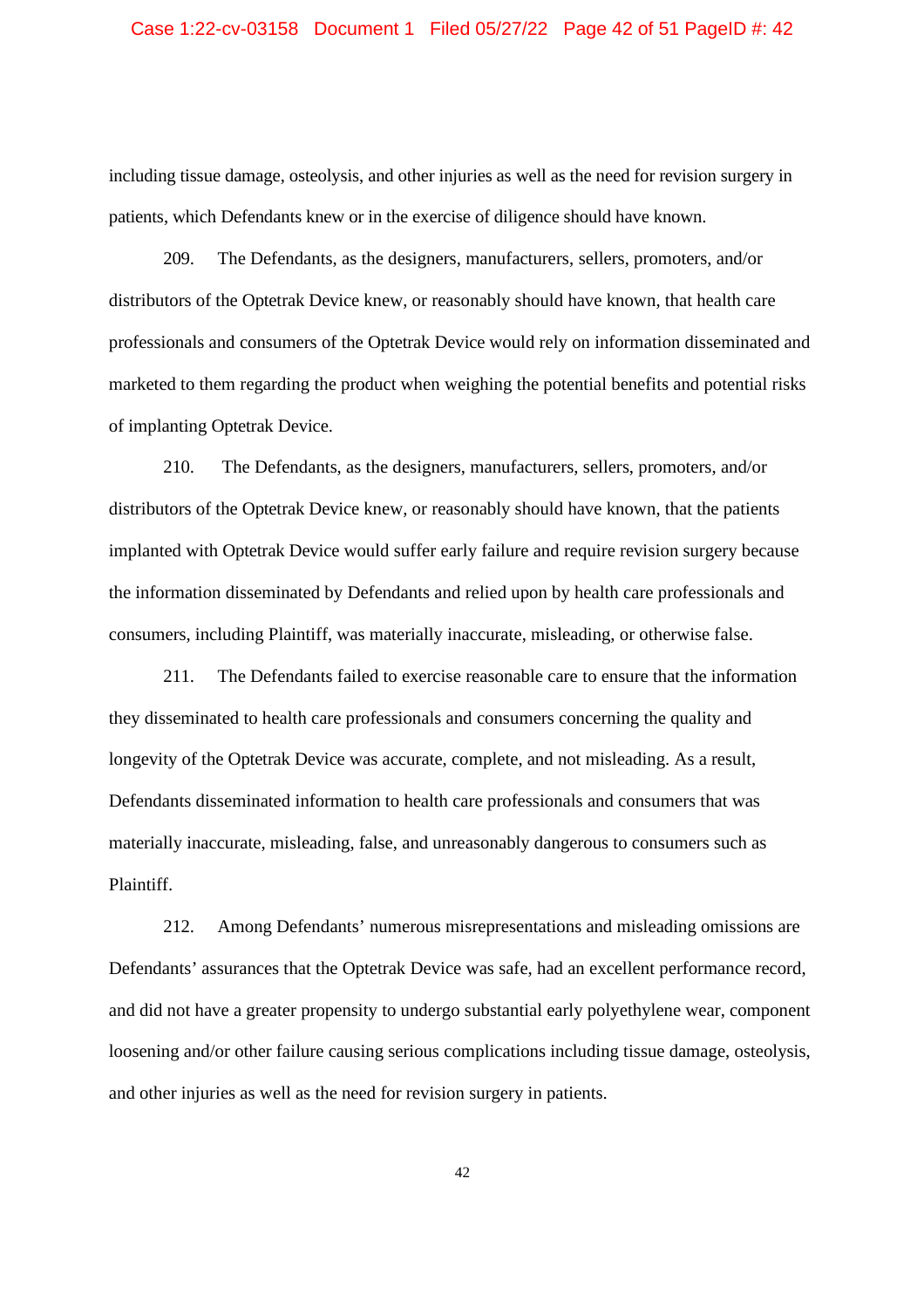213. Despite their knowledge of serious problems with the Optetrak Device, Defendants urged their sales representatives to continue marketing the Optetrak Device, and distributed medical literature, white papers, non-peer reviewed studies, and other communications to surgeons in an effort to mislead them and the general public about the risks associated with the Optetrak Device and instead create the image and impression that the Optetrak Device was safe.

214. Defendants made such statements even after they became aware of numerous and serious complications with the Optetrak Device. Defendants did not reveal (and instead concealed) their knowledge of numerous and serious complications and other bad data.

215. Defendants made these representations with the intent to induce reliance thereon, and to encourage purchase and implantation of the Optetrak Device.

216. The misrepresentations made by Defendants, in fact were false and known by Defendants to be false at the time the misrepresentations were made.

217. Misrepresentations spanned a number of years, but also include the critical time period of 2017 – 2018 when the company was in the process of being acquired by the Private Equity Group TPG Capital which in February 2018 successfully completed a merger agreement. As a result, TPG acquired all of the issued and outstanding common stock of Exactech. In connection with the transaction, Exactech's founders, CEO and certain other management shareholders exchanged a portion of their shares in the transaction, for new equity securities in the post-closing ownership of the Company. *See* https://www.exac.com/exactech-announcescompletion-of-merger-with-tpg-capital/

218. Full disclosure of the magnitude of the problem with the polyethylene failure might have negatively impacted the merger prospects and the merger may have been one of the reasons the problems were concealed.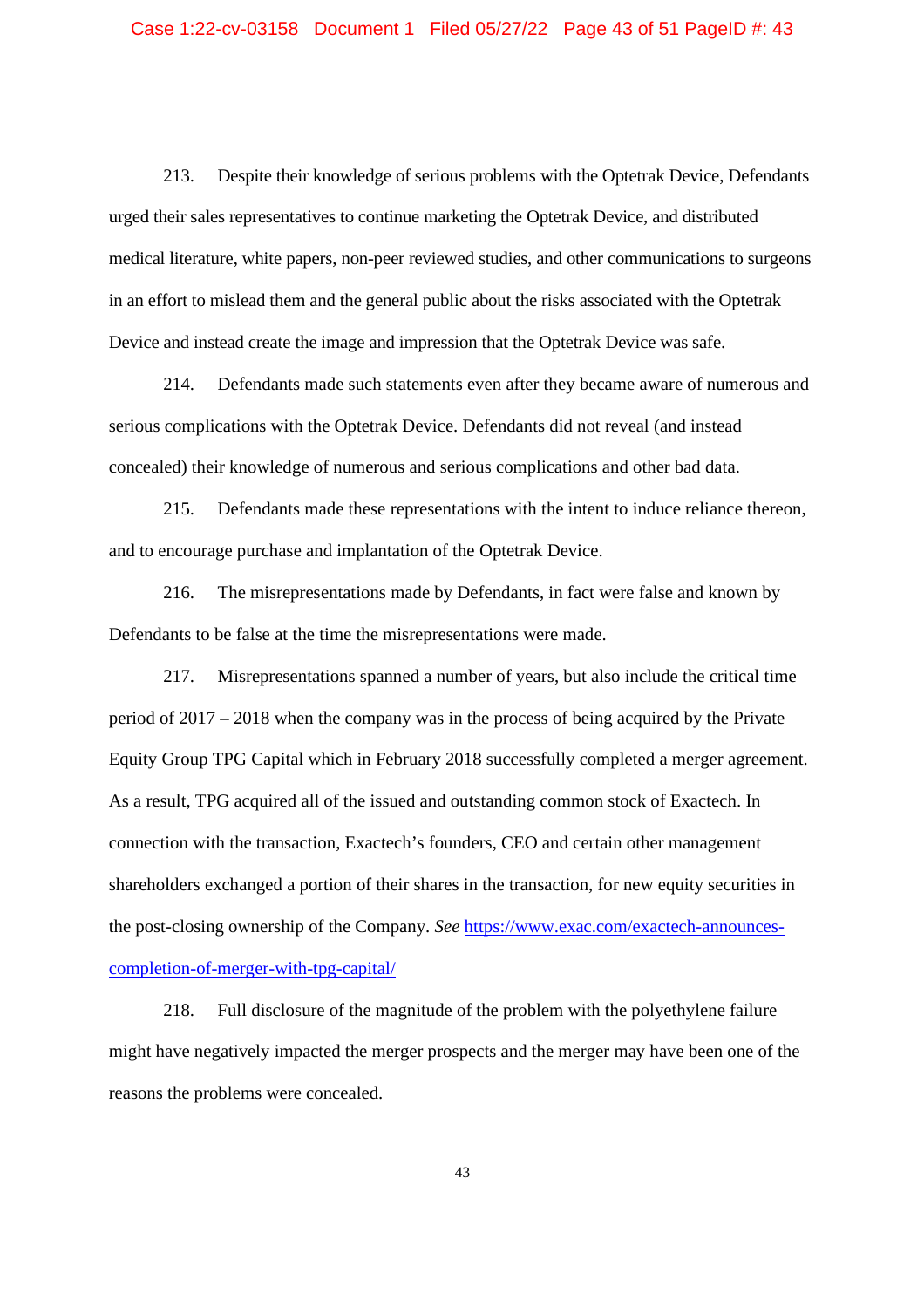219. Nevertheless, after the merger in 2018, it still took four years for Defendants to reveal the product defects and their health consequences to the medical community and to the patients, including Plaintiff, even though the key officers of Exactech generally continued with their roles in the newly merged company.

220. Defendants failed to exercise ordinary care in making their representations concerning the Optetrak Device and, in the manufacture, sale, testing, quality assurance, quality control, and distribution in interstate commerce of the Optetrak Device.

221. By reason of the foregoing acts, omissions and conduct committed by the Defendants, Plaintiff was caused to sustain serious personal injuries, conscious pain and suffering, physical disability, mental anguish, emotional distress, fear, loss of enjoyment of life, medical expenses, and financial losses.

222. By reason of the foregoing acts, omissions and conduct committed by Defendants, Plaintiff was caused to sustain serious personal injuries, conscious pain and suffering, and physical disability that will require continued and additional medical treatment.

223. As a direct and proximate result of Defendants' acts and omissions, including Defendants' negligent misrepresentations regarding the Optetrak Device, Plaintiff ALEXANDER BERGER was implanted with the Optetrak Device and was caused to sustain serious personal injuries, conscious pain and suffering, physical disability, mental anguish, emotional distress, fear, loss of enjoyment of life, medical expenses, and financial losses.

224. As a further direct, proximate and legal consequence of Defendants' acts and omissions, including Defendants' negligent misrepresentations regarding the Optetrak Device, Plaintiffs have sustained and will sustain future damages, including but not limited to cost of medical care; rehabilitation; home health care; loss of earning capacity; mental and emotional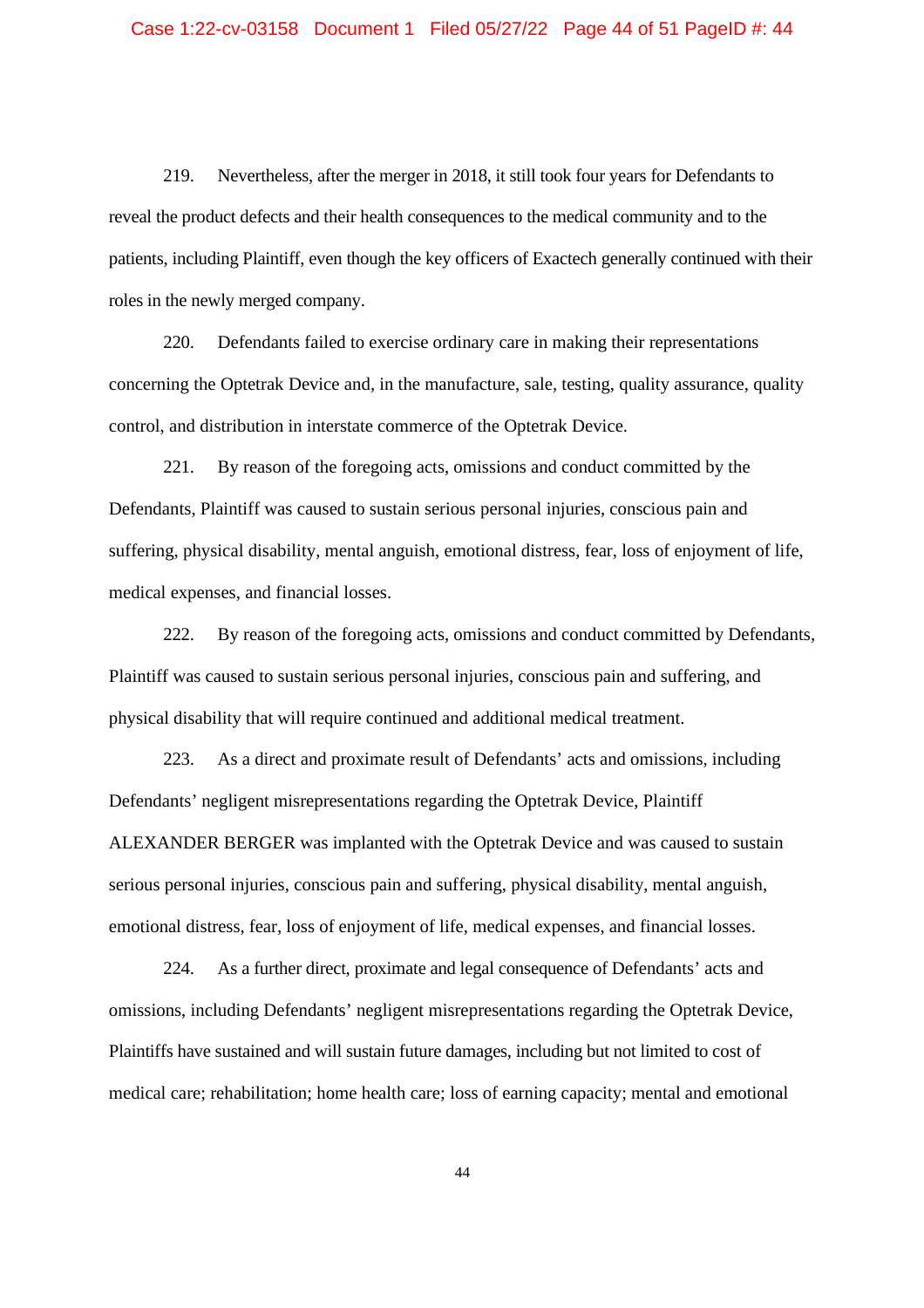distress; loss of consortium and pain and suffering.

225. Defendants acted intentionally, recklessly and wantonly without regard for Plaintiffs' rights beyond all standards of decency, entitling Plaintiffs to recover punitive damages.

WHEREFORE, Plaintiffs demand judgment against Defendants for compensatory and punitive damages, together with interest, costs of suit, attorneys' fees and all such other relief as the Court deems proper.

## **SIXTH CAUSE OF ACTION BREACH OF EXPRESS WARRANTY**

226. Plaintiffs hereby incorporate by reference all previous paragraphs of this Complaint as if fully set forth herein and further allege as follows:

227. Prior to Plaintiff's initial knee surgery, and at all times relevant this action, Defendants tested, studied, researched, designed, formulated, manufactured, inspected, labeled, packaged, promoted, advertised, marketed, distributed, and/or sold the Optetrak Device for implantation into consumers, such as Plaintiff, by orthopedic surgeons in the United States.

228. Defendants expressly warranted the Optetrak Devices, including the Optetrak Comprehensive Total Knee System and/or the Optetrak Logic Comprehensive Knee System, were safe and effective orthopedic devices.

229. Defendants promised that the Optetrak Device had excellent long-term clinical outcomes and that "surgeons and patients can have every confidence in the performance and longevity of the Optetrak knee system."

230. At the time Defendants manufactured, marketed, sold and/or distributed the Optetrak Devices, they knew that the devices were intended for human use, and that Plaintiff was a foreseeable user of the Optetrak Device.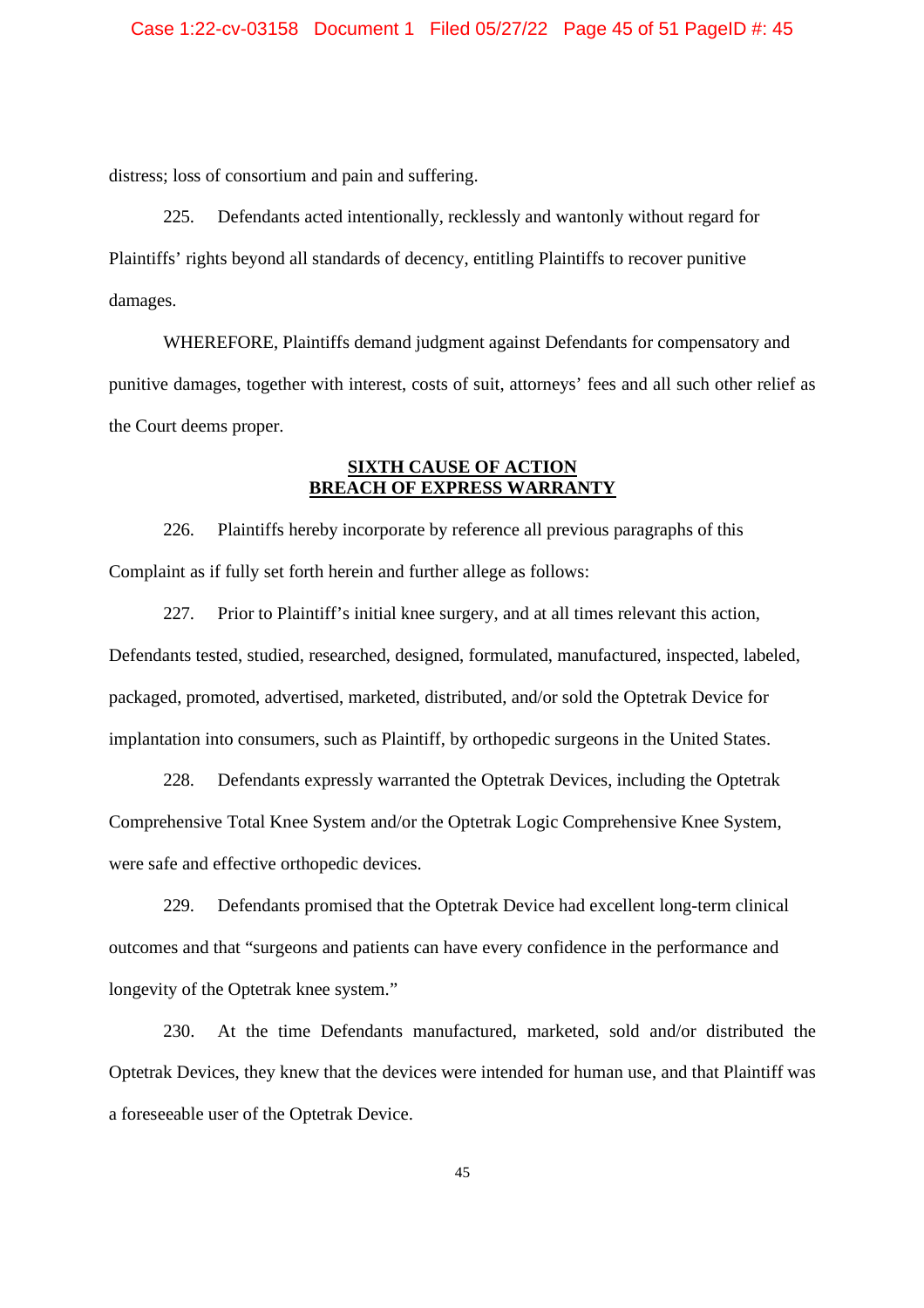### Case 1:22-cv-03158 Document 1 Filed 05/27/22 Page 46 of 51 PageID #: 46

231. The express warranties represented by Defendants were a part of the basis for Plaintiff's use of the Optetrak Device, and he and his surgeon relied on these warranties in deciding to use the Optetrak Device.

232. At the time of the making of the express warranties, Defendants had knowledge of the purpose for which the Optetrak Devices were to be used and warrantied the same to be in all respects safe, effective and proper for such purpose.

233. The Optetrak Devices do not conform to these express representations as demonstrated by the fact that Plaintiff's implant failed prematurely due to reasons related to the recall and defects with the device and he is scheduled to undergo revision surgery.

234. At the time Defendants marketed, sold and/or distributed the Optetrak Devices, Defendants expressly warranted that the total knee replacement systems, including all of their component parts, were safe and merchantable for their intended use.

235. Plaintiff ALEXANDER BERGER and his implanting physician reasonably relied upon Defendants' express warranties.

236. Plaintiff ALEXANDER BERGER used the Optetrak Device for its intended purpose, and in a reasonable foreseeable manner.

237. The Optetrak Devices manufactured and sold by Defendants, did not conform to Defendants' express representations because the Optetrak Device caused serious injury to Plaintiff when used as recommended and directed.

238. As a direct and proximate result of Defendants' acts and omissions, including breach of express warranty, Plaintiff ALEXANDER BERGER was implanted with the Optetrak Device and was caused to sustain serious personal injuries, conscious pain and suffering, physical disability, mental anguish, emotional distress, fear, loss of enjoyment of life, medical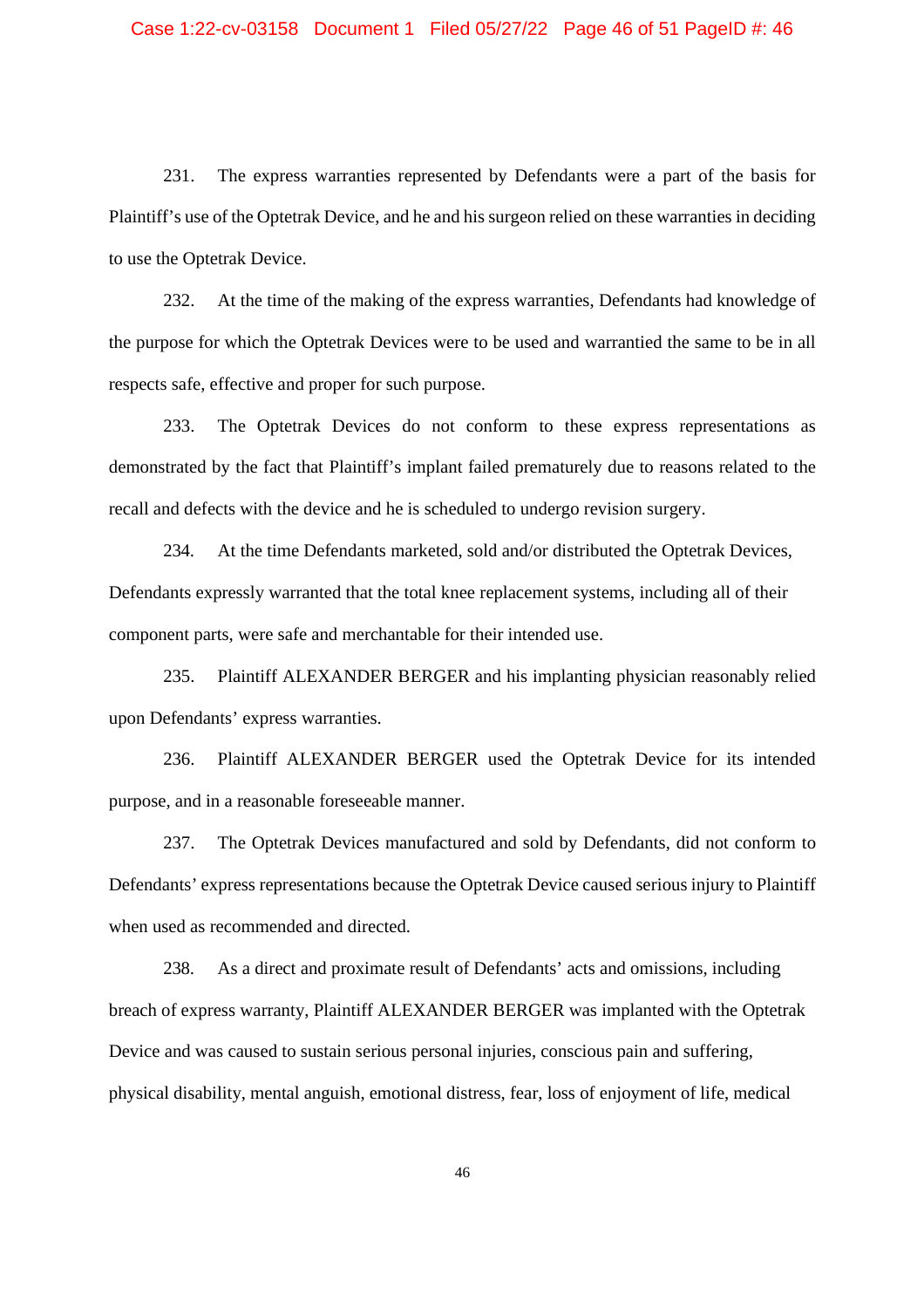expenses, and financial losses.

239. As a further direct, proximate and legal consequence of Defendants' acts and omissions, including breach of express warranty, Plaintiffs have sustained and will sustain future damages, including but not limited to cost of medical care; rehabilitation; home health care; loss of earning capacity; mental and emotional distress; loss of consortium and pain and suffering.

240. Defendants acted intentionally, recklessly and wantonly without regard for Plaintiffs' rights beyond all standards of decency, entitling Plaintiffs to recover punitive damages.

WHEREFORE, Plaintiffs demand judgment against Defendants for compensatory and punitive damages, together with interest, costs of suit, attorneys' fees and all such other relief as the Court deems proper.

## **SEVENTH CAUSE OF ACTION BREACH OF IMPLIED WARRANTY**

241. Plaintiffs hereby incorporate by reference all previous paragraphs of this Complaint as if fully set forth herein and further allege as follows:

242. Prior to Plaintiff's initial knee surgery, and at all times relevant this action, Defendants tested, studied, researched, designed, formulated, manufactured, inspected, labeled, packaged, promoted, advertised, marketed, distributed, and/or sold the Optetrak Device for implantation into consumers, such as Plaintiff, by orthopedic surgeons in the United States.

243. Defendants impliedly warranted, through its marketing, advertising, distributors and sales representatives, that the Optetrak Device was of merchantable quality, and fit for the ordinary purposes and uses for which it was sold.

244. In fact, the Optetrak Device was not of merchantable quality nor fit for the ordinary purposes and uses for which it was sold and did not meet the expectations of consumers.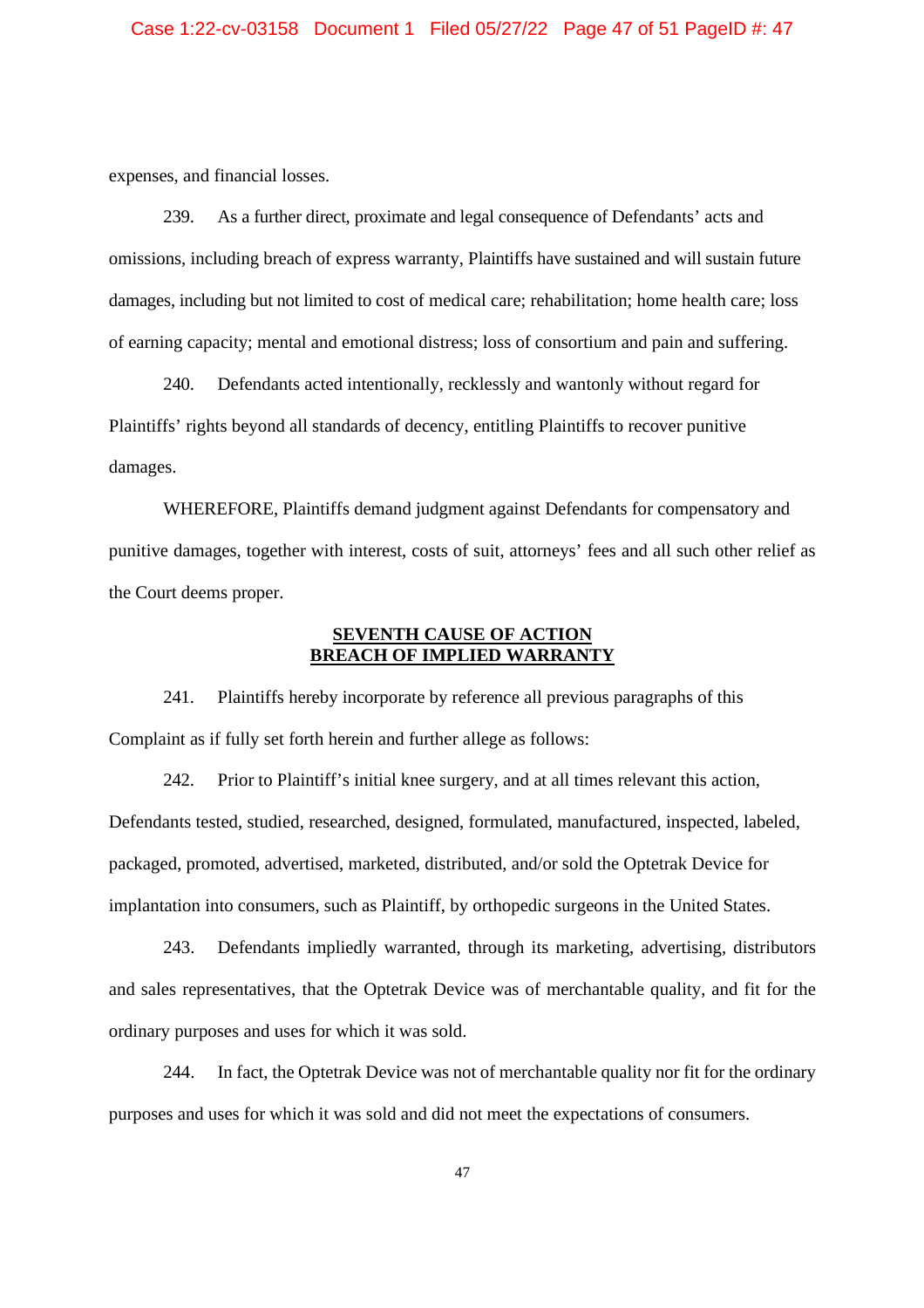245. The Optetrak Device manufactured and supplied by Defendants was not of merchantable quality and was not fit for the ordinary and/or particular purpose for which it was intended as physicians and patients would expect the components to be properly packaged and stored as to avoid premature degradation of component materials.

246. Plaintiff ALEXANDER BERGER and/or his physician reasonably relied upon the skill and judgment of Defendants as to whether the Optetrak Device was of merchantable quality and safe for its intended and particular use and purpose.

247. Contrary to such implied warranties, the Optetrak Device was not of merchantable quality or safe for its intended and particular use and purpose, because Defendants failed to package the polyethylene components of the Optetrak Device in vacuum bags containing a secondary barrier layer containing ethylene vinyl alcohol (EVOH) as to prevent the components from undergoing increased oxidation and causing patients to experience substantial early polyethylene wear, component loosening and/or other failure causing serious complications including tissue damage, osteolysis, and other injuries as well as the need for revision surgery.

248. As a direct and proximate result of Defendants' acts and omissions, including breach of implied warranties, Plaintiff ALEXANDER BERGER was implanted with the Optetrak Device and was caused to sustain serious personal injuries, conscious pain and suffering, physical disability, mental anguish, emotional distress, fear, loss of enjoyment of life, medical expenses, and financial losses.

249. As a further direct, proximate and legal consequence of Defendants' acts and omissions, including breach of implied warranties, Plaintiffs have sustained and will sustain future damages, including but not limited to cost of medical care; rehabilitation; home health care; loss of earning capacity; mental and emotional distress; loss of consortium and pain and suffering.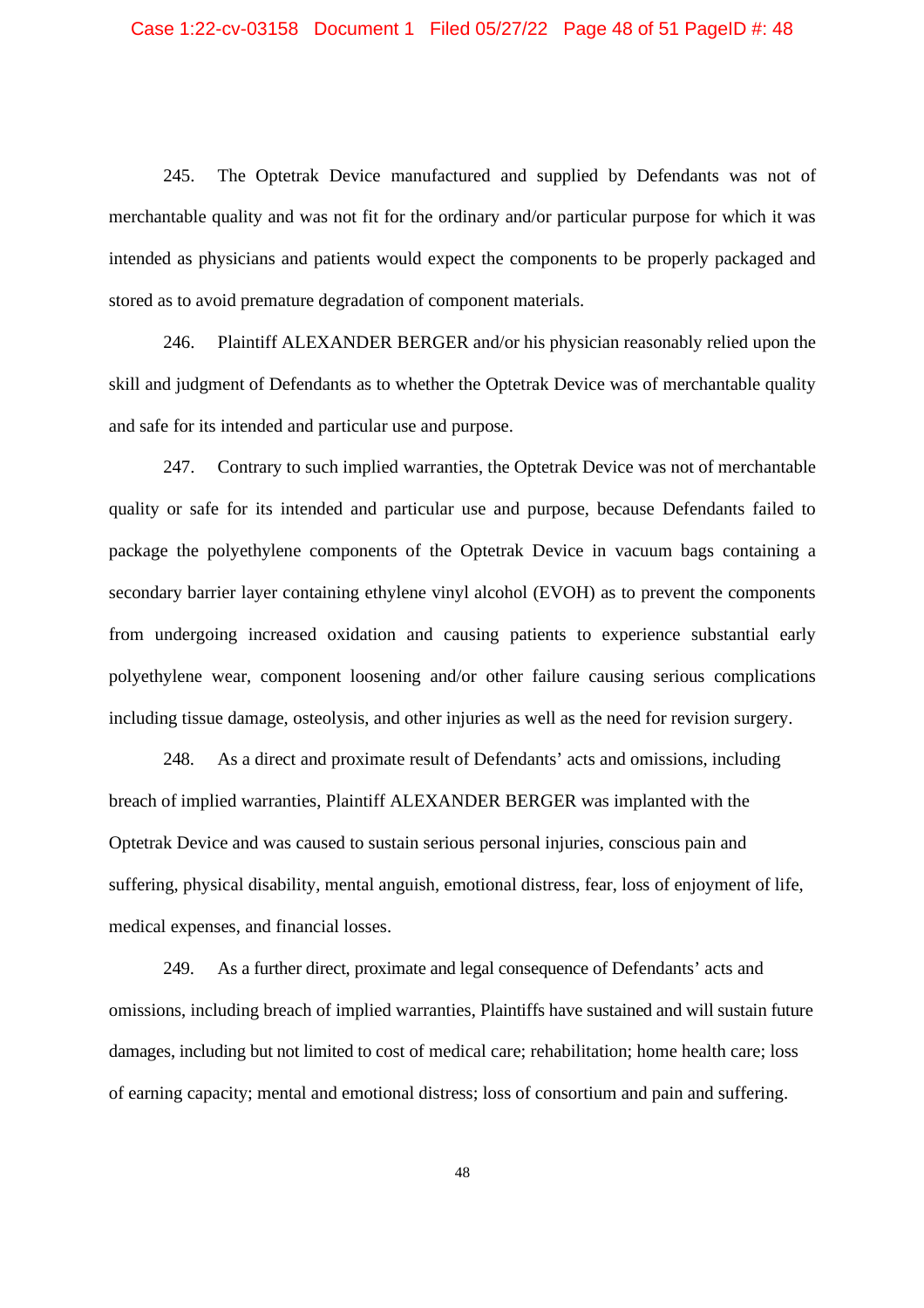250. Defendants acted intentionally, recklessly and wantonly without regard for Plaintiffs' rights beyond all standards of decency, entitling Plaintiffs to recover punitive damages.

WHEREFORE, Plaintiffs demand judgment against Defendants for compensatory and punitive damages, together with interest, costs of suit, attorneys' fees and all such other relief as the Court deems proper.

## **EIGHTH CAUSE OF ACTION LOSS OF CONSORTIUM AND SERVICES**

251. Plaintiffs hereby incorporate by reference all previous paragraphs of this Complaint as if fully set forth herein and further allege as follows:

252. At all relevant times, Plaintiff RONA BERGER was and is the lawfully wedded wife of Plaintiff ALEXANDER BERGER, and as such, was and is entitled to the services, consortium and society of ALEXANDER BERGER.

253. As a result of the foregoing strict products liability, negligence, negligent misrepresentations and breach of warranties by the Defendants, Plaintiff RONA BERGER was deprived of the services, consortium and society of ALEXANDER BERGER.

254. As a direct, proximate and legal consequence of Defendants' wrongful conduct as described herein, whether through strict liability or negligence, Plaintiff RONA BERGER has suffered and will continue to suffer the loss of support, companionship, service, love, affection, society, intimate relations and other elements of consortium all to the detriment of their marital relationship for which Plaintiff RONA BERGER is entitled to compensatory and equitable damages and declaratory relief in an amount to be proven at trial.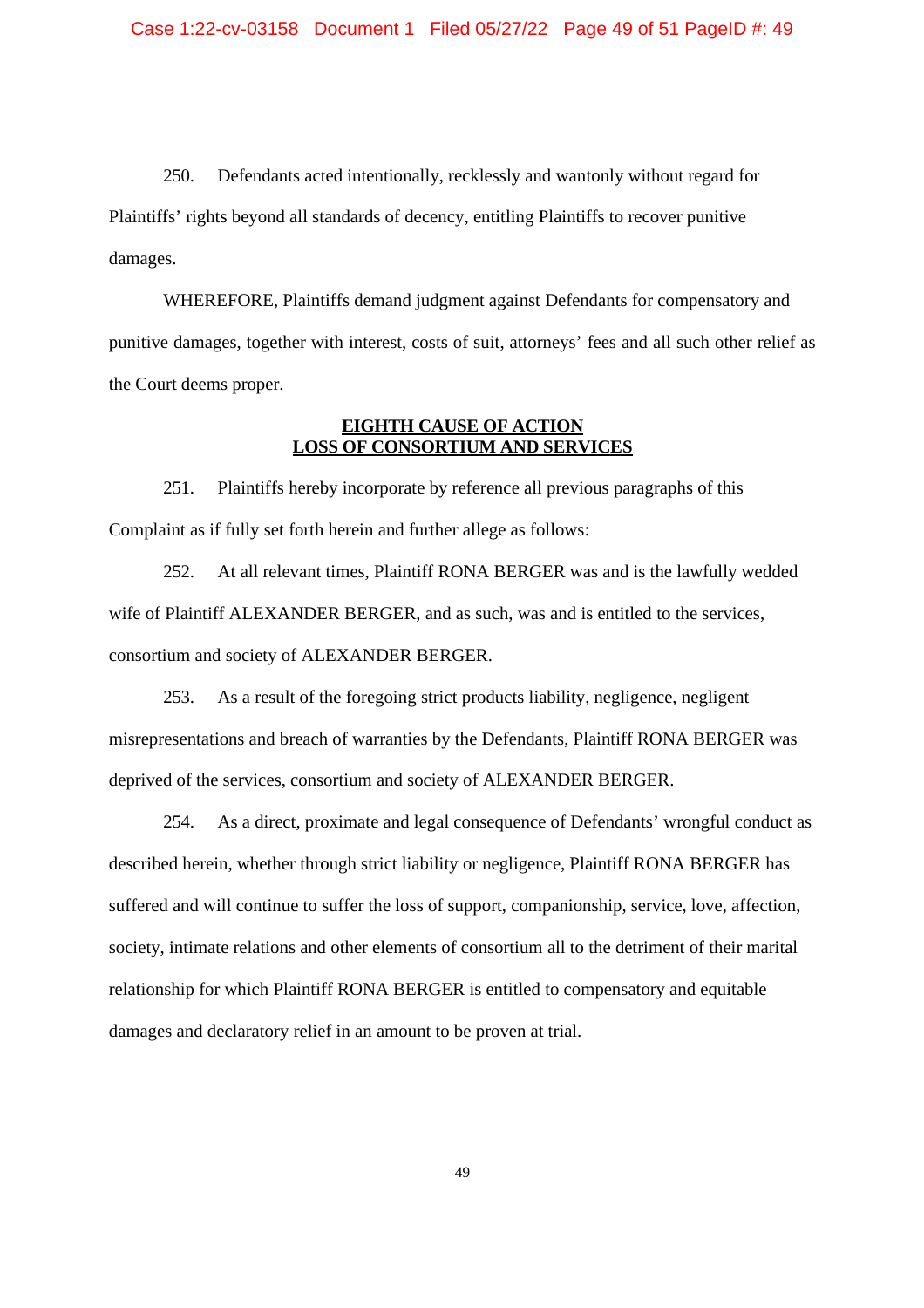# **PRAYER FOR RELIEF**

**WHEREFORE,** Plaintiffs demands judgment against Defendants, and each of

them, individually, jointly, and severally, as follows:

- a. Judgment in favor of Plaintiffs and against all Defendants, for damages in such amounts as may be proven at trial;
- b. Compensation for both economic and non-economic losses, including but not limited to medical expenses, loss of earnings, loss of consortium, disfigurement, pain and suffering, mental anguish, and emotional distress, in such amounts as may be proven at trial;
- c. Punitive and/or exemplary damages in such amounts as may be proven at trial;
- d. Attorneys' fees and costs;
- e. Interest; and
- f. Any and all further relief, both legal and equitable, that the Court may deem just and proper.

Dated: May 27, 2022 Respectfully Submitted,

WEITZ & LUXENBERG, P.C. *Attorneys for Plaintiffs*

By: /s/ Danielle Gold, Esq. DANIELLE GOLD (DG-2506) 700 Broadway New York, New York 10003 (212) 558-5500 dgold@weitzlux.com

> /s/ Ellen Relkin, Esq. ELLEN RELKIN (ER-9536) 700 Broadway New York, New York 10003 (212) 558-5500 erelkin@weitzlux.com